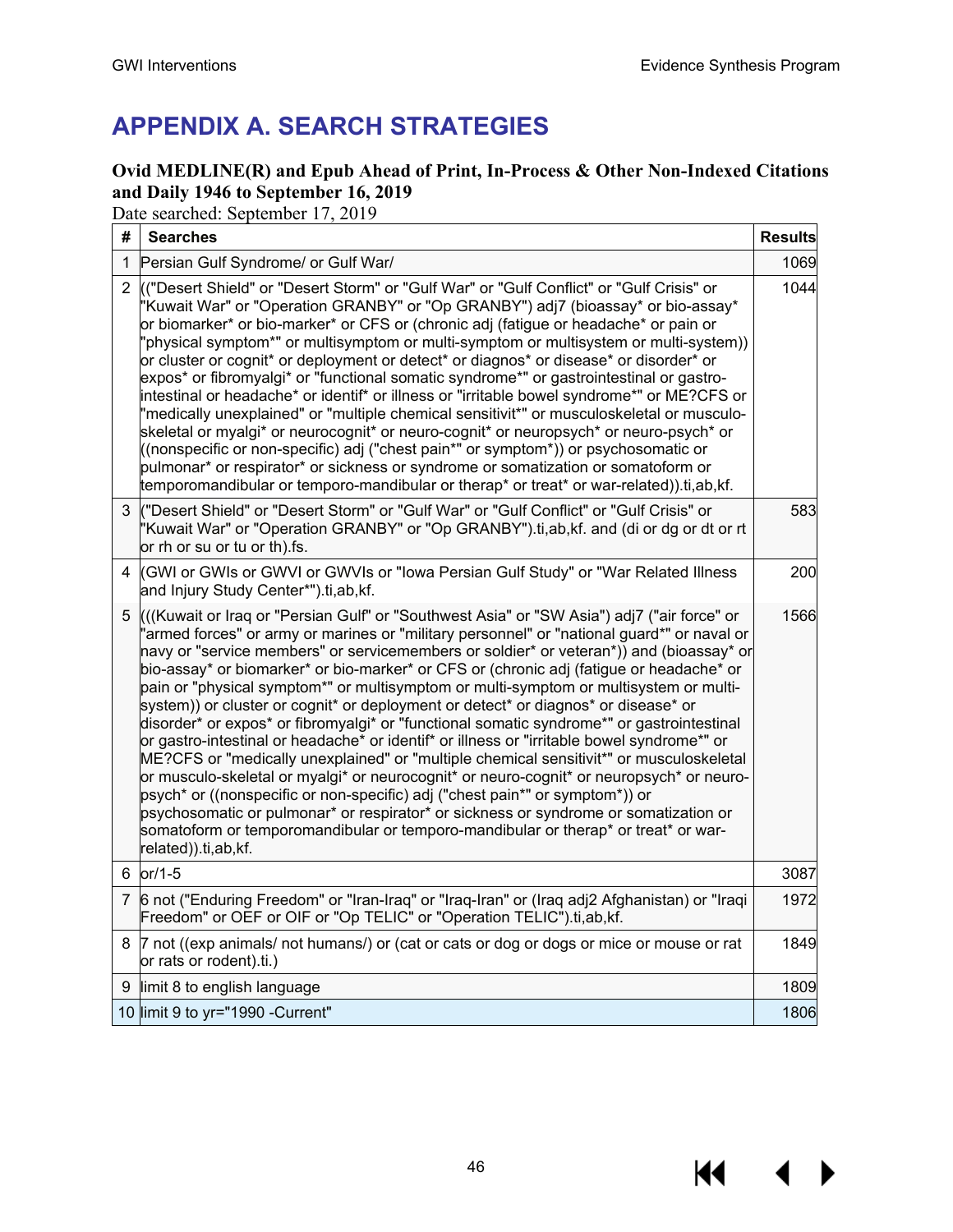$\overline{a}$ 

# **EBM Reviews: Cochrane Central Register of Controlled Trials August 2019 Cochrane Database of Systematic Reviews 2005 to September 11, 2019**

Date searched: September 17, 2019

| #            | <b>Searches</b>                                                                                                                                                                                                                                                                                                                                                                                                                                                                                                                                                                                                                                                                                                                                                                                                                                                                                                                                                                                                                                                                                                                                                                                                                  | <b>Results</b> |
|--------------|----------------------------------------------------------------------------------------------------------------------------------------------------------------------------------------------------------------------------------------------------------------------------------------------------------------------------------------------------------------------------------------------------------------------------------------------------------------------------------------------------------------------------------------------------------------------------------------------------------------------------------------------------------------------------------------------------------------------------------------------------------------------------------------------------------------------------------------------------------------------------------------------------------------------------------------------------------------------------------------------------------------------------------------------------------------------------------------------------------------------------------------------------------------------------------------------------------------------------------|----------------|
| $\mathbf{1}$ | (("Desert Shield" or "Desert Storm" or "Gulf War" or "Gulf Conflict" or "Gulf Crisis" or<br>"Kuwait War" or "Operation GRANBY" or "Op GRANBY") adj7 (bioassay* or bio-assay*<br>or biomarker* or bio-marker* or CFS or (chronic adj (fatigue or headache* or pain or<br>'physical symptom*" or multisymptom or multi-symptom or multisystem or multi-system))<br>or cluster or cognit* or deployment or detect* or diagnos* or disease* or disorder* or<br>expos* or fibromyalgi* or "functional somatic syndrome*" or gastrointestinal or gastro-<br>intestinal or headache* or identif* or illness or "irritable bowel syndrome*" or ME?CFS or<br>"medically unexplained" or "multiple chemical sensitivit*" or musculoskeletal or musculo-<br>skeletal or myalgi* or neurocognit* or neuro-cognit* or neuropsych* or neuro-psych* or<br>((nonspecific or non-specific) adj ("chest pain*" or symptom*)) or psychosomatic or<br>pulmonar* or respirator* or sickness or syndrome or somatization or somatoform or<br>temporomandibular or temporo-mandibular or therap* or treat* or war-related)).ti,ab.                                                                                                                      | 81             |
| 2            | ("Desert Shield" or "Desert Storm" or "Gulf War" or "Gulf Conflict" or "Gulf Crisis" or<br>"Kuwait War" or "Operation GRANBY" or "Op GRANBY").ti,ab.                                                                                                                                                                                                                                                                                                                                                                                                                                                                                                                                                                                                                                                                                                                                                                                                                                                                                                                                                                                                                                                                             | 97             |
| 3            | (GWI or GWIs or GWVI or GWVIs or "lowa Persian Gulf Study" or "War Related Illness<br>and Injury Study Center*").ti,ab.                                                                                                                                                                                                                                                                                                                                                                                                                                                                                                                                                                                                                                                                                                                                                                                                                                                                                                                                                                                                                                                                                                          | 45             |
| 4            | ((Kuwait or Iraq or "Persian Gulf" or "Southwest Asia" or "SW Asia") adj7 ("air force" or<br>'armed forces" or army or marines or "military personnel" or "national guard*" or naval or<br>havy or "service members" or servicemembers or soldier* or veteran*)) and (bioassay* or<br>bio-assay* or biomarker* or bio-marker* or CFS or (chronic adj (fatigue or headache* or<br>pain or "physical symptom*" or multisymptom or multi-symptom or multisystem or multi-<br>system)) or cluster or cognit* or deployment or detect* or diagnos* or disease* or<br>disorder* or expos* or fibromyalgi* or "functional somatic syndrome*" or gastrointestinal<br>or gastro-intestinal or headache* or identif* or illness or "irritable bowel syndrome*" or<br>ME?CFS or "medically unexplained" or "multiple chemical sensitivit*" or musculoskeletal<br>or musculo-skeletal or myalgi* or neurocognit* or neuro-cognit* or neuropsych* or neuro-<br>psych* or ((nonspecific or non-specific) adj ("chest pain*" or symptom*)) or<br>psychosomatic or pulmonar* or respirator* or sickness or syndrome or somatization or<br>somatoform or temporomandibular or temporo-mandibular or therap* or treat* or war-<br>related)).ti,ab. | 173            |
| 5            | $or/1-4$                                                                                                                                                                                                                                                                                                                                                                                                                                                                                                                                                                                                                                                                                                                                                                                                                                                                                                                                                                                                                                                                                                                                                                                                                         | 264            |
| 6            | 5 not ("Enduring Freedom" or "Iran-Iraq" or "Iraq-Iran" or (Iraq adj2 Afghanistan) or "Iraqi<br>Freedom" or OEF or OIF or "Op TELIC" or "Operation TELIC").ti,ab.                                                                                                                                                                                                                                                                                                                                                                                                                                                                                                                                                                                                                                                                                                                                                                                                                                                                                                                                                                                                                                                                | 117            |

### **PsycINFO 1806 to September Week 2 2019**

Date searched: September 17, 2019

| <b>Searches</b>                                                                                                                                                                                                                                                                                                                                                                                                                                                                                                                                                                                                                                                                                                                               | <b>Results</b> |
|-----------------------------------------------------------------------------------------------------------------------------------------------------------------------------------------------------------------------------------------------------------------------------------------------------------------------------------------------------------------------------------------------------------------------------------------------------------------------------------------------------------------------------------------------------------------------------------------------------------------------------------------------------------------------------------------------------------------------------------------------|----------------|
| (("Desert Shield" or "Desert Storm" or "Gulf War" or "Gulf Conflict" or "Gulf Crisis" or<br>"Kuwait War" or "Operation GRANBY" or "Op GRANBY") adj7 (bioassay* or bio-assay*<br>or biomarker* or bio-marker* or CFS or (chronic adj (fatigue or headache* or pain or<br>"physical symptom*" or multisymptom or multi-symptom or multisystem or multi-system))<br>or cluster or cognit* or deployment or detect* or diagnos* or disease* or disorder* or<br>expos* or fibromyalgi* or "functional somatic syndrome*" or gastrointestinal or gastro-<br>intestinal or headache* or identif* or illness or "irritable bowel syndrome*" or ME?CFS or<br>"medically unexplained" or "multiple chemical sensitivit*" or musculoskeletal or musculo- | 375            |

 $\blacktriangleright$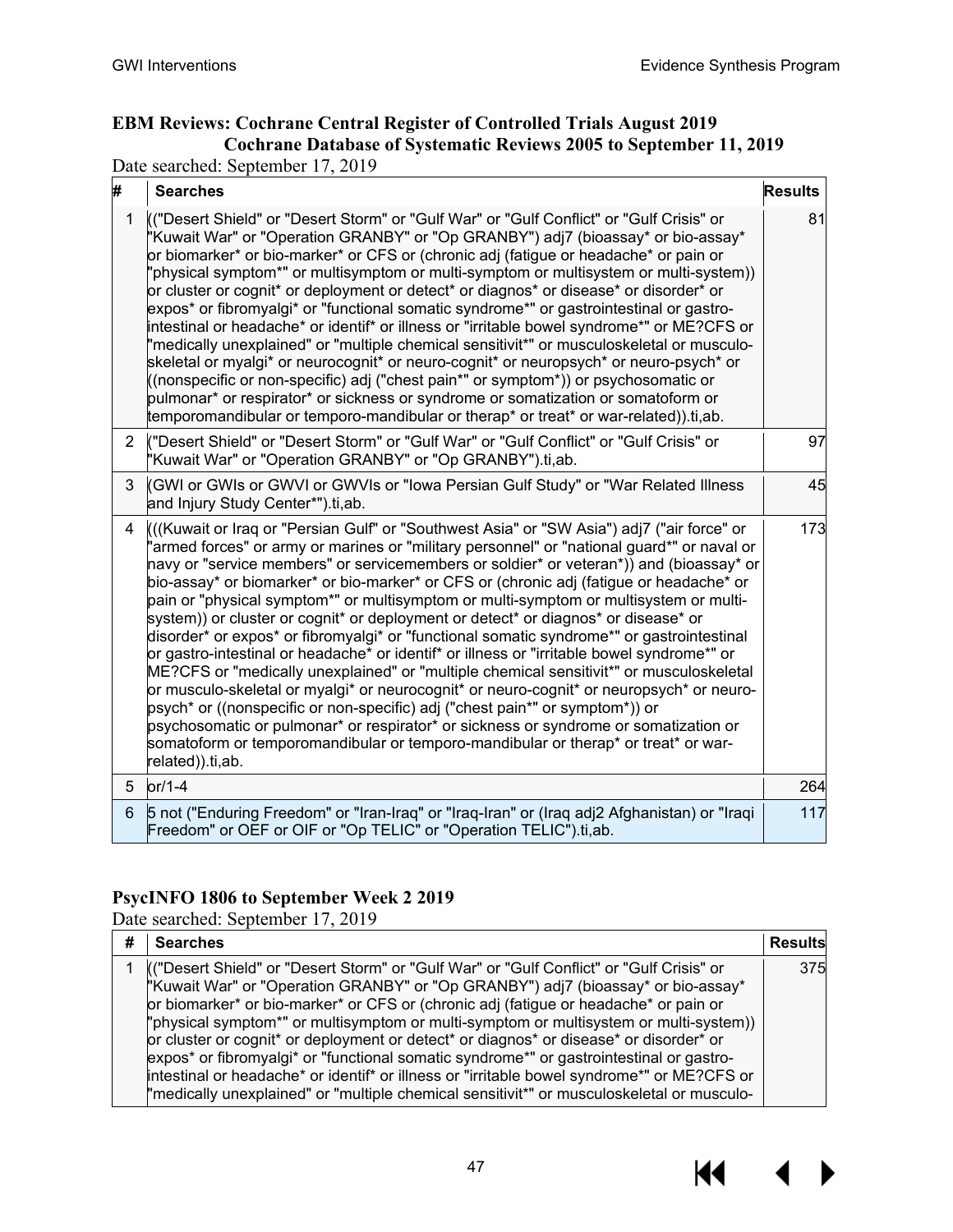$M \rightarrow$ 

|                | skeletal or myalgi* or neurocognit* or neuro-cognit* or neuropsych* or neuro-psych* or<br>((nonspecific or non-specific) adj ("chest pain*" or symptom*)) or psychosomatic or<br>pulmonar* or respirator* or sickness or syndrome or somatization or somatoform or<br>temporomandibular or temporo-mandibular or therap* or treat* or war-related)).ti,ab.                                                                                                                                                                                                                                                                                                                                                                                                                                                                                                                                                                                                                                                                                                                                                                                                                                                                       |      |
|----------------|----------------------------------------------------------------------------------------------------------------------------------------------------------------------------------------------------------------------------------------------------------------------------------------------------------------------------------------------------------------------------------------------------------------------------------------------------------------------------------------------------------------------------------------------------------------------------------------------------------------------------------------------------------------------------------------------------------------------------------------------------------------------------------------------------------------------------------------------------------------------------------------------------------------------------------------------------------------------------------------------------------------------------------------------------------------------------------------------------------------------------------------------------------------------------------------------------------------------------------|------|
| $\overline{2}$ | ("Desert Shield" or "Desert Storm" or "Gulf War" or "Gulf Conflict" or "Gulf Crisis" or<br>"Kuwait War" or "Operation GRANBY" or "Op GRANBY").ti,ab.                                                                                                                                                                                                                                                                                                                                                                                                                                                                                                                                                                                                                                                                                                                                                                                                                                                                                                                                                                                                                                                                             | 1122 |
| 3              | (GWI or GWIs or GWVI or GWVIs or "Iowa Persian Gulf Study" or "War Related Illness<br>and Injury Study Center*").ti,ab.                                                                                                                                                                                                                                                                                                                                                                                                                                                                                                                                                                                                                                                                                                                                                                                                                                                                                                                                                                                                                                                                                                          | 57   |
| 4              | ((Kuwait or Iraq or "Persian Gulf" or "Southwest Asia" or "SW Asia") adj7 ("air force" or<br>'armed forces" or army or marines or "military personnel" or "national guard*" or naval or<br>navy or "service members" or servicemembers or soldier* or veteran*)) and (bioassay* or<br>bio-assay* or biomarker* or bio-marker* or CFS or (chronic adj (fatigue or headache* or<br>pain or "physical symptom*" or multisymptom or multi-symptom or multisystem or multi-<br>system)) or cluster or cognit* or deployment or detect* or diagnos* or disease* or<br>disorder* or expos* or fibromyalgi* or "functional somatic syndrome*" or gastrointestinal<br>or gastro-intestinal or headache* or identif* or illness or "irritable bowel syndrome*" or<br>ME?CFS or "medically unexplained" or "multiple chemical sensitivit*" or musculoskeletal<br>or musculo-skeletal or myalgi* or neurocognit* or neuro-cognit* or neuropsych* or neuro-<br>psych* or ((nonspecific or non-specific) adj ("chest pain*" or symptom*)) or<br>psychosomatic or pulmonar* or respirator* or sickness or syndrome or somatization or<br>somatoform or temporomandibular or temporo-mandibular or therap* or treat* or war-<br>related)).ti,ab. | 1314 |
| 5 <sup>5</sup> | $or/1-4$                                                                                                                                                                                                                                                                                                                                                                                                                                                                                                                                                                                                                                                                                                                                                                                                                                                                                                                                                                                                                                                                                                                                                                                                                         | 2310 |
| 6              | 5 not ("Enduring Freedom" or "Iran-Iraq" or "Iraq-Iran" or (Iraq adj2 Afghanistan) or "Iraqi<br>Freedom" or OEF or OIF or "Op TELIC" or "Operation TELIC").ti,ab.                                                                                                                                                                                                                                                                                                                                                                                                                                                                                                                                                                                                                                                                                                                                                                                                                                                                                                                                                                                                                                                                | 1318 |
| $\overline{7}$ | 6 not ((exp animals/ not humans/) or (cat or cats or dog or dogs or mice or mouse or rat<br>or rats or rodent).ti.)                                                                                                                                                                                                                                                                                                                                                                                                                                                                                                                                                                                                                                                                                                                                                                                                                                                                                                                                                                                                                                                                                                              | 1291 |
| 8              | limit 7 to english language                                                                                                                                                                                                                                                                                                                                                                                                                                                                                                                                                                                                                                                                                                                                                                                                                                                                                                                                                                                                                                                                                                                                                                                                      | 1243 |
| $9^{\circ}$    | limit 8 to yr="1990 -Current"                                                                                                                                                                                                                                                                                                                                                                                                                                                                                                                                                                                                                                                                                                                                                                                                                                                                                                                                                                                                                                                                                                                                                                                                    | 1242 |

## **CINAHL with Full Text**

Date searched: September 17, 2019

| S1 | (MH "Persian Gulf Syndrome")                                                                                                                                                                                                                                                                                                                                                                                                                                                                                                                                                                                                                                                                                                                                                                                                                                                                                                                                                                                                                                                                                                                                                                                                                                                                                                                                                                                                                                                        | 264 |
|----|-------------------------------------------------------------------------------------------------------------------------------------------------------------------------------------------------------------------------------------------------------------------------------------------------------------------------------------------------------------------------------------------------------------------------------------------------------------------------------------------------------------------------------------------------------------------------------------------------------------------------------------------------------------------------------------------------------------------------------------------------------------------------------------------------------------------------------------------------------------------------------------------------------------------------------------------------------------------------------------------------------------------------------------------------------------------------------------------------------------------------------------------------------------------------------------------------------------------------------------------------------------------------------------------------------------------------------------------------------------------------------------------------------------------------------------------------------------------------------------|-----|
|    | S2   TI ( (("Desert Shield" or "Desert Storm" or "Gulf War" or "Gulf Conflict" or "Gulf Crisis" or<br>"Kuwait War" or "Operation GRANBY" or "Op GRANBY") N7 (bioassay* or bio-assay* or<br>biomarker* or bio-marker* or CFS or (chronic N1 (fatigue or headache* or pain or<br>"physical symptom*" or multisymptom or multi-symptom or multisystem or multi-system))<br>or cluster or cognit* or deployment or detect* or diagnos* or disease* or disorder* or<br>expos* or fibromyalgi* or "functional somatic syndrome*" or gastrointestinal or gastro-<br>intestinal or headache* or identif* or illness or "irritable bowel syndrome*" or ME?CFS or<br>"medically unexplained" or "multiple chemical sensitivit*" or musculoskeletal or musculo-<br>skeletal or myalgi* or neurocognit* or neuro-cognit* or neuropsych* or neuro-psych*<br>or ((nonspecific or non-specific) N1 ("chest pain*" or symptom*)) or psychosomatic or<br>pulmonar* or respirator* or sickness or syndrome or somatization or somatoform or<br>temporomandibular or temporo-mandibular or therap* or treat* or war-related)) ) OR AB (<br>(("Desert Shield" or "Desert Storm" or "Gulf War" or "Gulf Conflict" or "Gulf Crisis" or<br>"Kuwait War" or "Operation GRANBY" or "Op GRANBY") N7 ((bioassay* or bio-assay* or<br>biomarker* or bio-marker* or CFS or (chronic N1 (fatigue or headache* or pain or<br>"physical symptom*" or multisymptom or multi-symptom or multisystem or multi-system)) | 313 |

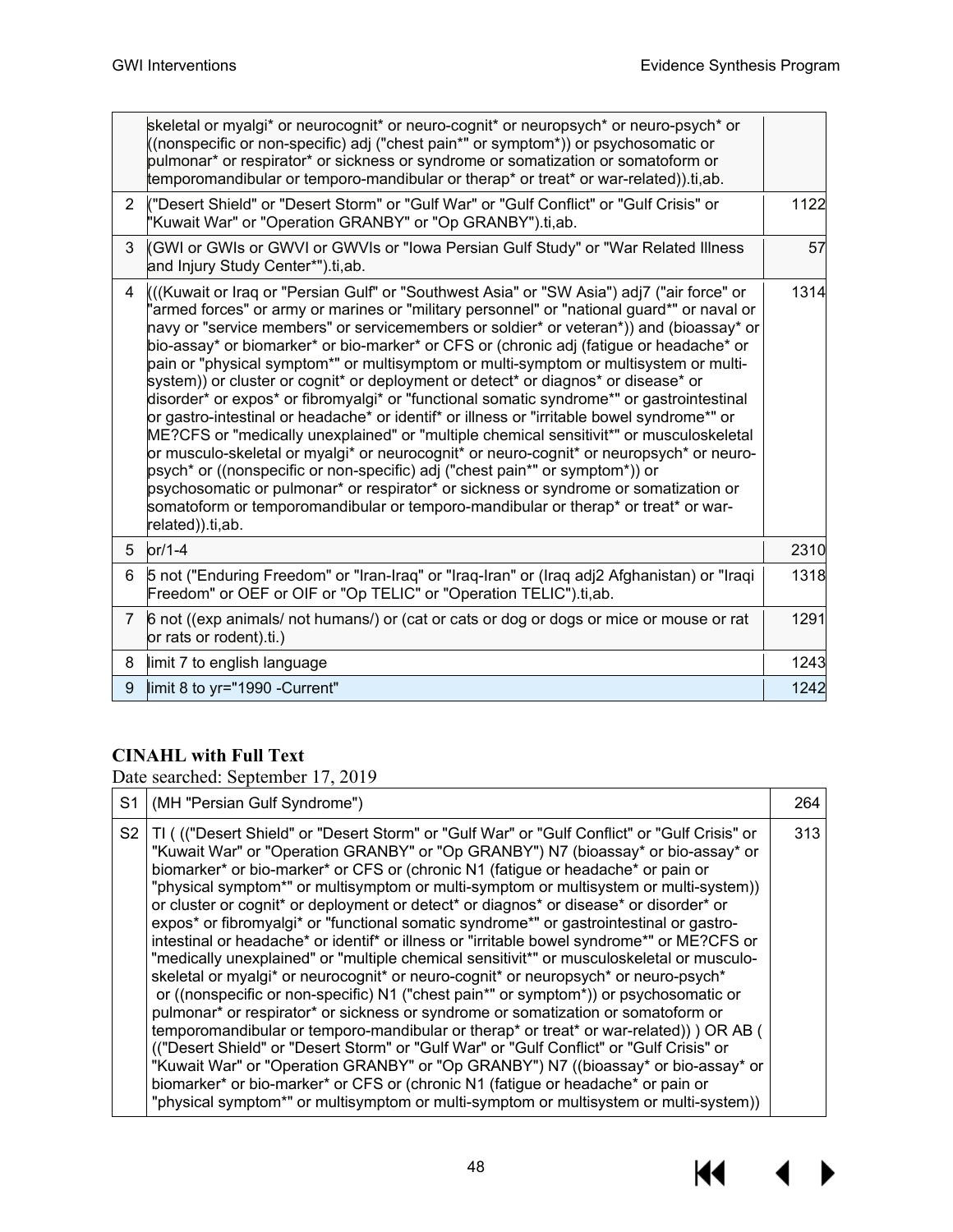$\overline{\mathbf{A}}$ 

 $\blacktriangleright$ 

K

|                | or cluster or cognit* or deployment or detect* or diagnos* or disease* or disorder* or<br>expos* or fibromyalgi* or "functional somatic syndrome*" or gastrointestinal or gastro-<br>intestinal or headache* or identif* or illness or "irritable bowel syndrome*" or ME?CFS or<br>"medically unexplained" or "multiple chemical sensitivit*" or musculoskeletal or musculo-<br>skeletal or myalgi* or neurocognit* or neuro-cognit* or neuropsych* or neuro-psych* or<br>((nonspecific or non-specific) N1 ("chest pain*" or symptom*)) or psychosomatic or<br>pulmonar* or respirator* or sickness or syndrome or somatization or somatoform or<br>temporomandibular or temporo-mandibular or therap* or treat* or war-related)))                                                                                                                                                                                                                                                                                                                                                                                                                                                                                                                                                                                                                                                                                                                                                                                                                                                                                                                                                                                                                                                                                                                                                                                                                                                                                                                                                                                                                                                                                                                                                                                                                                                                                                                       |       |
|----------------|-----------------------------------------------------------------------------------------------------------------------------------------------------------------------------------------------------------------------------------------------------------------------------------------------------------------------------------------------------------------------------------------------------------------------------------------------------------------------------------------------------------------------------------------------------------------------------------------------------------------------------------------------------------------------------------------------------------------------------------------------------------------------------------------------------------------------------------------------------------------------------------------------------------------------------------------------------------------------------------------------------------------------------------------------------------------------------------------------------------------------------------------------------------------------------------------------------------------------------------------------------------------------------------------------------------------------------------------------------------------------------------------------------------------------------------------------------------------------------------------------------------------------------------------------------------------------------------------------------------------------------------------------------------------------------------------------------------------------------------------------------------------------------------------------------------------------------------------------------------------------------------------------------------------------------------------------------------------------------------------------------------------------------------------------------------------------------------------------------------------------------------------------------------------------------------------------------------------------------------------------------------------------------------------------------------------------------------------------------------------------------------------------------------------------------------------------------------|-------|
| S <sub>3</sub> | TI ( ("Desert Shield" or "Desert Storm" or "Gulf War" or "Gulf Conflict" or "Gulf Crisis" or<br>"Kuwait War" or "Operation GRANBY" or "Op GRANBY") ) OR AB ( ("Desert Shield" or<br>"Desert Storm" or "Gulf War" or "Gulf Conflict" or "Gulf Crisis" or "Kuwait War" or<br>"Operation GRANBY" or "Op GRANBY"))                                                                                                                                                                                                                                                                                                                                                                                                                                                                                                                                                                                                                                                                                                                                                                                                                                                                                                                                                                                                                                                                                                                                                                                                                                                                                                                                                                                                                                                                                                                                                                                                                                                                                                                                                                                                                                                                                                                                                                                                                                                                                                                                            | 629   |
| S4             | TI ( (GWI or GWIs or GWVI or GWVIs or "Iowa Persian Gulf Study" or "War Related<br>Illness and Injury Study Center*") ) OR AB ( (GWI or GWIs or GWVI or GWVIs or "Iowa<br>Persian Gulf Study" or "War Related Illness and Injury Study Center*") )                                                                                                                                                                                                                                                                                                                                                                                                                                                                                                                                                                                                                                                                                                                                                                                                                                                                                                                                                                                                                                                                                                                                                                                                                                                                                                                                                                                                                                                                                                                                                                                                                                                                                                                                                                                                                                                                                                                                                                                                                                                                                                                                                                                                        | 44    |
| S <sub>5</sub> | TI ((veteran* N15 ("chronic fatigue" or fibromyalg* or "medically unexplained" or<br>multisymptom or multi-symptom or multisystem or multi-system or myalgi* or ME/CFS)) )<br>OR AB ((veteran* N15 ("chronic fatigue" or fibromyalg* or "medically unexplained" or<br>multisymptom or multi-symptom or multisystem or multi-system or myalgi* or ME/CFS)))                                                                                                                                                                                                                                                                                                                                                                                                                                                                                                                                                                                                                                                                                                                                                                                                                                                                                                                                                                                                                                                                                                                                                                                                                                                                                                                                                                                                                                                                                                                                                                                                                                                                                                                                                                                                                                                                                                                                                                                                                                                                                                | 52    |
| S <sub>6</sub> | TI ( (((Kuwait or Iraq or "Persian Gulf" or "Southwest Asia" or "SW Asia") N7 ("air force"<br>or "armed forces" or army or marines or "military personnel" or "national guard*" or naval<br>or navy or "service members" or servicemembers or soldier* or veteran*)) and (bioassay*<br>or bio-assay* or biomarker* or bio-marker* or CFS or (chronic N1 (fatigue or headache*<br>or pain or "physical symptom*" or multisymptom or multi-symptom or multisystem or<br>multi-system)) or cluster or cognit* or deployment or detect* or diagnos* or disease* or<br>disorder* or expos* or fibromyalgi* or "functional somatic syndrome*" or gastrointestinal<br>or gastro-intestinal or headache* or identif* or illness or "irritable bowel syndrome*" or<br>ME?CFS or "medically unexplained" or "multiple chemical sensitivit*" or musculoskeletal<br>or musculo-skeletal or myalgi* or neurocognit* or neuro-cognit* or neuropsych* or neuro-<br>psych* or ((nonspecific or non-specific) N1 ("chest pain*" or symptom*)) or<br>psychosomatic or pulmonar* or respirator* or sickness or syndrome or somatization or<br>somatoform or temporomandibular or temporo-mandibular or therap* or treat* or war-<br>related)) OR AB ( (((Kuwait or Iraq or "Persian Gulf" or "Southwest Asia" or "SW Asia")<br>N7 ("air force" or "armed forces" or army or marines or "military personnel" or "national<br>guard*" or naval or navy or "service members" or servicemembers or soldier* or<br>veteran*)) and (bioassay* or bio-assay* or biomarker* or bio-marker* or CFS or (chronic<br>N1 (fatigue or headache* or pain or "physical symptom*" or multisymptom or multi-<br>symptom or multisystem or multi-system)) or cluster or cognit* or deployment or detect*<br>or diagnos* or disease* or disorder* or expos* or fibromyalgi* or "functional somatic<br>syndrome*" or gastrointestinal or gastro-intestinal or headache* or identif* or illness or<br>"irritable bowel syndrome*" or ME?CFS or "medically unexplained" or "multiple chemical<br>sensitivit*" or musculoskeletal or musculo-skeletal or myalgi* or neurocognit* or neuro-<br>cognit* or neuropsych* or neuro-psych* or ((nonspecific or non-specific) N1 ("chest<br>pain*" or symptom*)) or psychosomatic or pulmonar* or respirator* or sickness or<br>syndrome or somatization or somatoform or temporomandibular or temporo-mandibular<br>or therap* or treat* or war-related))) | 804   |
| S7             | S1 OR S2 OR S3 OR S4 OR S5 OR S6                                                                                                                                                                                                                                                                                                                                                                                                                                                                                                                                                                                                                                                                                                                                                                                                                                                                                                                                                                                                                                                                                                                                                                                                                                                                                                                                                                                                                                                                                                                                                                                                                                                                                                                                                                                                                                                                                                                                                                                                                                                                                                                                                                                                                                                                                                                                                                                                                          | 1,434 |
| S <sub>8</sub> | S7 NOT ("Enduring Freedom" or "Iran-Iraq" or "Iraq-Iran" or (Iraq N2 Afghanistan) or<br>"Iraqi Freedom" or OEF or OIF or "Op TELIC" or "Operation TELIC")                                                                                                                                                                                                                                                                                                                                                                                                                                                                                                                                                                                                                                                                                                                                                                                                                                                                                                                                                                                                                                                                                                                                                                                                                                                                                                                                                                                                                                                                                                                                                                                                                                                                                                                                                                                                                                                                                                                                                                                                                                                                                                                                                                                                                                                                                                 | 167   |
|                | Limiters-                                                                                                                                                                                                                                                                                                                                                                                                                                                                                                                                                                                                                                                                                                                                                                                                                                                                                                                                                                                                                                                                                                                                                                                                                                                                                                                                                                                                                                                                                                                                                                                                                                                                                                                                                                                                                                                                                                                                                                                                                                                                                                                                                                                                                                                                                                                                                                                                                                                 |       |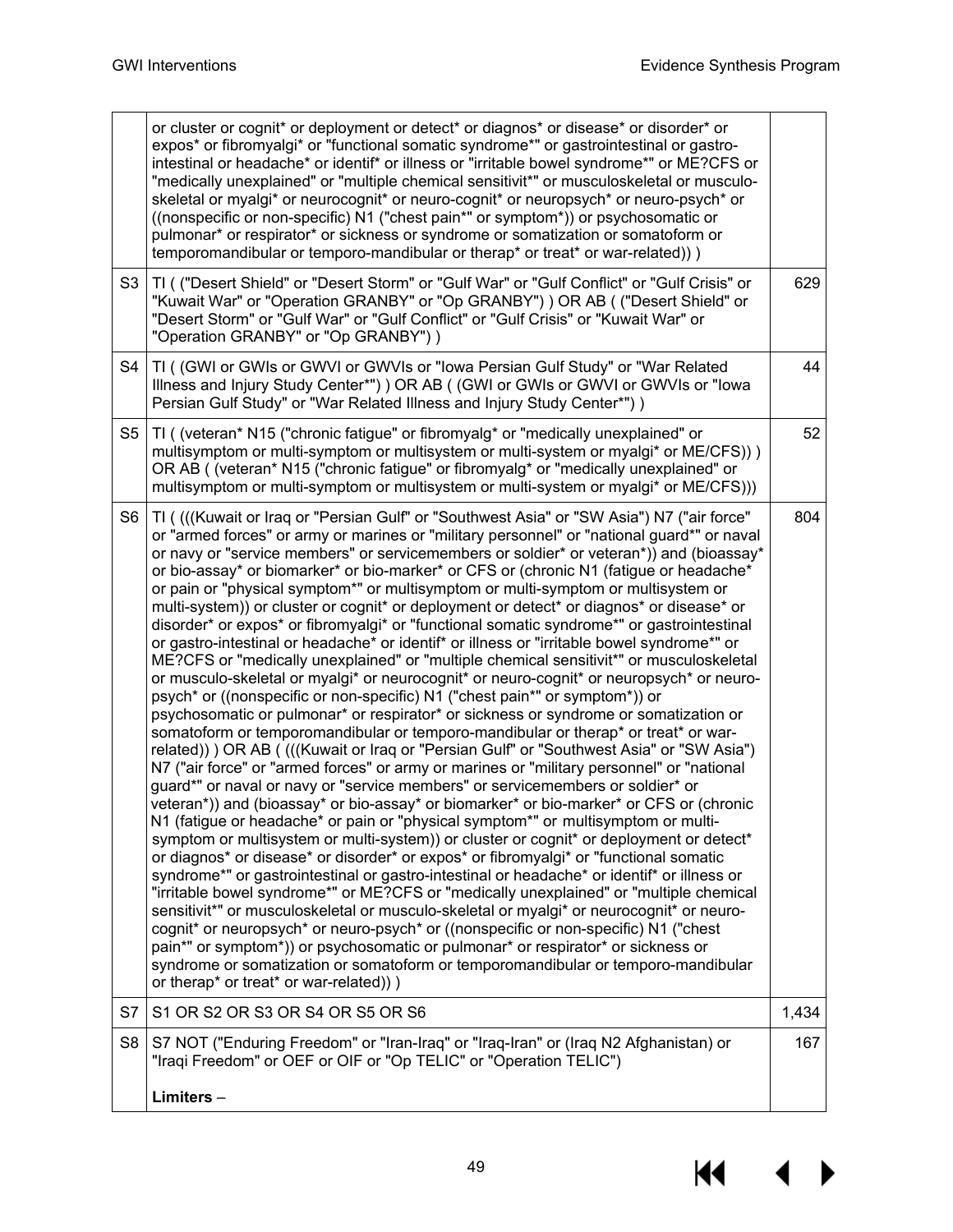Published Date: 19900101-20191231; English Language; Exclude MEDLINE records; Human

### **Scopus**

Date searched: September 17, 2019

TITLE-ABS-KEY ( "Desert Shield" OR "Desert Storm" OR "Gulf War" OR "Gulf Conflict" OR "Gulf Crisis" OR "Kuwait War" OR "Operation GRANBY" OR "Op GRANBY" OR "Iowa Persian Gulf Study" OR "War Related Illness and Injury Study Center" ) AND DOCTYPE ( cp ) AND PUBYEAR  $> 1989$ AND ( LIMIT-TO ( LANGUAGE , "English" ) ) = 308 results

### **Allied and Complementary Medicine (AMED)**

Date searched: October 1, 2019

| #              | <b>Searches</b>                                                                                                                                                                                                                                                                                                                                                                                                                                                                                                                           | <b>Results</b> |  |  |  |  |
|----------------|-------------------------------------------------------------------------------------------------------------------------------------------------------------------------------------------------------------------------------------------------------------------------------------------------------------------------------------------------------------------------------------------------------------------------------------------------------------------------------------------------------------------------------------------|----------------|--|--|--|--|
| S <sub>8</sub> | S6 NOT S7<br>Limiters - Published Date: 19900101-20200131; Language: English                                                                                                                                                                                                                                                                                                                                                                                                                                                              |                |  |  |  |  |
|                | S7 TI (cat OR cats OR dog OR dogs OR mice OR mouse OR rat OR rats OR rodent)                                                                                                                                                                                                                                                                                                                                                                                                                                                              | 7,158          |  |  |  |  |
|                | S6 S4 NOT S5                                                                                                                                                                                                                                                                                                                                                                                                                                                                                                                              | 58             |  |  |  |  |
|                | TI ("Enduring Freedom" OR "Iran-Iraq" OR "Iraq-Iran" OR (Iraq N2 Afghanistan) OR "Iraqi<br>S5 Freedom" OR OEF OR OIF OR "Op TELIC" OR "Operation TELIC") OR AB ("Enduring<br>Freedom" OR "Iran-Iraq" OR "Iraq-Iran" OR (Iraq N2 Afghanistan) OR "Iraqi Freedom" OR<br>OEF OR OIF OR "Op TELIC" OR "Operation TELIC")                                                                                                                                                                                                                      | 191            |  |  |  |  |
|                | S4 S1 OR S2 OR S3                                                                                                                                                                                                                                                                                                                                                                                                                                                                                                                         | 116            |  |  |  |  |
|                | TI (((Kuwait OR Iraq OR "Persian Gulf" OR "Southwest Asia" OR "SW Asia") N7 ("air<br>force" OR "armed forces" OR army OR marines OR "military personnel" OR "national<br>guard*" OR naval OR navy OR "service members" OR servicemembers OR soldier* OR<br>S3 veteran*)) AND (bioassay* OR bio-assay* OR biomarker* OR bio-marker* OR CFS OR<br>(chronic N1 (fatigue OR headache* OR pain OR "physical symptom*" OR multisymptom<br>OR multi-symptom OR multisystem OR multi-system)) OR cluster OR cognit* OR<br>deployment OR detect* O | 74             |  |  |  |  |
|                | TI (GWI OR GWIs OR GWVI OR GWVIs OR "Iowa Persian Gulf Study" OR "War Related<br>S2 Illness and Injury Study Center*") OR AB (GWI OR GWIs OR GWVI OR GWVIs OR "lowa<br>Persian Gulf Study" OR "War Related Illness and Injury Study Center*")                                                                                                                                                                                                                                                                                             | 7              |  |  |  |  |
|                | TI (("Desert Shield" OR "Desert Storm" OR "Gulf War" OR "Gulf Conflict" OR "Gulf Crisis"<br>OR "Kuwait War" OR "Operation GRANBY" OR "Op GRANBY") N7 (bioassay* OR bio-<br>S1 assay* OR biomarker* OR bio-marker* OR CFS OR (chronic N1 (fatigue OR headache*<br>OR pain OR "physical symptom*" OR multisymptom OR multi-symptom OR multisystem<br>OR multi-system)) OR cluster OR cognit* OR deployment OR detect* OR diagnos* OR                                                                                                        | 45             |  |  |  |  |

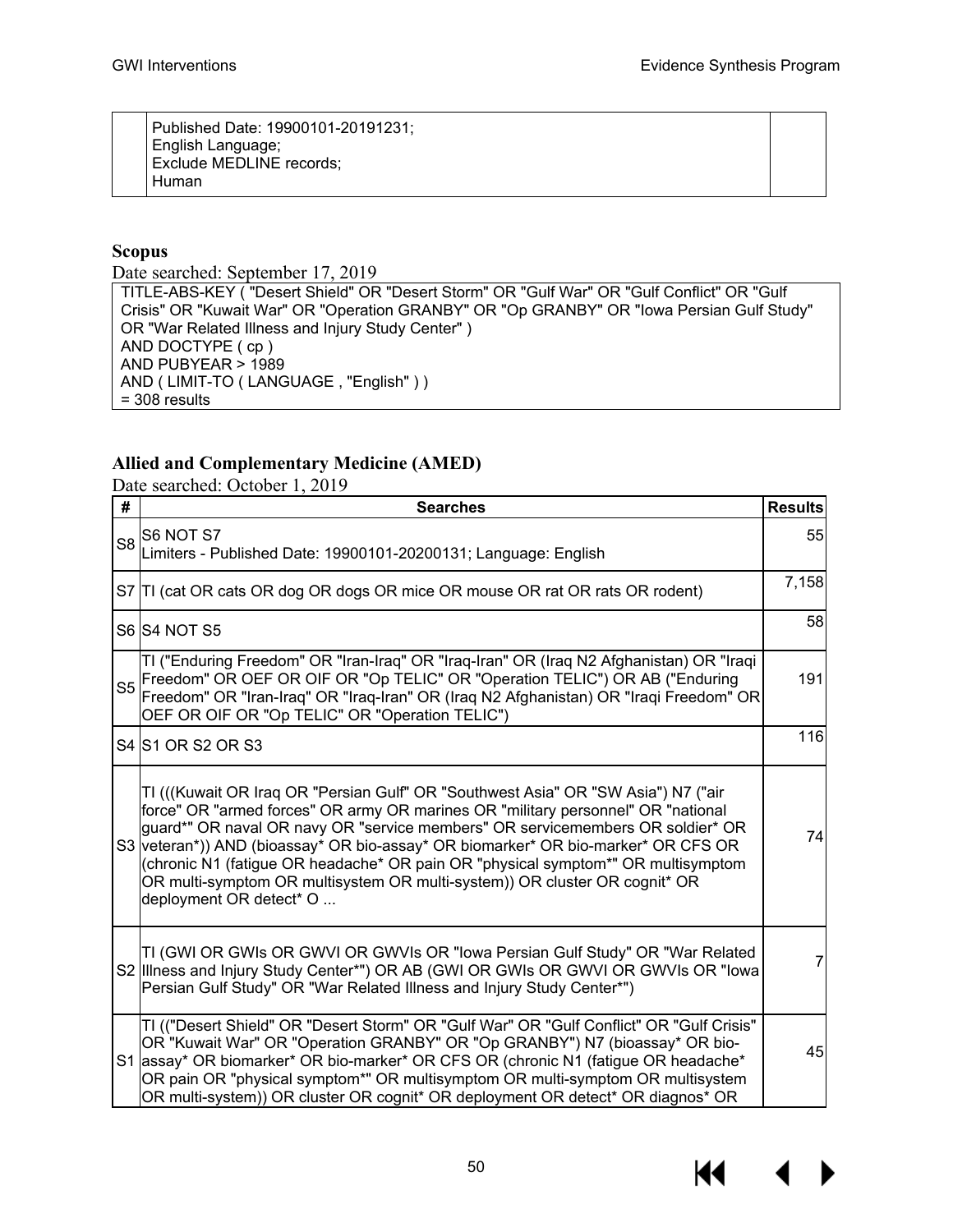disease\* OR disorder\* OR expos\* OR fibromyalgi\* OR "functional somatic syndrome\*" OR gastrointest ...

### **ClinicalTrials.gov**

Date searched: September 17, 2019

OTHER TERMS: "Desert Shield" OR "Desert Storm" OR "Gulf War" OR "Gulf Conflict" OR "Gulf Crisis" OR "Kuwait War" OR "Operation GRANBY" OR "Op GRANBY" OR "Iowa Persian Gulf Study" OR "War Related Illness and Injury Study Center" = 71 results

### **WHO ICTRP**

Date searched: September 17, 2019

TITLE: "Desert Shield" OR "Desert Storm" OR "Gulf War" OR "Gulf Conflict" OR "Gulf Crisis" OR "Kuwait War" OR "Operation GRANBY" OR "Op GRANBY" OR "Iowa Persian Gulf Study" OR "War Related Illness and Injury Study Center" RECRUITMENT STATUS=ALL DATE OF REGISTRATION= 01/01/1990 – 17/09/2019 = 56 results

К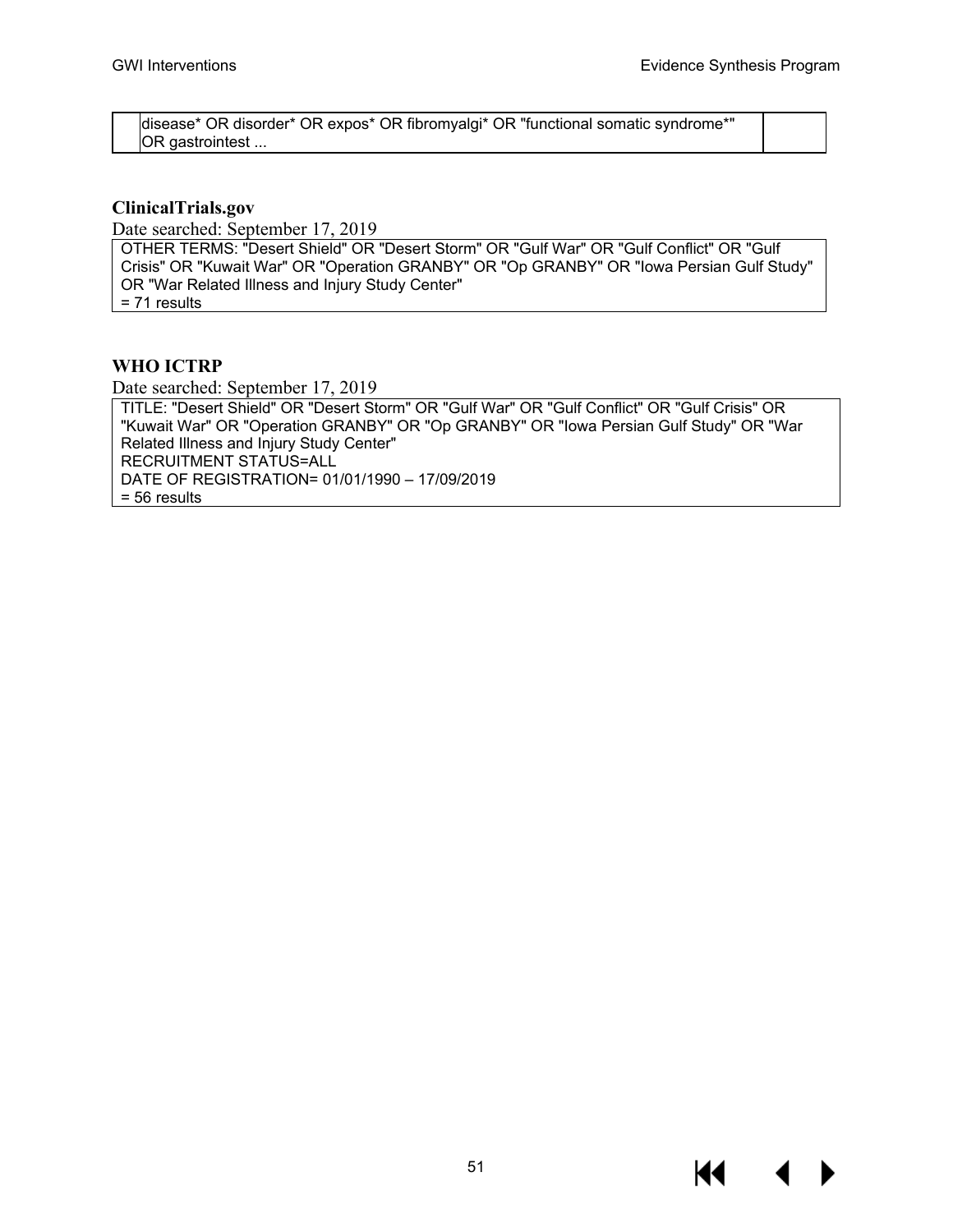# **APPENDIX B. STUDY SELECTION**

### **Inclusion codes, code definitions, and criteria**

- 1. Is the full-text of the article in English?  $Yes \rightarrow Proceed to 2.$ No **Code X1** *(Non-English-language publication).* STOP.
- 2. Does the population include Veterans with Gulf War Illness? *Include: Veterans (either U.S. or international) deployed to the Persian Gulf region between Aug 2, 1990 - Nov 1991, defined by the authors as having Gulf War Illness according to a recognized case definition (CDC or Kansas), or defines cases using similar criteria to CDC/Kansas, or using illness definitions prior to CDC/Kansas criteria (Chronic Multisymptom/multisystem) Illness (CMI), Irritable Bowel Syndrome (IBS), Chronic Fatigue Syndrome (CFS)/Myalgic Encephalitis (EM), fibromyalgia (FM), Gulf War Syndrome). Also include studies of civilian contractors present during the conflict, if available. Include studies where deployment status and/or time of deployment is unclear.*

 $Yes \rightarrow Proceed to 3.$  $No \rightarrow Code X2$  *(Excluded population).* STOP.

3. Does the study examine the benefits and/or harms of an intervention or management strategy (*pharmacological, supplement, non-pharmacological, behavioral, etc. – no exclusions*) for treating symptoms of Gulf War Illness?

 $Yes \rightarrow Proceed to 4.$  $No \rightarrow Is$  the study about a potential biomarker for GWI? Yes → Code **Biomarker.** STOP.  $No \rightarrow Code X3$  *(Not relevant to GWI interventions or biomarkers).* STOP.

4. Is the study a *published* randomized controlled trial, non-randomized controlled trial, or cohort study that compares the intervention to placebo, usual care, or another active intervention, among Veterans with GWI?

 $Yes \rightarrow Code Tx-KQ1-Ispecificy\text{ intervention}, specify\text{condition if subset of GWI}.$ Proceed to 6.

No, compares GWI with a non-GWI population  $\rightarrow$  Code **X4** *(non-GWI comparator*). STOP.

No, it is a systematic review/meta-analysis of GWI interventions  $\rightarrow$  Code **Tx-SR**. STOP.

No, it is a protocol/abstract/unpublished report that otherwise meets these criteria  $\rightarrow$ Code **Tx-KQ3 emerging research [specify intervention].** STOP.

No, for none of the reasons above  $\rightarrow$  Proceed to 5.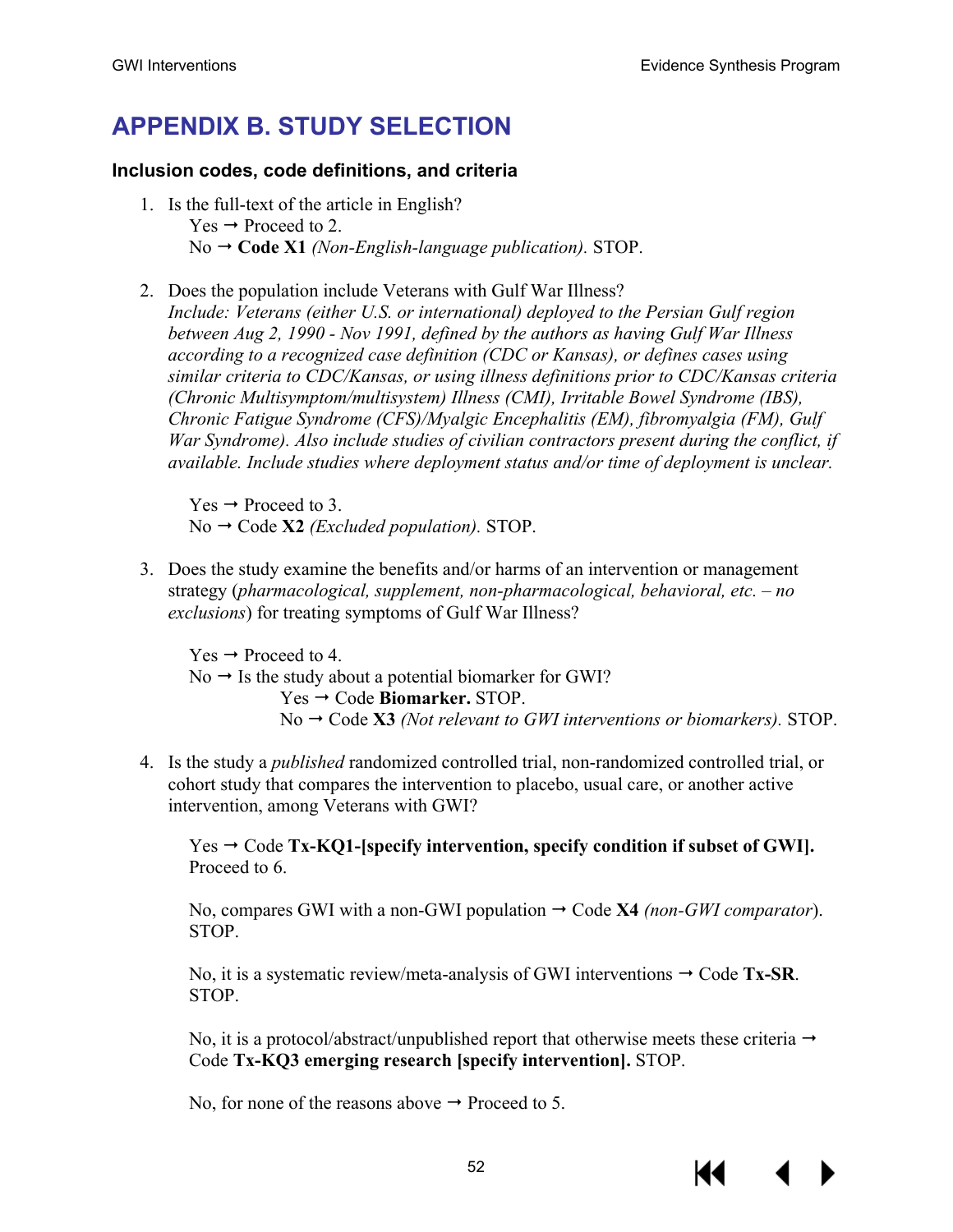5. Is the GWI intervention study a single-arm study or case series in which all participants received the same intervention for GWI?

Yes → Code **Tx-KQ3** single-arm [specify intervention]. STOP.

No  $\rightarrow$  Code **X5** (*excluded study design or publication type*). STOP.

*Exclude: case studies, editorials, letters, and review articles that are non-systematic.*

*Mark "B" any X5's that may contain useful content for background/discussion, eg:*  **B-X5** – Narrative review with good background **B-X5** – May be useful for discussion

6. Does the study examine effectiveness or harms in a subgroup (defined by gender, symptom severity, case definition, or branch of military, as examples) compared with a larger population of Veterans with GWI?

 $Yes \rightarrow Add code KQ2 (eg, Tx-KQ1-KQ2). STOP.$  $No \rightarrow STOP$ .

### Key Questions:

- 1. Evidence on effectiveness/harms: What are the benefits and harms of pharmacological and non-pharmacological interventions and management strategies for Veterans with GWI?
- 2. Evidence about subgroups: Do the effectiveness or harms of the interventions/strategies differ among subgroups of Veterans with GWI, such as female Veterans or cases defined by specific criteria, in comparison with Veterans with GWI overall?
- 3. Emerging research: What interventions for GWI have been examined in a) noncomparative studies only? b) ongoing/unpublished trials or cohort studies?

Exclusion Codes:

- X1: Non-English-language publication
- X2: Excluded population
- X3: Not relevant to GWI interventions or biomarkers
- X4: Non-GWI comparator
- X5: Excluded study design or publication type
- X9: Duplicate or preliminary publication of a more recent study
- X99: Study terminated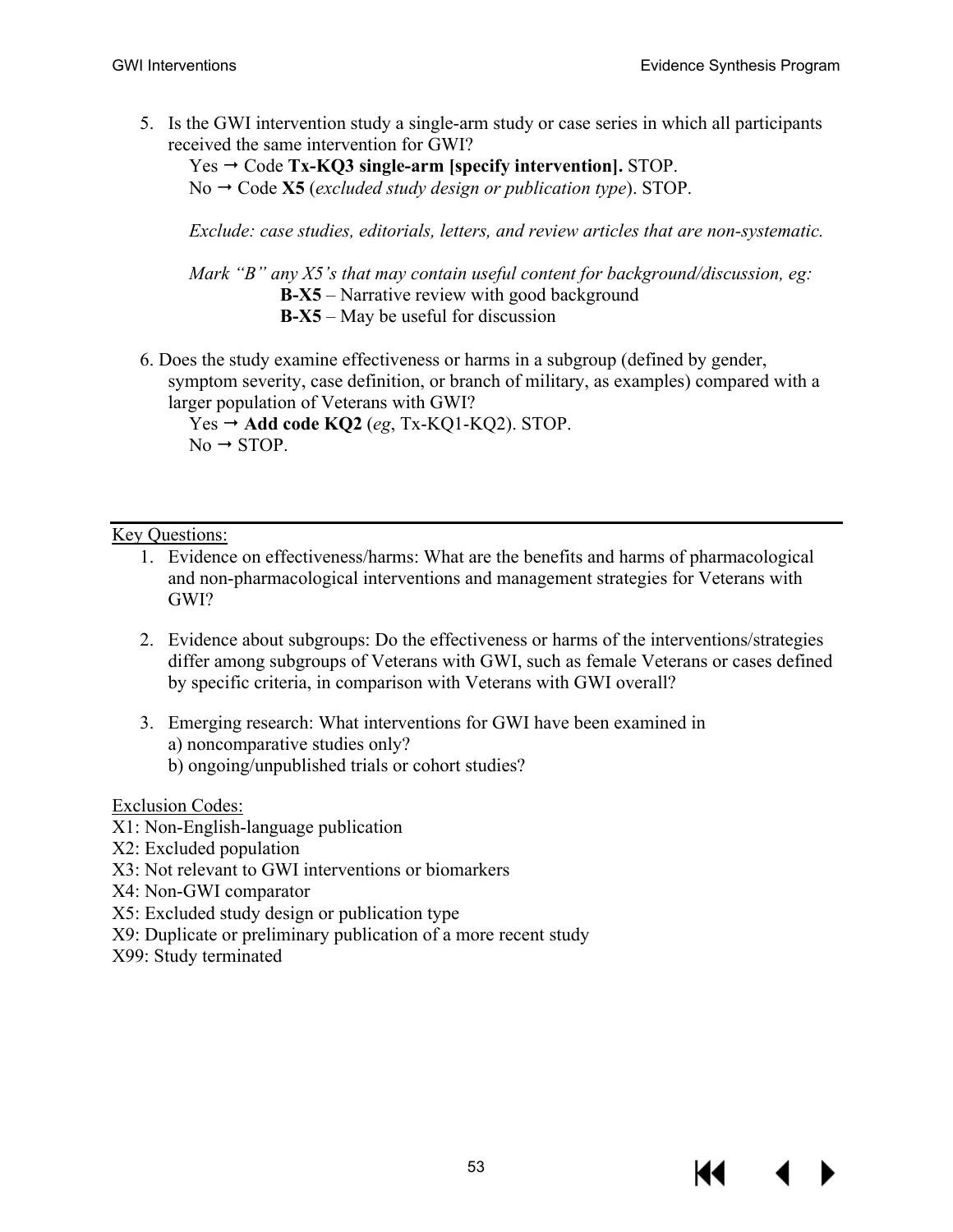# **APPENDIX C. QUALITY ASSESSMENT CRITERIA**

|                                                         | Cochrane Rob 2.0: <sup>20</sup> Five domains through which bias may be introduced                                                                                                                                                                                                   |  |  |  |  |  |  |
|---------------------------------------------------------|-------------------------------------------------------------------------------------------------------------------------------------------------------------------------------------------------------------------------------------------------------------------------------------|--|--|--|--|--|--|
| 1. Risk of bias arising from the randomization process: |                                                                                                                                                                                                                                                                                     |  |  |  |  |  |  |
|                                                         | 1.1. Was the allocation sequence random?<br>1.2. Was the allocation sequence concealed until participants were enrolled and assigned to                                                                                                                                             |  |  |  |  |  |  |
| interventions?                                          |                                                                                                                                                                                                                                                                                     |  |  |  |  |  |  |
|                                                         | 1.3. Did baseline differences between intervention groups suggest a problem with the<br>randomization process?                                                                                                                                                                      |  |  |  |  |  |  |
| 2.                                                      | Risk of bias due to deviations from the intended interventions (effect of assignment to intervention):<br>2.1. Were participants aware of their assigned intervention during the trial?<br>2.2. Were carers and people delivering the interventions aware of participants' assigned |  |  |  |  |  |  |
|                                                         | intervention during the trial?<br>2.3. If Y/PY/NI to 2.1 or 2.2: Were there deviations from the intended intervention that arose                                                                                                                                                    |  |  |  |  |  |  |
|                                                         | because of the experimental context?                                                                                                                                                                                                                                                |  |  |  |  |  |  |
|                                                         | 2.4. If Y/PY to 2.3: Were these deviations from intended intervention balanced between groups?                                                                                                                                                                                      |  |  |  |  |  |  |
|                                                         | 2.5. If N/PN/NI to 2.4: Were these deviations likely to have affected the outcome?<br>2.6. Was an appropriate analysis used to estimate the effect of assignment to intervention?                                                                                                   |  |  |  |  |  |  |
|                                                         | 2.7. If N/PN/NI to 2.6: Was there potential for a substantial impact (on the result) of the failure to<br>analyse participants in the group to which they were randomized?                                                                                                          |  |  |  |  |  |  |
|                                                         | 3. Risk of bias due to missing outcome data:                                                                                                                                                                                                                                        |  |  |  |  |  |  |
|                                                         | 3.1. Were data for this outcome available for all, or nearly all, participants randomized?                                                                                                                                                                                          |  |  |  |  |  |  |
|                                                         | 3.2. If N/PN/NI to 3.1: Is there evidence that the result was not biased by missing outcome data?                                                                                                                                                                                   |  |  |  |  |  |  |
|                                                         | 3.3. If N/PN to 3.2: Could missingness in the outcome depend on its true value?<br>3.4. If Y/PY/NI to 3.3: Is it likely that missingness in the outcome depended on its true value?                                                                                                 |  |  |  |  |  |  |
|                                                         |                                                                                                                                                                                                                                                                                     |  |  |  |  |  |  |
| 4.                                                      | Risk of bias in measurement of the outcome:<br>4.1. Was the method of measuring the outcome inappropriate?                                                                                                                                                                          |  |  |  |  |  |  |
|                                                         | 4.2. Could measurement or ascertainment of the outcome have differed between intervention                                                                                                                                                                                           |  |  |  |  |  |  |
| groups?                                                 |                                                                                                                                                                                                                                                                                     |  |  |  |  |  |  |
|                                                         | 4.3. If N/PN/NI to 4.1 and 4.2: Were outcome assessors aware of the intervention received by study                                                                                                                                                                                  |  |  |  |  |  |  |
| participants?                                           | 4.4. If Y/PY/NI to 4.3: Could assessment of the outcome have been influenced by knowledge of                                                                                                                                                                                        |  |  |  |  |  |  |
|                                                         | intervention received?                                                                                                                                                                                                                                                              |  |  |  |  |  |  |
|                                                         | 4.5. If Y/PY/NI to 4.4: Is it likely that assessment of the outcome was influenced by knowledge of<br>intervention received?                                                                                                                                                        |  |  |  |  |  |  |
|                                                         | 5. Risk of bias in selection of the reported result:                                                                                                                                                                                                                                |  |  |  |  |  |  |
|                                                         | 5.1. Were the data that produced this result analysed in accordance with a pre-specified analysis<br>plan that was finalized before unblinded outcome data were available for analysis?                                                                                             |  |  |  |  |  |  |
| from                                                    | Is the numerical result being assessed likely to have been selected, on the basis of the results,                                                                                                                                                                                   |  |  |  |  |  |  |
| domain?                                                 | 5.2. multiple outcome measurements (eg, scales, definitions, time points) within the outcome                                                                                                                                                                                        |  |  |  |  |  |  |
|                                                         | 5.3. multiple analyses of the data?                                                                                                                                                                                                                                                 |  |  |  |  |  |  |
| Overall risk-of-bias judgement                          |                                                                                                                                                                                                                                                                                     |  |  |  |  |  |  |
| Low ROB                                                 | The study is judged to be at low risk of bias for all domains for this result.                                                                                                                                                                                                      |  |  |  |  |  |  |
| Some Concerns                                           | The study is judged to raise some concerns in at least 1 domain for this result, but<br>not to be at high risk of bias for any domain.                                                                                                                                              |  |  |  |  |  |  |
| High ROB                                                | The study is judged to be at high risk of bias in at least one domain for this result.<br>0R                                                                                                                                                                                        |  |  |  |  |  |  |
|                                                         | The study is judged to have some concerns for multiple domains in a way that<br>substantially lowers confidence in the result.                                                                                                                                                      |  |  |  |  |  |  |

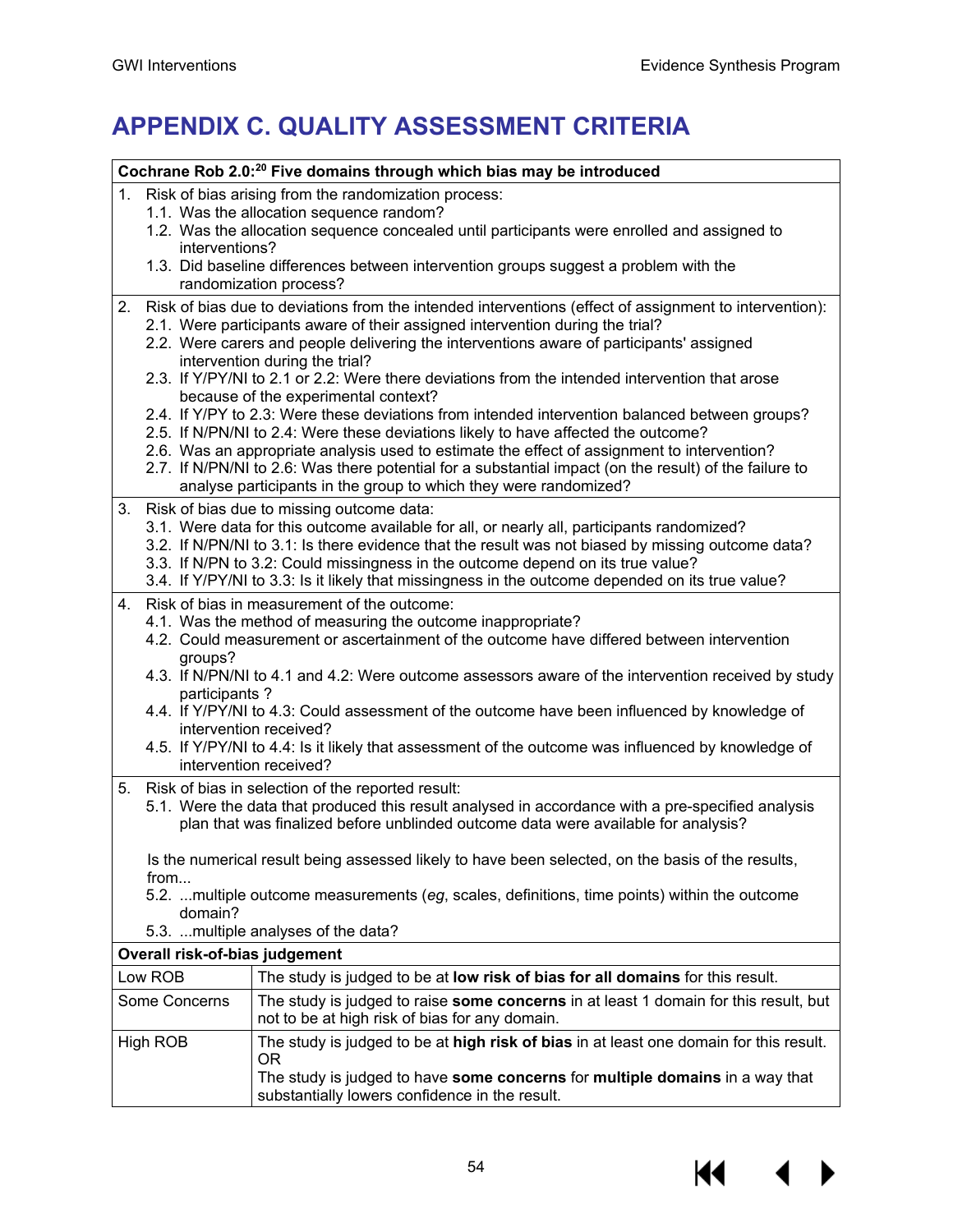### **Table 8. Risk of bias in trials of interventions for Gulf War Illness**

| <b>Experimental</b><br>intervention           | Comparator | Randomization<br>process                                   | <b>Deviations</b><br>from intended<br>interventions | <b>Missing</b><br>outcome<br>data | <b>Measurement</b><br>of the<br>outcome | <b>Selection of</b><br>the reported<br>result | <b>Overall Bias</b> | <b>Comment</b>                                                                                                                                                       |
|-----------------------------------------------|------------|------------------------------------------------------------|-----------------------------------------------------|-----------------------------------|-----------------------------------------|-----------------------------------------------|---------------------|----------------------------------------------------------------------------------------------------------------------------------------------------------------------|
| <b>Medications</b>                            |            |                                                            |                                                     |                                   |                                         |                                               |                     |                                                                                                                                                                      |
| Doxycycline <sup>1</sup>                      | Placebo    | Low                                                        | Low                                                 | Low                               | Low                                     | Low                                           | Low                 | $---$                                                                                                                                                                |
| Mifepristone <sup>2</sup>                     | Placebo    | Low                                                        | Low                                                 | Low                               | Some<br>concerns                        | Low                                           | Some<br>concerns    | Analyzed completers only.<br>Statistically underpowered:<br>the intended sample size of<br>40 not reached due to<br>recruitment difficulties.                        |
| Naltrexone <sup>3</sup>                       | Placebo    | Some concerns                                              | Low                                                 | Low                               | High                                    | High                                          | High                | Randomization and allocation<br>concealment (cards drawn<br>from box. Analyzed CGIS-<br>responders vs non<br>responders, not by<br>randomization (Tx vs<br>placebo). |
| Rifaximin <sup>4</sup>                        | Placebo    | Low                                                        | Some concerns                                       | Low                               | Low                                     | Low                                           | Some<br>concerns    | Analyzed completers only.                                                                                                                                            |
| <b>Nutritional supplements</b>                |            |                                                            |                                                     |                                   |                                         |                                               |                     |                                                                                                                                                                      |
| CoQ10 <sup>6</sup>                            | Placebo    | Low                                                        | Low                                                 | Low                               | Low                                     | High                                          | High                | Post-protocol changes in<br>analytic approach;<br>threshold/magnitude of<br>change not defined for binary<br>analyses of improvement.                                |
| Carnosine <sup>5</sup>                        | Placebo    | Low                                                        | Some concerns                                       | High                              | Low                                     | Low                                           | High                | Differential loss to follow-up:<br>37% vs 13.3% Analyzed<br>completers only.                                                                                         |
|                                               |            | Psychological, exercise, and multi-component interventions |                                                     |                                   |                                         |                                               |                     |                                                                                                                                                                      |
| CBT+<br>Exercise <sup>7</sup>                 | <b>TAU</b> | Low                                                        | Low                                                 | Low                               | Some<br>concerns                        | Low                                           | Some<br>concerns    | Self-reported outcomes,<br>subjects not blinded                                                                                                                      |
| Detox<br>regimen <sup>8</sup>                 | Waitlist   | Some concerns                                              | Low                                                 | Low                               | Some<br>concerns                        | Low                                           | Some<br>concerns    | Baseline differences in %<br>disabled vs employed self-<br>reported outcomes, subjects<br>not blinded.                                                               |
| Mindfulness-<br>based<br>therapy <sup>9</sup> | <b>TAU</b> | Low                                                        | Low                                                 | Low                               | Some<br>concerns                        | Low                                           | Some<br>concerns    | Self-reported outcomes,<br>subjects not blinded.                                                                                                                     |

 $M \rightarrow$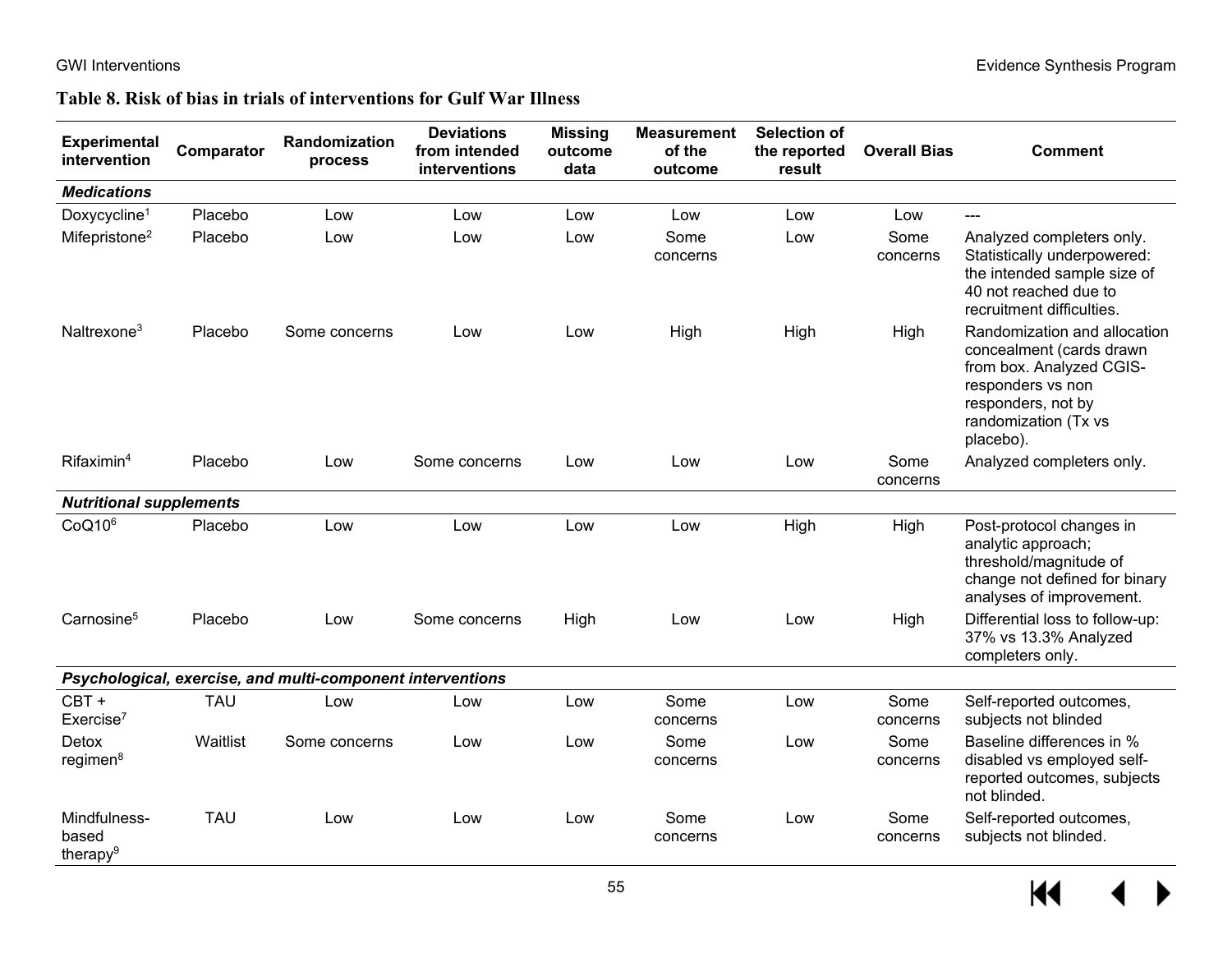| <b>Experimental</b><br>intervention        | Comparator                           | Randomization<br>process | <b>Deviations</b><br>from intended<br><i>interventions</i> | <b>Missing</b><br>outcome<br>data | <b>Measurement</b><br>of the<br>outcome | Selection of<br>the reported<br>result | <b>Overall Bias</b> | <b>Comment</b>                                                                |
|--------------------------------------------|--------------------------------------|--------------------------|------------------------------------------------------------|-----------------------------------|-----------------------------------------|----------------------------------------|---------------------|-------------------------------------------------------------------------------|
| Sleep-focused<br>Mind-Body<br>Therapy $10$ | Sleep<br>education                   | LOW                      | LOW                                                        | LOW                               | Some<br>concerns                        | Low                                    | Some<br>concerns    | Self-reported outcomes,<br>subjects not blinded                               |
| <b>Other interventions</b>                 |                                      |                          |                                                            |                                   |                                         |                                        |                     |                                                                               |
| Acupuncture<br>$(bi$ -weekly $)^{11}$      | Waitlist/<br>acupuncture<br>(weekly) | LOW                      | Some concerns                                              | Low                               | Some<br>concerns                        | Low                                    | Some<br>concerns    | Self-reported outcomes;<br>participants and intervention<br>staff not blinded |
| CPAP <sup>12</sup>                         | Sham CPAP                            | Low                      | Low                                                        | Low                               | Low                                     | Low                                    | Low                 | $- - -$                                                                       |

**Abbreviations**: CBT=Cognitive Behavioral Therapy; CoQ10=Coenzyme Q10; CPAP=Continuous Positive Airway Pressure; IBS=Irritable Bowel Syndrome; MBB=Mind-body Bridging; MBSR=Mindfulness-based Stress Reduction; QoL=Quality of Life; ROB=Risk of Bias; SF-36=36-Item Short Form Health Survey; Sx=symptom; TAU=Treatment as Usual; Tx=Treatment; WAIS-R=Wechsler Adult Intelligence Scale-Revised.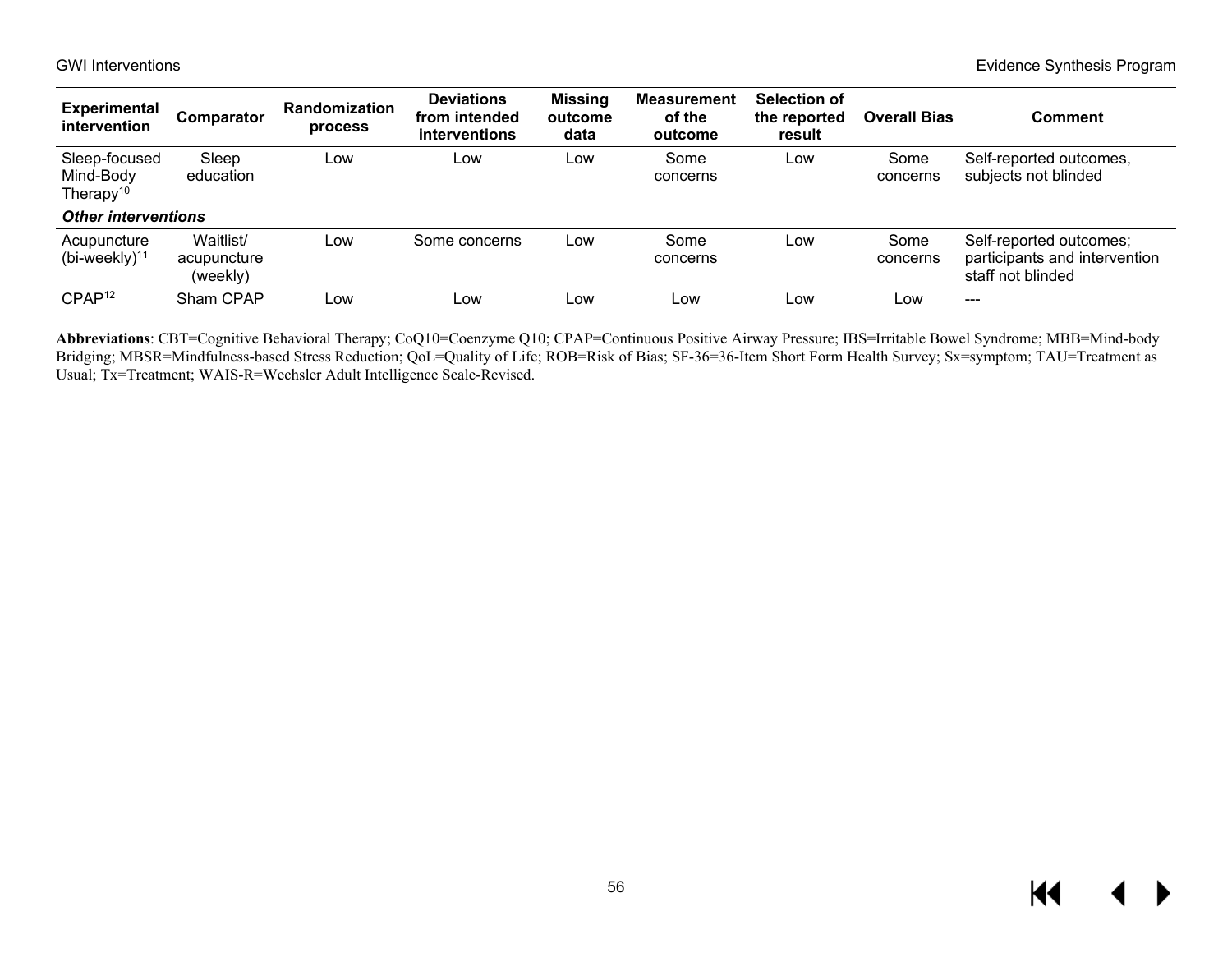# **APPENDIX D. DATA SUPPLEMENT**

### **Table 9. Results for physical health, pain, and fatigue outcomes in intervention trials for Gulf War Illness**

| Intervention and<br>study characteristics <sup>a</sup>                                                                                                                                                                                                                          | <b>Physical Health Overall</b>                                                                                                                                                                                                         | Pain                                                                                                                                                                                                                                                                                                                                                                                               | <b>Fatigue</b>                                                                                                                                                                                                                                                                                                                                                                                            |
|---------------------------------------------------------------------------------------------------------------------------------------------------------------------------------------------------------------------------------------------------------------------------------|----------------------------------------------------------------------------------------------------------------------------------------------------------------------------------------------------------------------------------------|----------------------------------------------------------------------------------------------------------------------------------------------------------------------------------------------------------------------------------------------------------------------------------------------------------------------------------------------------------------------------------------------------|-----------------------------------------------------------------------------------------------------------------------------------------------------------------------------------------------------------------------------------------------------------------------------------------------------------------------------------------------------------------------------------------------------------|
| <b>Medications</b>                                                                                                                                                                                                                                                              |                                                                                                                                                                                                                                        |                                                                                                                                                                                                                                                                                                                                                                                                    |                                                                                                                                                                                                                                                                                                                                                                                                           |
| Doxycycline <sup>1</sup> ( $n=245$ ) vs<br>placebo (n=246)<br>Total N=491<br>Subpopulation: positive<br>mycoplasma DNA test<br>Tx duration: 12 months<br>Observation: 18 months<br>ROB: Low                                                                                     | Veterans SF-36 PCS Pt score<br>N analyzed: 199 vs 212<br>Least-square mean difference (95% CI; Tx<br>minus C) at 12 months: 1.0 (-0.3 to 2.4),<br>$P=0.12$                                                                             | McGill Pain Questionnaire (N analyzed),<br>least-square mean difference (95% CI; Tx difference (95% CI; Tx minus C) at 12<br>minus C) at 12 months:<br>Sensory (207 vs 214): -0.6 (-1.8 to 0.6), P<br>> 0.2<br>Affective (206 vs 214): 0.0 (-0.5 to 0.5), P<br>> 0.2<br>Pain now (207 vs 213): -0.3 (-0.7 to 0.1),<br>$P = 0.18$<br>Typical pain (206 vs 213): 0.0 (-0.4 to<br>$(0.3)$ , P $> 0.2$ | MFI (N analyzed), least-square mean<br>months:<br>General fatigue (206 vs 214):<br>$-0.1$ ( $-0.7$ to 0.5), P $> 0.2$<br>Physical fatigue (206 vs 214):<br>$-0.1$ ( $-0.6$ to 0.5), P $> 0.2$<br>Reduced activity (207 vs 214):<br>0.0 (-0.6 to 0.7), $P > 0.2$<br>Reduced motivation (206 vs 214):<br>$-0.2$ ( $-0.8$ to 0.4), P $> 0.2$<br>Mental fatigue (206 vs 213):<br>0.0 (-0.6 to 0.6), $P > 0.2$ |
| Mifepristone <sup>2</sup> ( $n=18$ in<br>each phase 1 and 2)<br>vs placebo (n=18 in phase<br>1, n=15 in phase 2), 6-<br>week crossover phases,<br>1m washout<br>Phase 1 Total N=36<br>Phase 2 Total N=33<br>Tx duration: 6 weeks<br>Observation: 4 months<br>ROB: Some concerns | Veterans SF-36 (acute form) PCS score:<br>Mifepristone treatment was not associated<br>with improvement in self-reported physical<br>health status ( $p=0.838$ )<br>Overall mean change, ΔT minus ΔC (SD): -<br>$0.46$ (7.76), P=0.738 | <b>NR</b>                                                                                                                                                                                                                                                                                                                                                                                          | General fatigue (MFI-20) Overall mean<br>change, $\Delta T$ minus $\Delta C$ (SD): 0.63 (3.37),<br>$P=0.302$                                                                                                                                                                                                                                                                                              |
| Naltrexone <sup>3</sup><br>vs placebo (n's=NR),<br>crossover phases<br>separated by 1-month<br>washout.<br>Total N=40<br>Tx duration: 3 months<br>Observation: 7 months<br>ROB: High                                                                                            | Change in CGIS favored naltrexone: 14<br>(35%)<br>Change in CGIS favored placebo: 5 (12.5%)<br>No change from baseline: 18 (45%)<br>(Tx vs C not significant)                                                                          | <b>NR</b>                                                                                                                                                                                                                                                                                                                                                                                          | <b>NR</b>                                                                                                                                                                                                                                                                                                                                                                                                 |
| <b>Nutritional supplements</b>                                                                                                                                                                                                                                                  |                                                                                                                                                                                                                                        |                                                                                                                                                                                                                                                                                                                                                                                                    |                                                                                                                                                                                                                                                                                                                                                                                                           |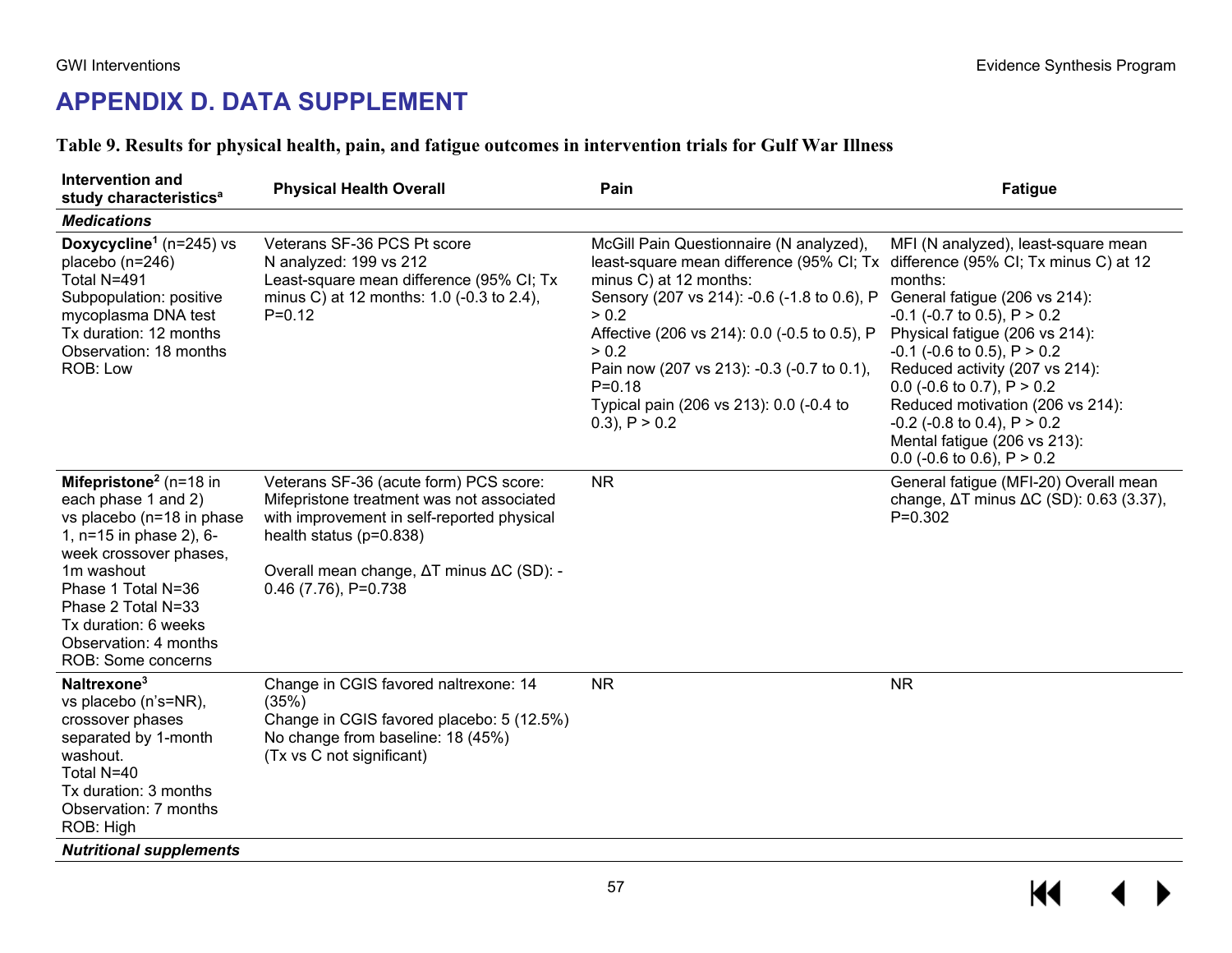| Intervention and<br>study characteristics <sup>a</sup>                                                                                                                                      | <b>Physical Health Overall</b>                                                                                                                                                                                                                                                                                                                                                                                                                                                                                                                                                                                                                          | Pain                                                                                                                                                                                                                                                           | <b>Fatigue</b>                                                                                                                                                                                                                                                                                      |
|---------------------------------------------------------------------------------------------------------------------------------------------------------------------------------------------|---------------------------------------------------------------------------------------------------------------------------------------------------------------------------------------------------------------------------------------------------------------------------------------------------------------------------------------------------------------------------------------------------------------------------------------------------------------------------------------------------------------------------------------------------------------------------------------------------------------------------------------------------------|----------------------------------------------------------------------------------------------------------------------------------------------------------------------------------------------------------------------------------------------------------------|-----------------------------------------------------------------------------------------------------------------------------------------------------------------------------------------------------------------------------------------------------------------------------------------------------|
| Carnosine <sup>5</sup> ( $n=12$ finished<br>study) vs placebo (n=13<br>finished study)<br>Total N=34<br>Tx duration: 12 weeks<br>Observation: 14 weeks<br>ROB: High                         | <b>NR</b>                                                                                                                                                                                                                                                                                                                                                                                                                                                                                                                                                                                                                                               | No changes in average (dolorimetry) pain<br>thresholds, and no differences between<br>groups.                                                                                                                                                                  | CFS severity score: no differences<br>between groups.<br>Instantaneous fatigue scores: no<br>treatment effects.                                                                                                                                                                                     |
| CoQ10 <sup>6</sup><br>100 mg/d (n=11) vs 300<br>$mg/d$ (n=12) vs placebo<br>$(n=23)$<br>Total N=46<br>Tx duration: 3.5 +/- 0.5<br>months<br>Observation: 3.5 +/- 0.5<br>months<br>ROB: High | GSRH: improved from baseline (threshold not NR<br>defined for improved/not improved):<br>Q100 (N=10) vs placebo (N=19): OR (95%<br>CI):<br>All Pts (N=46): 1.88 (0.26 to 13.4), P=0.53<br>Physical function assessed by Summary<br>Performance Score:<br>Q100 vs Placebo, % Pts Improved from<br>baseline: 82% vs 40%<br>Absolute difference: 42% (P=0.025). Women<br>contributed to this benefit.<br>Q300 vs Placebo, % Pts Improved from<br>baseline: 55% vs 40%<br>Absolute difference: 15% (P=0.44).<br>SPS improvement on Q300 was not<br>significant, though the effect on Q100 did not<br>differ significantly from that on Q300<br>$(P=0.17)$ . |                                                                                                                                                                                                                                                                | <b>NR</b>                                                                                                                                                                                                                                                                                           |
|                                                                                                                                                                                             | Psychological, exercise, or multi-component interventions                                                                                                                                                                                                                                                                                                                                                                                                                                                                                                                                                                                               |                                                                                                                                                                                                                                                                |                                                                                                                                                                                                                                                                                                     |
| CBT+Exercise <sup>7</sup> (n=266) vs<br>CBT (n=286) vs Exercise<br>(n=265) vs TAU (n=270)<br>Total N=1092<br>Tx duration: 12 weeks<br>Observation: 12 months<br>ROB: Some concerns          | VSF-36 PCS Score: % of Pts with 7+ points<br>improvement vs baseline at 3 months, 6<br>months, 12 months:<br>CBT + exercise (n=266): 16.5, 16.2, 18.4<br>CBT alone (n=286): 15.0, 12.9, 18.5<br>Exercise alone (n=265): 12.8, 13.6, 11.7<br>TAU (n=270): 9.3. 12.2, 11.5<br>OR (95%CI) for 7+ points PCS improvement<br>vs TAU, adjusted for study design, pending<br>disability claims, and baseline V/SF-36<br>physical component summary score:<br>Exercise: 1.07 (0.63 to 1.82)<br>CBT: 1.72 (0.91 to 3.23)<br>Exercise + CBT: 1.84 (0.95 to 3.55)                                                                                                  | MPQ-S: Of the 4 subscales: sensory,<br>affective, pain right now, typical level of<br>pain, affective pain was significantly<br>reduced (P < 0.025) vs TAU in CBT<br>arms:<br>CBT alone: -0.43<br>CBT + Exercise: -0.50<br>All other findings not significant. | MFI: Both exercise arms (exercise,<br>CBT+Exercise) significantly improved<br>fatigue ( $P < 0.05$ ) vs TAU on all 5<br>domains (general, physical, reduced<br>activity, reduced motivation, mental<br>fatigue).<br>CBT alone: No significant changes from<br>baseline on any of the 5 MFI domains. |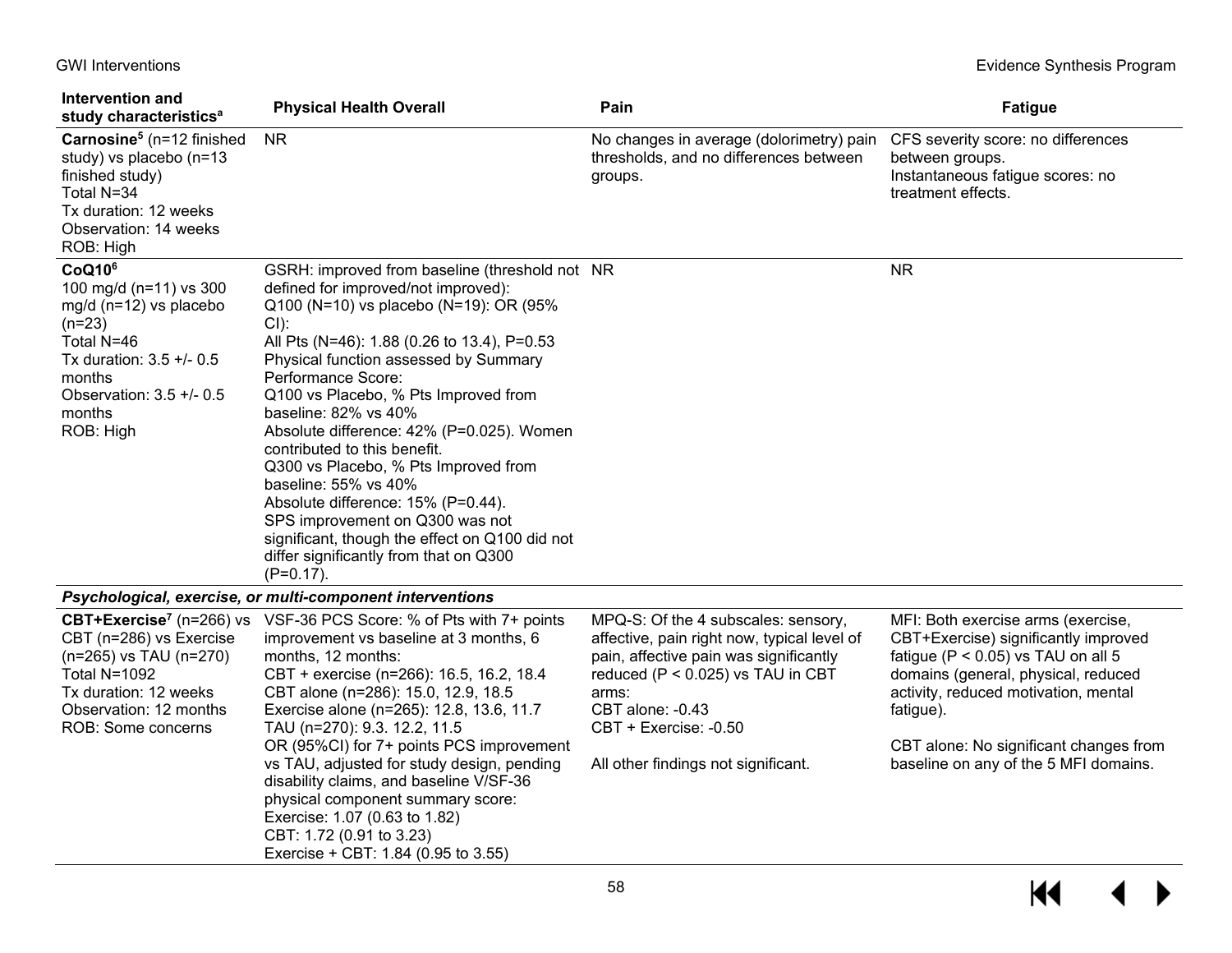| Intervention and<br>study characteristics <sup>a</sup>                                                                                                                                                                                          | <b>Physical Health Overall</b>                                                                                                                                                                                                                                                                                                                                                                                    | Pain                                                                                                                                                                                                                                                                         | <b>Fatigue</b>                                                                                                                                                                                                                                                                                                                                                                                                                    |
|-------------------------------------------------------------------------------------------------------------------------------------------------------------------------------------------------------------------------------------------------|-------------------------------------------------------------------------------------------------------------------------------------------------------------------------------------------------------------------------------------------------------------------------------------------------------------------------------------------------------------------------------------------------------------------|------------------------------------------------------------------------------------------------------------------------------------------------------------------------------------------------------------------------------------------------------------------------------|-----------------------------------------------------------------------------------------------------------------------------------------------------------------------------------------------------------------------------------------------------------------------------------------------------------------------------------------------------------------------------------------------------------------------------------|
|                                                                                                                                                                                                                                                 | Overall (marginal) effect, OR (95%CI) for 7+<br>points PCS improvement vs TAU:<br>CBT (n=552) vs no CBT (n=535): 1.71 (95%<br>CI, 1.15 to 2.53)<br>Exercise (n=531) vs no exercise (n=556):<br>1.07 (95% CI, 0.76-1.50)                                                                                                                                                                                           |                                                                                                                                                                                                                                                                              |                                                                                                                                                                                                                                                                                                                                                                                                                                   |
| Detox regimen <sup>8</sup> ( $n=22$ ) vs<br>waitlist ( $n=10$ )<br>Total N=32<br>Tx duration: 4-6 weeks<br>Observation: 3 months<br>ROB: Some concerns                                                                                          | VF-36 PCS: Difference in score (95% CI)<br>between Waitlist and Tx at Week 6, adjusted<br>for baseline (Positive changes indicate<br>improvement): 6.9 (-0.3 to 14.2); P=0.06<br>Subscales of VF-36 physical:<br>Physical functioning : 2.7 (-18.1 to 23.5)<br>$P = 0.8$<br>Role-physical: 27.6 (6.9, to 48.3) P=0.009<br>General health: 20.7 (9.2 to 32.3) P < 0.001<br>Vitality: 31.2 (15.6 to 46.9) P < 0.001 | MPQ-2-SF: Difference in score (95% CI)<br>between Waitlist and Tx at Week 6,<br>adjusted for baseline (Negative changes<br>indicate improvement):<br>Total pain score: -1.1 (-2.0 to -0.2);<br>$P=0.02$ .<br>VR-36 bodily pain subscale score: 26.4<br>$(8.5, 44.4)$ P=0.004 | MFI: Difference in score (95% CI)<br>between Waitlist and Tx at Week 6,<br>adjusted for baseline (Negative changes<br>indicate improvement):<br>General fatigue: -4.3 (-7.4 to -1.3);<br>$P=0.006$<br>Physical fatigue: -3.5 (-6.9 to -0.2);<br>$P = 0.04$<br>Reduced activity: -4.0 (-7.3 to -0.7);<br>$P = 0.02$<br>Reduced motivation: -3.1 (-5.6 to -0.5);<br>$P = 0.02$<br>Mental fatigue: -5.7 (-8.7 to -2.7); P <<br>0.001 |
| Mindfulness-based stress NR<br>reduction <sup>9</sup> ( $n=26$ ) vs TAU<br>$(n=29)$<br>Total N=55<br>Tx duration: 8 weeks<br>Observation: 6 months<br>ROB: Some concerns                                                                        |                                                                                                                                                                                                                                                                                                                                                                                                                   | MPQ-2: Tx group reported greater<br>reductions in pain at 6 months compared<br>to TAU:<br>Post-treatment: f=0.13; P=.45<br>6 months: f=0.33; P=.05                                                                                                                           | <b>MFI General Fatigue:</b><br>Tx group reported significant<br>improvement in fatigue at 6 months<br>compared to TAU:<br>Post-treatment: f=0.18; P=0.27<br>6 months: f=0.32; P=0.03<br>PROMIS fatigue: significant improvement<br>with Tx vs TAU at both timepoints:<br>Post-treatment: f=0.35; P=0.02<br>6 months: f=0.26; P=0.05                                                                                               |
| Sleep focused mind-body<br><b>bridging</b> <sup>10</sup> ( $n=33$ ) vs sleep<br>education (n=27)<br>Subpopulation: sleep<br>disturbance<br>Total N=60<br>Tx duration: 3 sessions<br>over 3 weeks<br>Observation: 3 months<br>ROB: Some concerns | PA-assessed physical condition (N (%)<br>improved): 8 (32%) vs 3 (13.6%); P=NS                                                                                                                                                                                                                                                                                                                                    | QoL (SF-36 pain):<br>Pre: 38.9 (30.8-47.0) vs 37.9 (29.5-46.2)<br>Post: 46.6 (37.9-55.4) vs 39.1 (30.0-<br>48.3)<br>Observation: 45.0 (36.6-53.5) vs 39.5<br>$(28.6 - 50.4)$                                                                                                 | Post-randomization treatment by period<br>interaction: effect size 0.47 (P=0.032).<br>The 2 interventions differed at<br>Observation (p=.052), in which<br>improvement in mental fatigue for MBB<br>(1.99) was greater than that for SED<br>(.36), from the baseline covariate (17.74).<br>MFI, unadjusted mean (95% CI):                                                                                                         |

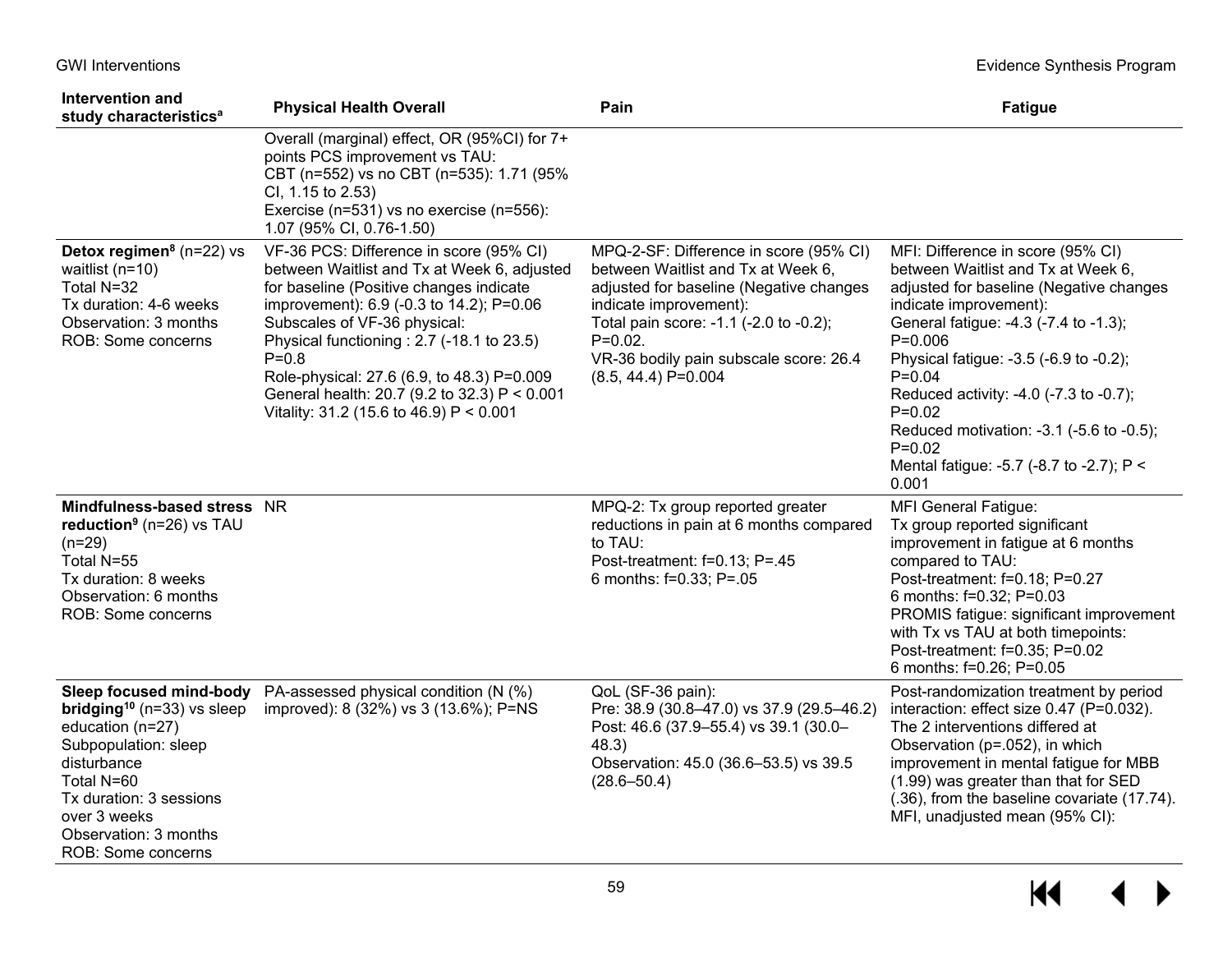| Intervention and<br>study characteristics <sup>a</sup>                                                                                                                                         | <b>Physical Health Overall</b>                                                                                                                                                                | Pain                                                                                                                                                                                       | <b>Fatigue</b>                                                                                                                                                                                                                                                                                                                                                                                     |
|------------------------------------------------------------------------------------------------------------------------------------------------------------------------------------------------|-----------------------------------------------------------------------------------------------------------------------------------------------------------------------------------------------|--------------------------------------------------------------------------------------------------------------------------------------------------------------------------------------------|----------------------------------------------------------------------------------------------------------------------------------------------------------------------------------------------------------------------------------------------------------------------------------------------------------------------------------------------------------------------------------------------------|
|                                                                                                                                                                                                |                                                                                                                                                                                               |                                                                                                                                                                                            | General fatigue:<br>Pre: 21.0 (20.1 to 21.9) vs 20.7 (19.3 to<br>22.0)<br>Post: 19.4 (18.1 to 20.8) vs 20.0 (18.7 to<br>21.3)<br>Observation: 18.8 (17.3-20.4) vs 20.2<br>$(18.4 - 22.0)$<br>Mental fatigue:<br>Pre: 18.3 (17.2 to 19.5) vs 17.4 (15.9 to<br>18.9)<br>Post: 16.2 (14.7 to 17.7) vs 16.2 (14.5 to<br>17.9)<br>Observation: 16.1 (14.5 to 17.7) vs 17.1<br>$(15.4 \text{ to } 18.8)$ |
| <b>Other interventions</b>                                                                                                                                                                     |                                                                                                                                                                                               |                                                                                                                                                                                            |                                                                                                                                                                                                                                                                                                                                                                                                    |
| Acupuncture <sup>11</sup> 2x/week<br>(n=52) vs 2-month waitlist<br>then acupuncture 1x/week<br>$(n=52)$<br>Total N=104<br>Tx duration: 6 months<br>Observation: 6 months<br>ROB: Some concerns | SF-36P significantly improved by mean 9.4<br>points with T vs waitlisted group at month 6,<br>adjusted for baseline pain. (P=0.03).                                                           | MPQ: at 6 months, treatment group had<br>an average reduction of 3.6 points<br>(p=0.04) compared to the comparator<br>group.                                                               | <b>NR</b>                                                                                                                                                                                                                                                                                                                                                                                          |
| $\text{CPAP}^{12}$ (n=9)<br>vs sham CPAP (n=9)<br>Subpopulation: sleep-<br>disordered breathing<br>Total N=18<br>Tx duration: 3 weeks<br>Observation: 3 weeks<br>ROB: Low                      | Treatment group experienced 34%<br>improvement in physical health.<br>SF-36 PCS: between groups effect size 2.79<br>$(P=0.0003)$<br>Correlation with sleep stage shifts: -0.41<br>$(P=0.104)$ | Treatment group experienced 34%<br>reduction in pain.<br>Pain VAS (0-10, daily): between groups<br>effect size 2.14 (P=0.0008)<br>Correlation with sleep stage shifts: 0.51<br>$(P=0.037)$ | Treatment group experienced 38%<br>reduction in fatigue.<br>FSS (increasing impact was rated 1-7<br>days 1 and 7 (averaged)): between<br>groups effect size 2.55 (P=0.0002)<br>Correlation with sleep stage shifts: 0.71<br>$(P=0.0002)$                                                                                                                                                           |

<sup>a</sup>Study characteristics include number randomized per treatment arm, subpopulation if applicable, total sample size, duration of treatment, duration of observation (includes treatment period unless otherwise specified), and risk of bias (ROB).

**Abbreviations**: CBT=Cognitive Behavioral Therapy; CFS=Chronic Fatigue Syndrome; CGIS=Clinical Global Impressions Scale; CI=Confidence Interval; CPAP=Continuous Positive Airway Pressure; f=Cohen's f value (0 .10=small; 0.25=medium; 0.40=large effect size); FSS=Fatigue Severity Scale; GSRH=General Self-Reported Health; IBS=Irritable Bowel Syndrome; MBB=Mind-Body Bridging; MFI=Multidimensional Fatigue Inventory; MPQ=McGill Pain Questionnaire; NR=Not Reported; NS=Not Significant; P=P-value; PA=Physician's Assistant; PCS=Physical Component Summary; PROMIS=Patient-Reported Outcomes Measures Information System; ROB=Risk of Bias; QoL=Quality of Life; ROB=Risk of Bias; SED=Sleep Education; SF-36=36-item Short Form Survey (SF-36P=physical component); TAU=Treatment as Usual; Tx=Treatment; VAS=Visual Analog Scale; VSF-36 (also VF-36)=Veterans 36-Item Short Form Survey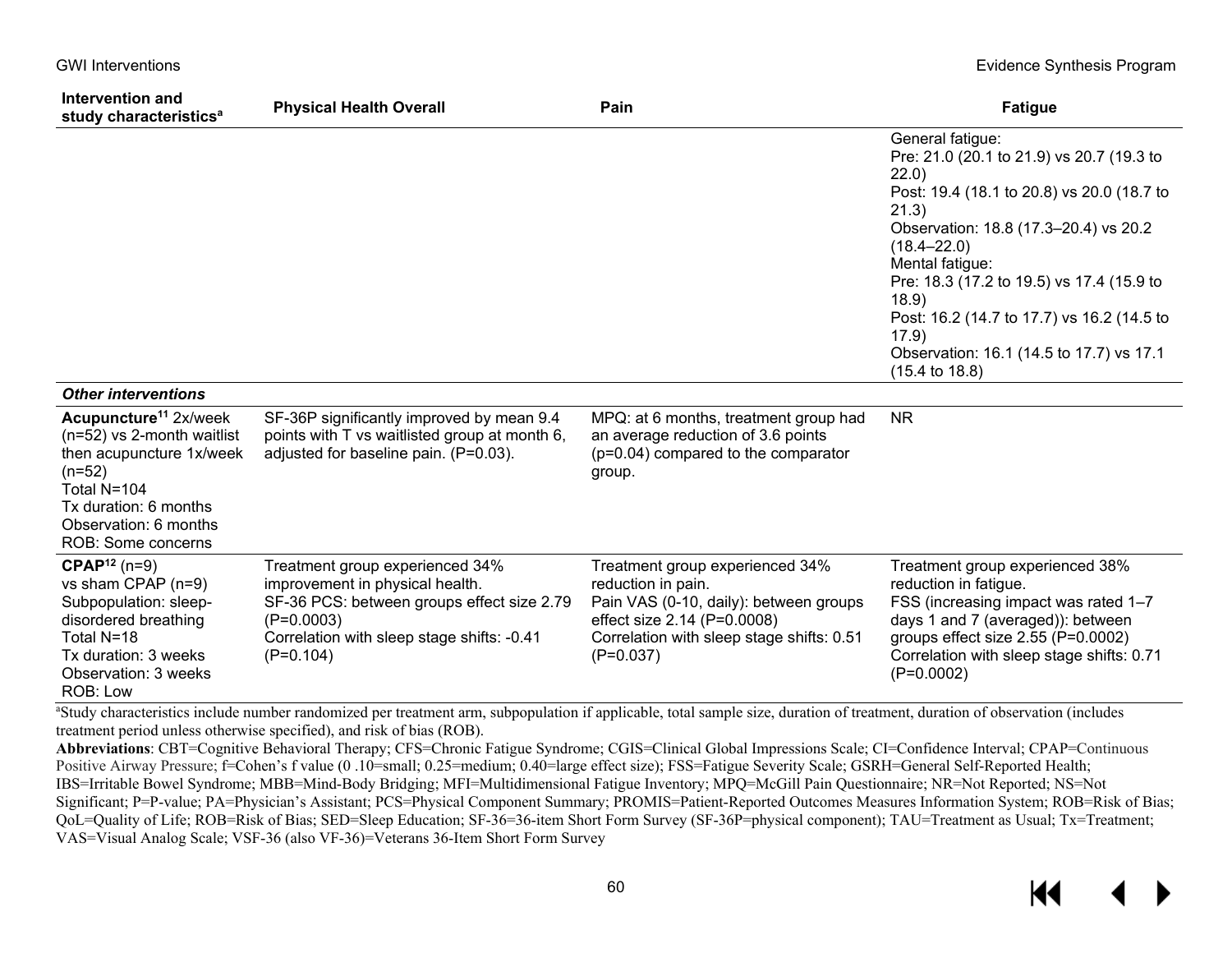### GWI Interventions **Evidence Synthesis Program**

# **Table 10. Results for cognitive, mental health, PTSD symptoms, and global outcomes in intervention trials for Gulf War Illness**

| Intervention and study<br>characteristics                                                                                                                                                                                                                                                   | <b>Cognitive symptoms</b><br><b>Mental health overall</b>                                                                                                                                                                                                                                                                                                                                                 |                                                                                                                                                                 | <b>Depression</b>                                                                 | <b>Global outcomes</b><br>(Function, QoL)                                                                                                    | <b>PTSD symptoms</b>                                                           |  |
|---------------------------------------------------------------------------------------------------------------------------------------------------------------------------------------------------------------------------------------------------------------------------------------------|-----------------------------------------------------------------------------------------------------------------------------------------------------------------------------------------------------------------------------------------------------------------------------------------------------------------------------------------------------------------------------------------------------------|-----------------------------------------------------------------------------------------------------------------------------------------------------------------|-----------------------------------------------------------------------------------|----------------------------------------------------------------------------------------------------------------------------------------------|--------------------------------------------------------------------------------|--|
| <b>Medications</b>                                                                                                                                                                                                                                                                          |                                                                                                                                                                                                                                                                                                                                                                                                           |                                                                                                                                                                 |                                                                                   |                                                                                                                                              |                                                                                |  |
| Doxycycline <sup>1</sup> ( $n=245$ ) vs<br>placebo $(n=246)$<br>Subpopulation: positive<br>mycoplasma DNA test<br>$N = 491$<br>Tx duration: 12 months<br>Observation: 18 months<br>ROB: Low                                                                                                 | CFQ:<br>N analyzed: 207 vs 214<br>Least-square mean difference<br>at 12 months, Tx minus C<br>(95% CI): -1.2 (-3.7 to 1.4),<br>P > 0.2                                                                                                                                                                                                                                                                    | Veterans SF-36 MCS:<br>N analyzed: 199 vs 212<br>Least-square mean<br>difference at 12 months,<br>Tx minus C (95% CI): 0.0<br>$(-1.8 \text{ to } 1.8), P > 0.2$ | <b>NR</b>                                                                         | <b>NR</b>                                                                                                                                    | <b>NR</b>                                                                      |  |
| Mifepristone <sup>2</sup> ( $n=18$ in<br>each phase 1 and 2)<br>vs placebo (n=18 in phase<br>1, $n=15$ in phase 2), 6-week<br>crossover Tx phases<br>separated by 1-month<br>washout<br>Phase 1 N=36<br>Phase 2 N=33<br>Tx duration: 6 weeks<br>Observation: 4 months<br>ROB: Some concerns | <b>MATRICS Consensus</b><br><b>Cognitive Battery (Overall</b><br>mean change, $\Delta T$ minus $\Delta C$<br>(SD)): 0.10 (6.83), P=0.937<br>Working memory: 0.16 (8.26),<br>$P=0.914$<br>Verbal learning: 5.23 (10.29),<br>$P=0.008$<br>Visual learning: -0.94 (11.12),<br>$P=0.643$<br>Overall: 0.10 (6.83), P=0.937<br>CFQ Overall mean change, AT<br>minus $\Delta C$ (SD): 1.06 (15.46),<br>$P=0.700$ | SF-36 MCS overall mean<br>change, ΔT minus ΔC<br>$(SD)$ :<br>$-1.89$ (12.49), P=0.423                                                                           | <b>BDI</b> overall mean<br>change, ∆T minus ∆C<br>(SD): 0.88 (9.22),<br>$P=0.595$ | <b>NR</b>                                                                                                                                    | PCL overall mean<br>change, ΔT minus ΔC<br>(SD): -3.38 (12.26),<br>$P = 0.130$ |  |
| Naltrexone <sup>3</sup><br>vs placebo (n's=NR),<br>crossover phases separated<br>by 1-month washout.<br>Total N=40<br>Tx duration: 3 months<br>Observation: 7 months<br>ROB: High                                                                                                           | Attention-related problems<br>(CPT; mean change in hit<br>response time): $-7.33 \pm 6.92$<br>(95% Cl: -21.49 to 6.72)<br>$vs - 0.88 \pm 7.98$<br>(95% CI: -15.3 to 17.09)<br>$(P=0.43)$                                                                                                                                                                                                                  | <b>NR</b>                                                                                                                                                       | <b>NR</b>                                                                         | <b>NR</b>                                                                                                                                    | <b>NR</b>                                                                      |  |
| <b>Rifaximin<sup>4</sup></b> ( $n=27$ ) vs<br>placebo (n=23)<br>Subpopulation: IBS (Rome<br>III)                                                                                                                                                                                            | <b>NR</b>                                                                                                                                                                                                                                                                                                                                                                                                 | <b>NR</b>                                                                                                                                                       | <b>NR</b>                                                                         | IBS-QoL, change mean<br>(SE), Tx vs C:<br>Dysphoria: 6.62 (4.31)<br>vs 11.30 (4.82), P=0.50<br>Interference with<br>activity: 8.40 (5.10) vs | <b>NR</b>                                                                      |  |

 $M \rightarrow$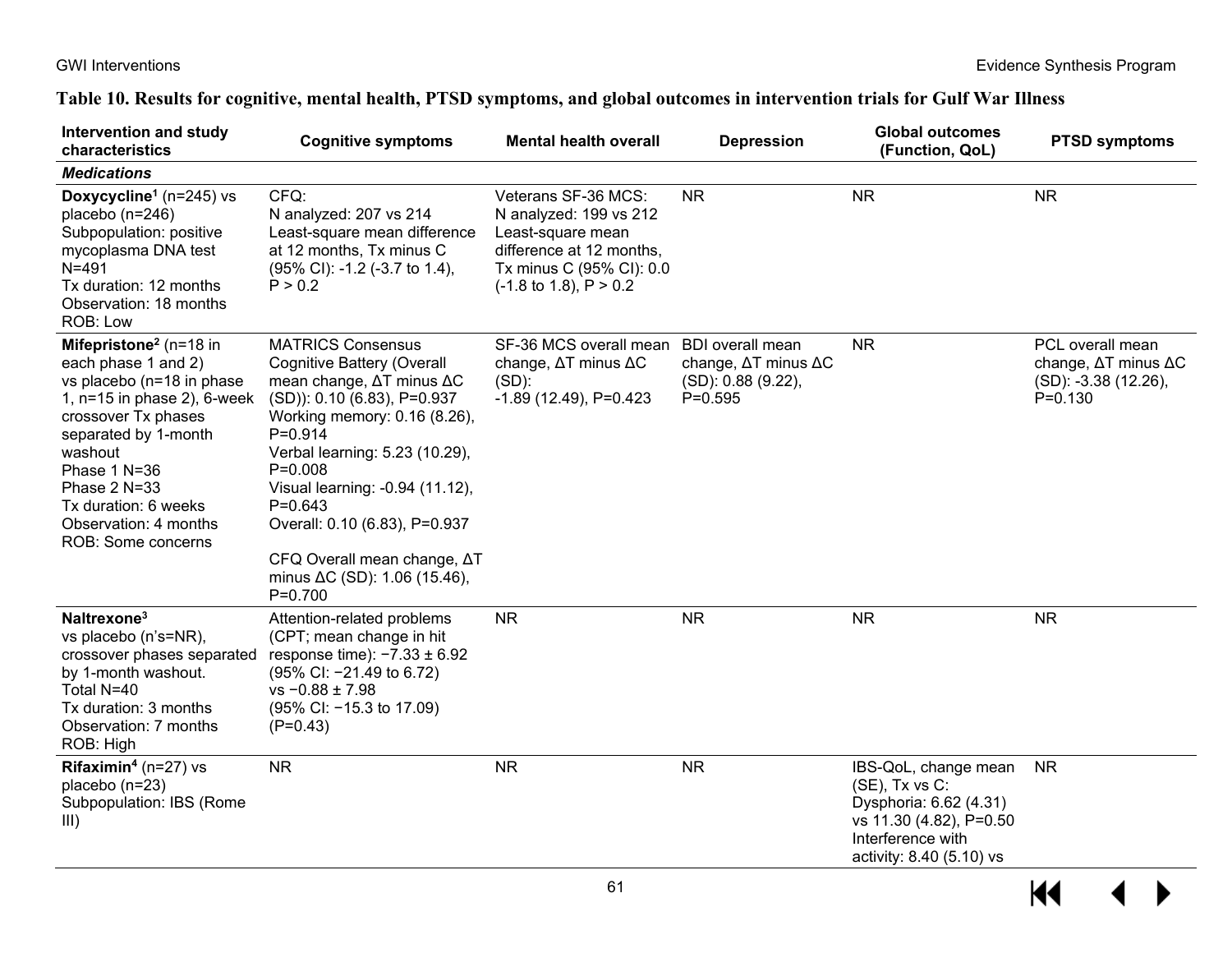| Intervention and study<br>characteristics                                                                                                                                    | <b>Cognitive symptoms</b>                                                                                                                                                                                                               | <b>Mental health overall</b> | <b>Depression</b> | <b>Global outcomes</b><br>(Function, QoL)                                                                                                                                                                                                                                                                                                                                                                                                                                   | <b>PTSD symptoms</b> |
|------------------------------------------------------------------------------------------------------------------------------------------------------------------------------|-----------------------------------------------------------------------------------------------------------------------------------------------------------------------------------------------------------------------------------------|------------------------------|-------------------|-----------------------------------------------------------------------------------------------------------------------------------------------------------------------------------------------------------------------------------------------------------------------------------------------------------------------------------------------------------------------------------------------------------------------------------------------------------------------------|----------------------|
| $N=50$<br>Tx duration: 2 weeks<br>Observation: 2 weeks<br>ROB: Some concerns                                                                                                 |                                                                                                                                                                                                                                         |                              |                   | 4.95 (4.76), P=0.52<br>Body image: 8.09 (4.14)<br>vs 12.02 (4.93), P=0.83<br>Health worry: 3.92<br>$(4.29)$ vs 10.26 $(5.35)$ ,<br>$P = 0.39$<br>Food avoidance: 7.35<br>$(6.35)$ vs $6.41$ $(5.27)$ ,<br>$P = 0.26$<br>Social reaction: 4.78<br>$(4.14)$ vs 0.48, P=0.28<br>Sexual score: 3.68<br>$(6.59)$ vs $-3.85$ (4.98),<br>$P=0.77$<br>Relationships: 2.19<br>$(3.54)$ vs $-3.65$ , P=0.17<br>Overall (all items): 6.23<br>$(4.00)$ vs 6.50 $(3.82)$ ,<br>$P = 0.86$ |                      |
| <b>Nutritional Supplements</b>                                                                                                                                               |                                                                                                                                                                                                                                         |                              |                   |                                                                                                                                                                                                                                                                                                                                                                                                                                                                             |                      |
| Carnosine <sup>5</sup> ( $n=12$ finished<br>study) vs placebo (n=13<br>finished study)<br>$N = 34$<br>Tx duration: 12 weeks<br>Observation: 14 weeks<br>ROB: High            | Cognition (WAIS-R digit<br>symbol substitution test):<br>Significant improvement within<br>carnosine group between<br>week 0 - 12 (P=0.046) vs no<br>change with placebo.<br>Trail Making Tests: No                                     | <b>NR</b>                    | <b>NR</b>         | <b>NR</b>                                                                                                                                                                                                                                                                                                                                                                                                                                                                   | <b>NR</b>            |
|                                                                                                                                                                              | difference between groups                                                                                                                                                                                                               |                              |                   |                                                                                                                                                                                                                                                                                                                                                                                                                                                                             |                      |
| CoQ10 <sup>6</sup><br>Q100 (n=11) vs Q300<br>$(n=12)$ vs placebo $(n=23)$<br>$N=46$<br>Tx duration: 3.5 +/- 0.5<br>months<br>Observation: 3.5 +/- 0.5<br>months<br>ROB: High | Backward digit span, change<br>from baseline, mean diff (SE):<br>$Q100$ (n=11) vs placebo<br>(n=20): -0.13 (0.71); 95% CI -<br>1.57 to 1.32, P=0.86<br>Q300 (n=11) vs placebo<br>(n=20): -0.22 (0.85); 95% CI -<br>1.96 to 1.53, P=0.80 | <b>NR</b>                    | <b>NR</b>         | <b>NR</b>                                                                                                                                                                                                                                                                                                                                                                                                                                                                   | <b>NR</b>            |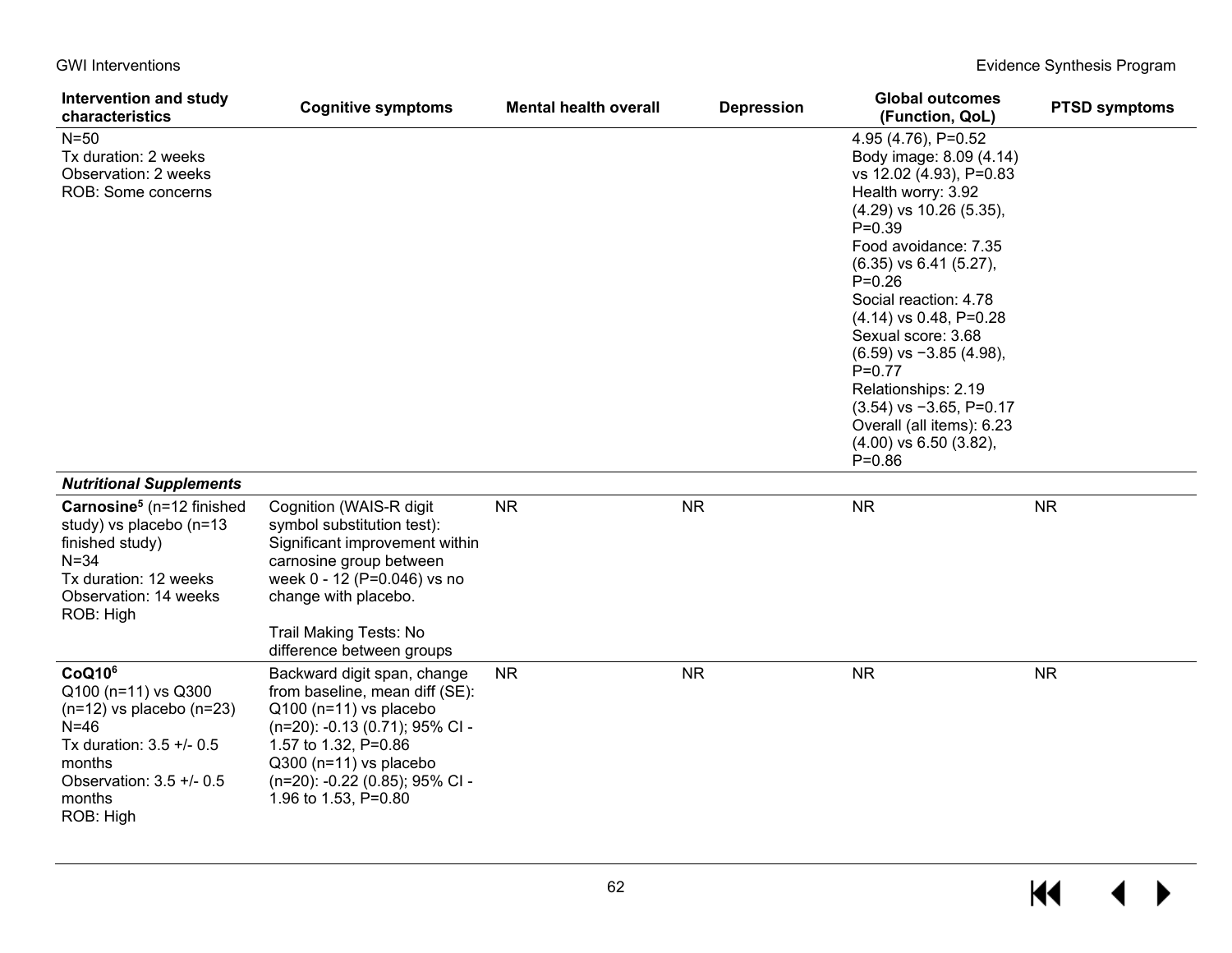GWI Interventions **Evidence Synthesis Program** 

| Intervention and study<br>characteristics                                                                                                                                          | <b>Cognitive symptoms</b>                                                                                                                                                                                                                                                               | <b>Mental health overall</b>                                                                                                                                                                                                                                                                                                                                                                                                                                   | <b>Depression</b>                                                                                                         | <b>Global outcomes</b><br>(Function, QoL)                                                            | <b>PTSD symptoms</b>                                                                                                           |
|------------------------------------------------------------------------------------------------------------------------------------------------------------------------------------|-----------------------------------------------------------------------------------------------------------------------------------------------------------------------------------------------------------------------------------------------------------------------------------------|----------------------------------------------------------------------------------------------------------------------------------------------------------------------------------------------------------------------------------------------------------------------------------------------------------------------------------------------------------------------------------------------------------------------------------------------------------------|---------------------------------------------------------------------------------------------------------------------------|------------------------------------------------------------------------------------------------------|--------------------------------------------------------------------------------------------------------------------------------|
|                                                                                                                                                                                    | Psychological, exercise, or multi-component interventions                                                                                                                                                                                                                               |                                                                                                                                                                                                                                                                                                                                                                                                                                                                |                                                                                                                           |                                                                                                      |                                                                                                                                |
| CBT+Exercise <sup>7</sup> (n=266) vs<br>CBT (n=286) vs Exercise<br>(n=265) vs TAU (n=270)<br>Total N=1092<br>Tx duration: 12 weeks<br>Observation: 12 months<br>ROB: Some concerns | CFQ (positive changes<br>indicate improvement)<br>Mean changes from baseline,<br>adjusted for study design,<br>pending disability claims, and<br>baseline values:<br>TAU: -0.67 (P=NS)<br>CBT + Exercise: 3.38<br>(P < 0.01)<br>Exercise: $2.98$ (P < 0.01)<br>CBT: 2.66 (P < $0.025$ ) | VSF-36 MCS score:<br>Mean change from<br>baseline, adjusted for<br>study design, pending<br>disability claims, and<br>baseline values ((positive<br>changes indicate<br>improvement):<br>TAU: -1.03 (P=NS)<br>CBT + Exercise: 2.30 (P<br>$< 0.01$ )<br>Exercise: $2.33$ (P < 0.01)<br>CBT: 0.97 (P < 0.025)<br>VSF-36 Mental Health<br>Index:<br>TAU: -1.60 (P=NS)<br>CBT + Exercise: 2.95 (P<br>$< 0.01$ )<br>Exercise: $3.27 (P < 0.01)$<br>CBT: 1.37 (P=NS) | <b>NR</b>                                                                                                                 | <b>NR</b>                                                                                            | <b>NR</b>                                                                                                                      |
| <b>Detox regimen</b> <sup>8</sup> ( $n=22$ ) vs<br>waitlist ( $n=10$ )<br>$N=32$<br>Tx duration: 4-6 weeks<br>Observation: 3 months<br>ROB: Some concerns                          | <b>NR</b>                                                                                                                                                                                                                                                                               | VF-36 MCS (Positive<br>changes indicate<br>improvement): Difference<br>in score (95% CI)<br>between Waitlist and Tx<br>at Week 6, adjusted for<br>baseline: 9.5 (3.1 to<br>15.8); P=0.003<br>Role-emotional: 15.2 (-<br>4.9 to 35.2) P=0.1<br>Mental health: 17.7 (5.3<br>to 30.0) P=0.005                                                                                                                                                                     | <b>NR</b>                                                                                                                 | Subscales of VF-36<br>mental:<br>Social functioning: 15.9<br>$(-3.9 \text{ to } 35.7) \text{ P=0.1}$ | <b>NR</b>                                                                                                                      |
| Mindfulness-based stress<br>reduction <sup>9</sup> ( $n=26$ ) vs TAU<br>$(n=29)$<br>$N=55$<br>Tx duration: 8 weeks<br>Observation: 6 months                                        | CFQ: intervention group<br>reported more cognitive<br>failures post-treatment: f=0.44;<br>$P = 0.002$<br>6 months: $f=0.40$ ; P < .001                                                                                                                                                  | <b>NR</b>                                                                                                                                                                                                                                                                                                                                                                                                                                                      | PHQ-9: reduction in<br>depressive symptoms<br>greater for treatment<br>group, at both post-<br>treatment and 6<br>months: | <b>NR</b>                                                                                            | PSS-I: reduction in<br>PTSD symptoms<br>greater for treatment<br>group post-treatment,<br>but not 6 months:<br>Post-treatment: |

 $P$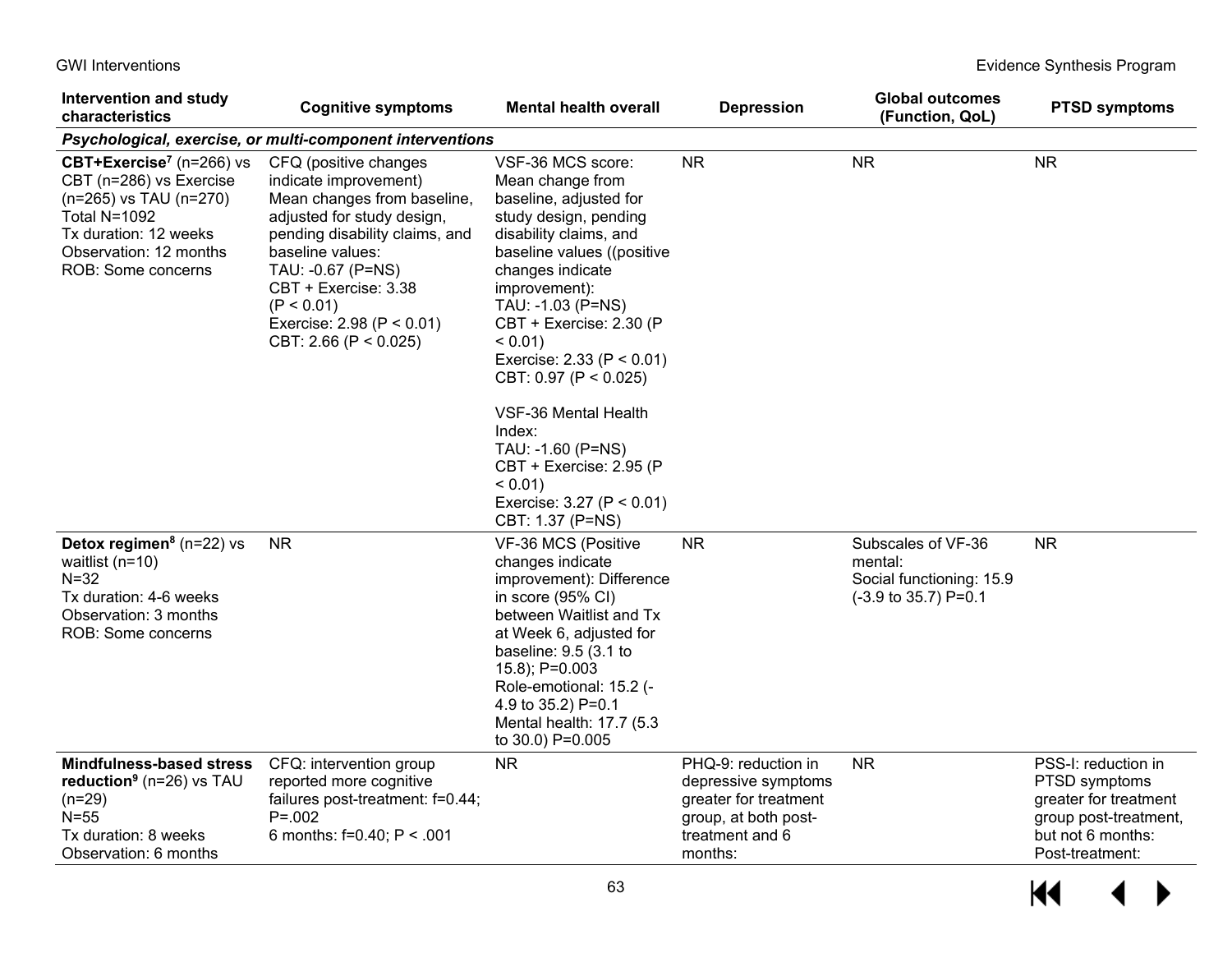| <b>Intervention and study</b><br>characteristics                                                                                                                                                                                     | <b>Cognitive symptoms</b>                                                                                                                                                                                                                                                                             | <b>Mental health overall</b>                                                                                                                                                                                                                                                              | <b>Depression</b>                                                                                                                                                                                                                                                                                                                                                                                                                                                                                              | <b>Global outcomes</b><br>(Function, QoL)                                                                                                                                                                                                                                                                                                                                                                                                                                                                             | <b>PTSD symptoms</b>                                                                                                                                                                                                                                                                                                                                                                                         |
|--------------------------------------------------------------------------------------------------------------------------------------------------------------------------------------------------------------------------------------|-------------------------------------------------------------------------------------------------------------------------------------------------------------------------------------------------------------------------------------------------------------------------------------------------------|-------------------------------------------------------------------------------------------------------------------------------------------------------------------------------------------------------------------------------------------------------------------------------------------|----------------------------------------------------------------------------------------------------------------------------------------------------------------------------------------------------------------------------------------------------------------------------------------------------------------------------------------------------------------------------------------------------------------------------------------------------------------------------------------------------------------|-----------------------------------------------------------------------------------------------------------------------------------------------------------------------------------------------------------------------------------------------------------------------------------------------------------------------------------------------------------------------------------------------------------------------------------------------------------------------------------------------------------------------|--------------------------------------------------------------------------------------------------------------------------------------------------------------------------------------------------------------------------------------------------------------------------------------------------------------------------------------------------------------------------------------------------------------|
| ROB: Some concerns                                                                                                                                                                                                                   |                                                                                                                                                                                                                                                                                                       |                                                                                                                                                                                                                                                                                           | Post-treatment: f=0.22;<br>$P = 0.050$<br>6 months: f=0.27;<br>$P = 0.031$                                                                                                                                                                                                                                                                                                                                                                                                                                     |                                                                                                                                                                                                                                                                                                                                                                                                                                                                                                                       | f=0.40; P=0.004<br>6 months: f=0.27;<br>$P = 0.08$                                                                                                                                                                                                                                                                                                                                                           |
|                                                                                                                                                                                                                                      |                                                                                                                                                                                                                                                                                                       |                                                                                                                                                                                                                                                                                           |                                                                                                                                                                                                                                                                                                                                                                                                                                                                                                                |                                                                                                                                                                                                                                                                                                                                                                                                                                                                                                                       | Veterans with PTSD<br>at baseline (N=45)<br>randomized to<br>treatment group had<br>significantly greater<br>reductions in PTSD<br>symptoms vs TAU<br>post-treatment, but<br>not 6 months:<br>Post: f=0.44; P=.005<br>6 months: $f=0.31$ ;<br>$P = 0.082$                                                                                                                                                    |
| Sleep focused mind-body<br>bridging <sup>10</sup> ( $n=33$ ) vs sleep<br>education (n=27)<br>Subpopulation: sleep<br>disturbance<br>$N=60$<br>Tx duration: 3 sessions over<br>3 weeks<br>Observation: 3 months<br>ROB: Some concerns | Cognitive failure (CFQ total<br>score), unadjusted means<br>$(95\% \text{ Cl})$ :<br>Pre: (51.7 to 62.5) vs 55.9<br>$(46.2 \text{ to } 65.6)$<br>Post: 49.9 (42.4 to 57.3) vs<br>46.0 (35.1 to 57.0)<br>At 3 months: 50.6 (40.6 to<br>60.6) vs 46.7 (35.6 to 57.9)<br>"no reliable treatment effects" | <b>BSI</b> (global severity<br>index), unadjusted<br>means (95% CI):<br>Pre: 24.8 (20.5 to 29.0)<br>vs 25.4 (20.3 to 30.4)<br>Post: 23.0 (18.2 to 27.9)<br>vs 20.4 (14.1 to 26.6)<br>At 3 months: 20.2 (15.6)<br>to 24.9) vs 23.5 (16.1 to<br>30.9)<br>"no reliable treatment<br>effects" | Depression (CES-D<br>total score),<br>unadjusted means<br>$(95\% \text{ Cl})$ :<br>Pre: 27.4 (25.2 to<br>29.5) vs 26.2 (23.2 to<br>29.2)<br>Post: 25.4 (22.5 to<br>28.3) vs 24.9 (21.5 to<br>28.2)<br>Observation: 22.8<br>(20.5 to 25.2) vs 27.0<br>$(22.6 \text{ to } 31.4)$<br>No between-groups<br>difference for<br>post randomization<br>treatment ( $p=17$ ) or<br>treatment by period<br>interaction ( $p = .080$ ).<br>Observation:<br>significantly greater<br>improvement with<br>MBB in customized | No treatment effects<br>QoL (SF-36 total score),<br>unadjusted means (95%<br>CI):<br>Pre: 43.8 (38.6 to 48.9)<br>vs 43.0 (35.8 to 50.1)<br>Post: 48.4 (42.6 to 54.1)<br>vs 46.4 (39.6 to 53.2)<br>Observation: 48.2 (42.0<br>to 54.4) vs 44.2 (35.82)<br>to $52.5$ )<br>QoL (SF-36 pain),<br>unadjusted means (95%<br>CI):<br>Pre: 38.9 (30.8 to 47.0)<br>vs 37.9 (29.5 to 46.2)<br>Post: 46.6 (37.9 to 55.4)<br>vs 39.1 (30.0 to 48.3)<br>Observation: 45.0<br>(36.6.0 to 53.5) vs 39.5<br>$(28.6 \text{ to } 50.4)$ | PCL-M total score<br>adjusted mean<br>improvement:<br><b>MBB</b><br>Post-Tx: 3.30 (p=.027)<br>3m observation: 5.45<br>$(p=.001)$<br><b>SED</b><br>Post-Tx: not<br>significant (P=0.72)<br>3m observation: not<br>significant (P=0.19).<br>The 2 groups differed<br>for the post<br>randomization<br>treatment effect<br>$(p=.038)$ .<br>MBB was more<br>effective than SED in<br>decreasing PCL-M<br>scores. |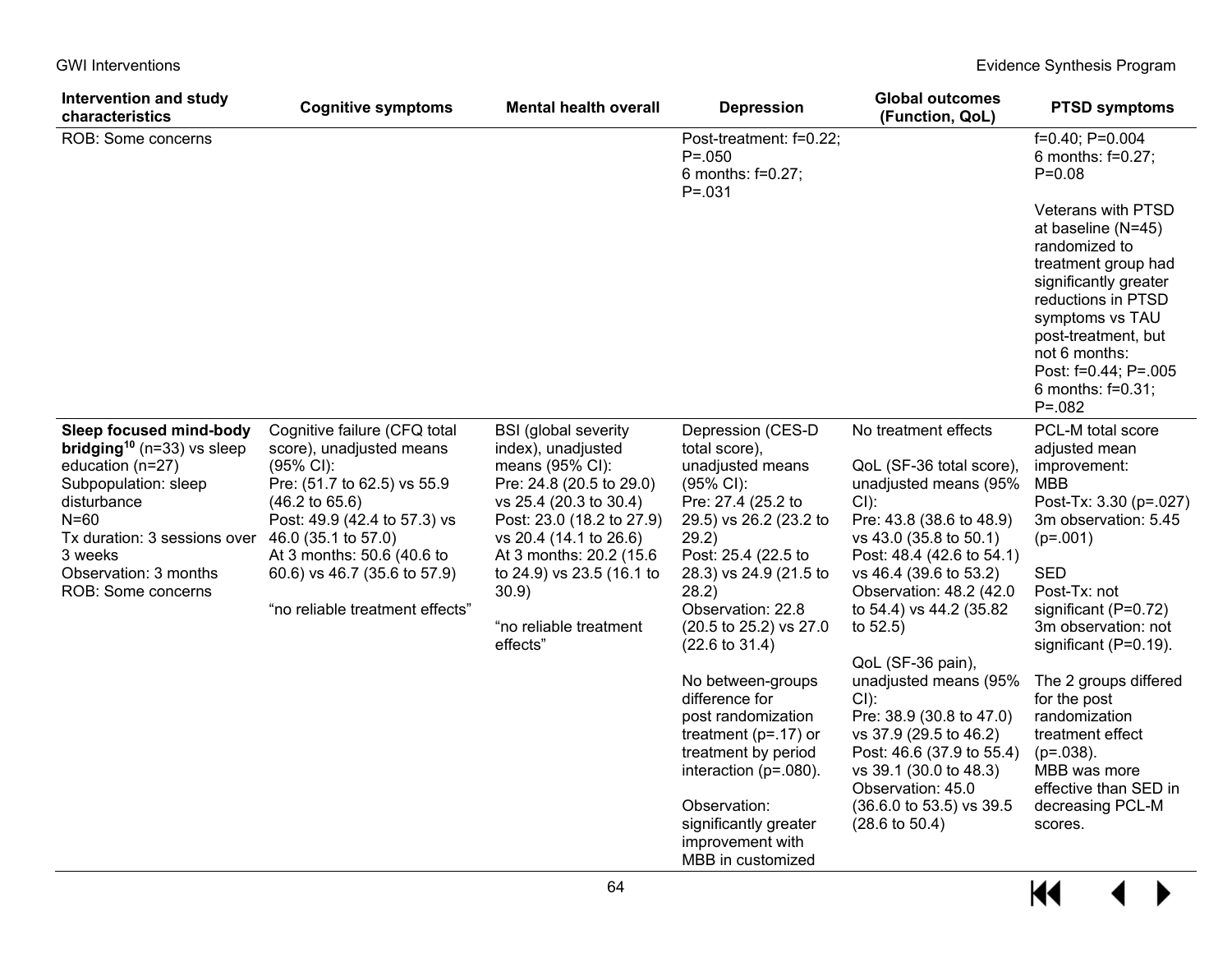| Intervention and study<br><b>characteristics</b>                                                                              | <b>Cognitive symptoms</b>                                                                                               | <b>Mental health overall</b>                                                                                                   | <b>Depression</b>                                                            | <b>Global outcomes</b><br>(Function, QoL) | <b>PTSD symptoms</b> |
|-------------------------------------------------------------------------------------------------------------------------------|-------------------------------------------------------------------------------------------------------------------------|--------------------------------------------------------------------------------------------------------------------------------|------------------------------------------------------------------------------|-------------------------------------------|----------------------|
|                                                                                                                               |                                                                                                                         |                                                                                                                                | between-groups<br>contrasts (adjusted<br>mean): effect<br>size=0.71 (P=.038) |                                           |                      |
| <b>Other interventions</b>                                                                                                    |                                                                                                                         |                                                                                                                                |                                                                              |                                           |                      |
| <b>CPAP active</b> <sup>12</sup> ( $n=9$ )<br>vs sham CPAP (n=9)<br>Subpopulation: sleep-<br>disordered breathing<br>$N = 18$ | Treatment group experienced<br>33% improvement in cognitive<br>function.<br>Cognitive VAS (0-10 daily):                 | Treatment group<br>experienced 16%<br>improvement in mental<br>health.                                                         | NR.                                                                          | <b>NR</b>                                 | <b>NR</b>            |
| Tx duration: 3 weeks<br>Observation: 3 weeks<br>ROB: Low                                                                      | between groups effect size<br>$1.67$ (P=0.004)<br>Cognition correlation with<br>sleep stage shifts: 0.64<br>$(P=0.006)$ | SF-36 mental: between<br>groups effect size 1.29<br>$(P=0.03)$<br>Correlation with sleep<br>stage shifts: -0.58<br>$(P=0.015)$ |                                                                              |                                           |                      |

a Study characteristics include number randomized per treatment arm, subpopulation if applicable, total sample size, duration of treatment, duration of observation (includes treatment period unless otherwise specified), and risk of bias (ROB).

**Abbreviations**: BDI=Beck Depression Inventory; BSI=Brief Symptom Inventory; CBT=Cognitive Behavioral Therapy; CES-D=Center for Epidemiological Studies-Depression Scale; CFQ=Cognitive Failures Questionnaire; CI=Confidence Interval; CPAP=Continuous Positive Airway Pressure; CPT=Connors Continuous Performance Test; f=Cohen's f value (0 .10=small; 0.25=medium; 0.40=large effect size); IBS-QoL=Irritable Bowel Syndrome Quality of Life; MATRICS=Measurement and Treatment Research to Improve Cognition in Schizophrenia; MBB=Mind-Body Bridging; MCS=Mental Component Score; NR=Not Reported; P=P-Value; PCL=PTSD Checklist; PHQ-9=Patient Health Questionnaire 9-item; PSS-I=PTSD Symptom Score interview; PTSD=Post-Traumatic Stress Disorder; QoL=Quality of Life; ROB=Risk of Bias; SE=Standard Error; SED=Sleep Education; SF-36=36-Item Short Form Survey; TAU=Treatment as Usual; Tx=Treatment; VAS=Visual Analog Scale; VSF-36 (also VF-36)=Veterans 36-Item Short Form; WAIS-R-Wechsler Adult Intelligence Scale-Revised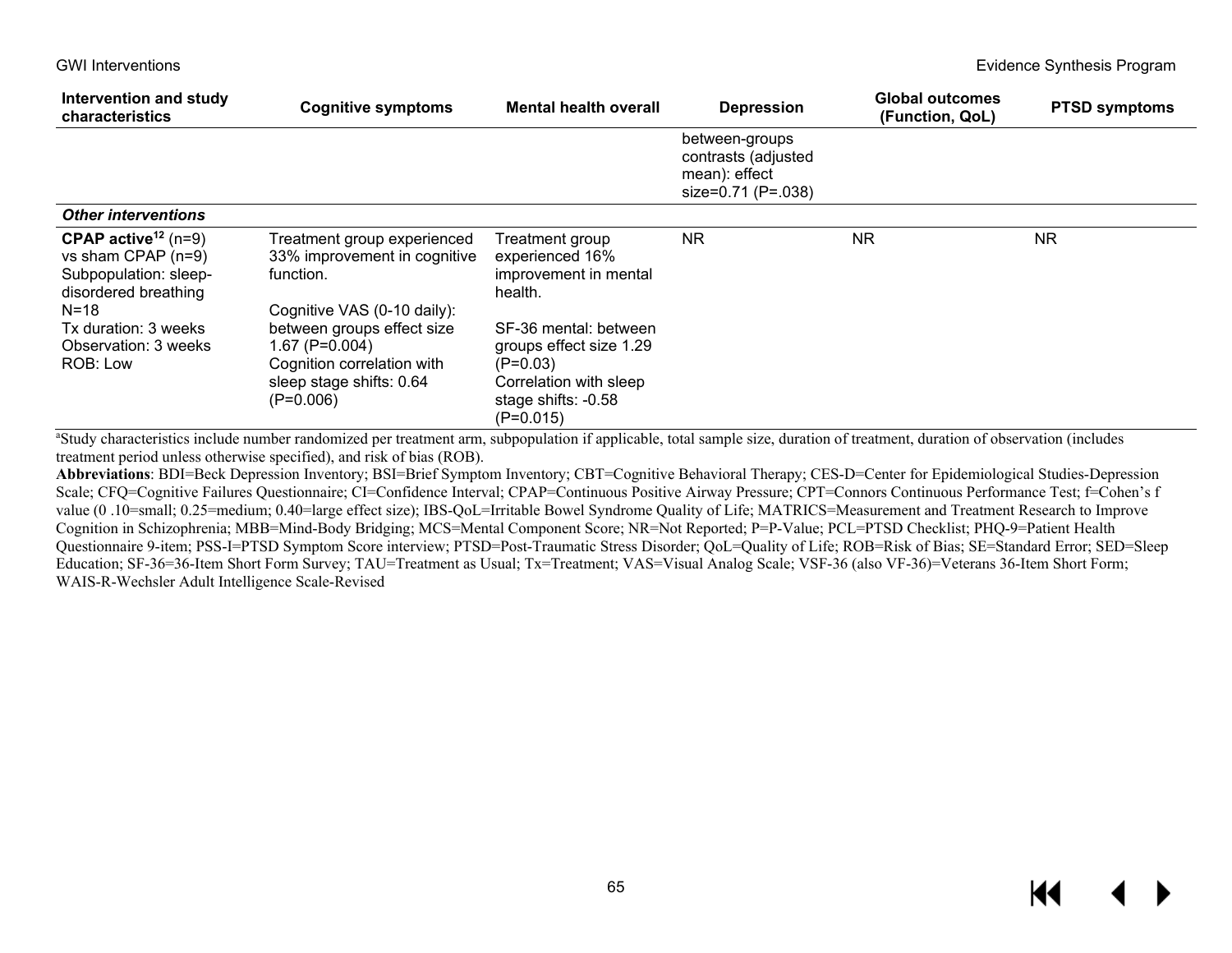$\leftrightarrow$ 

 $H$ 

## **Table 11. Results for gastrointestinal symptoms and sleep outcomes in intervention trials for Gulf War Illness**

| Intervention and study<br>characteristics <sup>a</sup>                                                                                                                                                                                        | <b>Gastrointestinal Symptoms</b>                                                                                                                                                                                                                                                                                                                              | <b>Sleep Outcomes</b>                                                                                                                                                                                                                                                                                                                                                                                                                                                                                                             |
|-----------------------------------------------------------------------------------------------------------------------------------------------------------------------------------------------------------------------------------------------|---------------------------------------------------------------------------------------------------------------------------------------------------------------------------------------------------------------------------------------------------------------------------------------------------------------------------------------------------------------|-----------------------------------------------------------------------------------------------------------------------------------------------------------------------------------------------------------------------------------------------------------------------------------------------------------------------------------------------------------------------------------------------------------------------------------------------------------------------------------------------------------------------------------|
| <b>Medications</b>                                                                                                                                                                                                                            |                                                                                                                                                                                                                                                                                                                                                               |                                                                                                                                                                                                                                                                                                                                                                                                                                                                                                                                   |
| Rifaximin <sup>4</sup> ( $n=27$ ) vs placebo<br>$(n=23)$<br>Subpopulation: IBS (Rome III)<br>N=50<br>Tx duration: 2 weeks<br>Observation: 2 weeks<br>ROB: Some concerns                                                                       | IBS symptoms (BDQ) - difference (T minus C, change<br>from baseline), (95% CI), P value:<br>Stool frequency: 0.2 (-0.2, 0.6), P=0.38<br>Stool consistency: 0.3 (- 0.2, 0.9), P=0.25<br>Urgency: 0.0 (-0.2, 0.3), P=0.88<br>Abdominal pain: 0.1 (- 0.4, 0.7), P=0.71<br>Bloating: 0.1 (-0.5, 0.6), P=0.86<br>Global improvement: $0.0$ (-0.6, 0.6), $p > 0.99$ | <b>NR</b>                                                                                                                                                                                                                                                                                                                                                                                                                                                                                                                         |
| <b>Nutritional Supplements</b>                                                                                                                                                                                                                |                                                                                                                                                                                                                                                                                                                                                               |                                                                                                                                                                                                                                                                                                                                                                                                                                                                                                                                   |
| Carnosine <sup>5</sup> (n=12 finished<br>study) vs placebo (n=15 finished<br>study)<br>$N=27$<br>Subpopulation: IBS (Rome II)<br>Tx duration: 12 weeks<br>Observation: 14 weeks<br>ROB: High                                                  | Within groups: Tx group had reduced stool frequency and<br>watery consistency from weeks 0 to 12 (P=0.019) vs no<br>changes in placebo group.                                                                                                                                                                                                                 | <b>NR</b>                                                                                                                                                                                                                                                                                                                                                                                                                                                                                                                         |
| Psychological, exercise, or multi-component interventions                                                                                                                                                                                     |                                                                                                                                                                                                                                                                                                                                                               |                                                                                                                                                                                                                                                                                                                                                                                                                                                                                                                                   |
| Sleep focused mind-body<br><b>bridging</b> <sup>10</sup> ( $n=33$ ) vs sleep<br>education (n=27)<br>Subpopulation: sleep<br>disturbance<br>$N = 60$<br>Tx duration: 3 sessions over 3<br>weeks<br>Observation: 3 months<br>ROB: Some concerns | <b>NR</b>                                                                                                                                                                                                                                                                                                                                                     | Adjusted mean SPI-II scores were similar between SED and MBB<br>for the overall treatment effect ( $p=.32$ ).<br>Sleep problems in MBB declined to a greater extent than did<br>those in SED (p=.046, effect size=.70).<br>The adjusted mean improvements, MBB vs SED:<br>Post-treatment: 16.88 vs 14.69<br>At 3 months: 20.70 vs 12.63<br>All were sig. different from baselines ( $p < .001$ ).<br>PA-assessed changes in sleep, SED vs MBB (P for between<br>group difference):<br>Improved: 7 (26.9%) vs 17 (58.6%), P < 0.05 |
| <b>Other interventions</b>                                                                                                                                                                                                                    |                                                                                                                                                                                                                                                                                                                                                               |                                                                                                                                                                                                                                                                                                                                                                                                                                                                                                                                   |
| <b>CPAP active</b> <sup>12</sup> ( $n=9$ ) vs sham<br>$CPAP$ (n=9)<br>Subpopulation: sleep-disordered<br>breathing                                                                                                                            | <b>NR</b>                                                                                                                                                                                                                                                                                                                                                     | Quality of sleep (PSQI; rated 0-21 on days 1 and 7 (averaged)):<br>Treatment group experienced 41% improvement. Slightly poorer<br>in sham group (assessed by sleep parameters), but no significant<br>between-group differences.                                                                                                                                                                                                                                                                                                 |

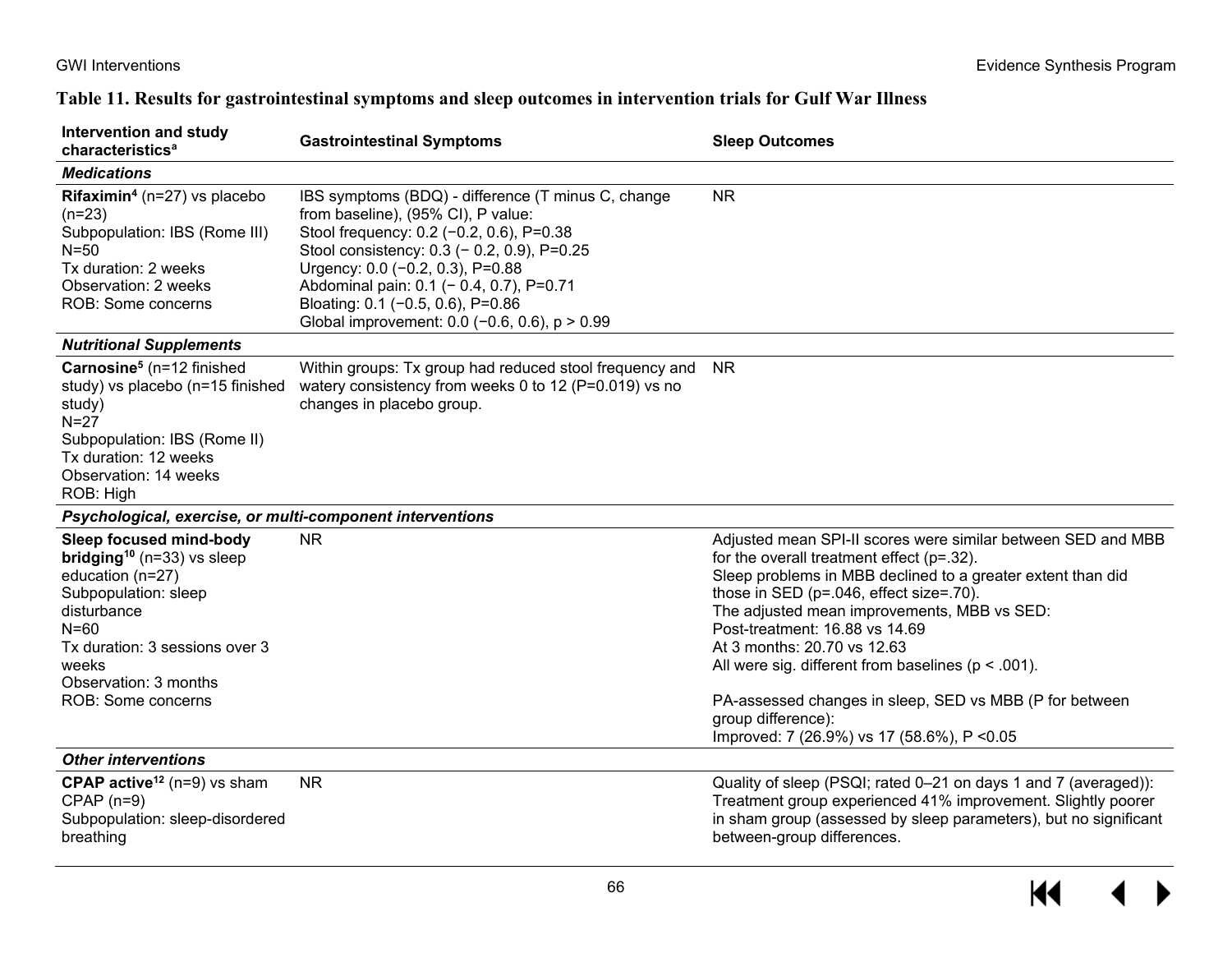| Intervention and study<br>characteristics <sup>a</sup> | <b>Gastrointestinal Symptoms</b> | <b>Sleep Outcomes</b>                               |
|--------------------------------------------------------|----------------------------------|-----------------------------------------------------|
| $N = 18$                                               |                                  | PSQI: between groups effect size 2.67 (P=0.0003)    |
| Tx duration: 3 weeks                                   |                                  | Correlation with sleep stage shifts: 0.59 (P=0.016) |
| Observation: 3 weeks                                   |                                  |                                                     |
| ROB: Low                                               |                                  |                                                     |

a Study characteristics include number randomized per treatment arm, subpopulation if applicable, total sample size, duration of treatment, duration of observation (includes treatment period unless otherwise specified), and risk of bias (ROB).

**Abbreviations**: BDQ=Bowel Disease Questionnaire; CBT=Cognitive Behavioral Therapy; CI=Confidence Interval; CPAP=Continuous Positive Airway Pressure; IBS=Irritable Bowel Syndrome; MBB=Mind-Body Bridging; NR=Not Reported; P=P-value; PSQI=Pittsburgh Sleep Quality Index; ROB=Risk of Bias; SED=Sleep Education; SPI-II=Stroke Prognosis Instrument 2.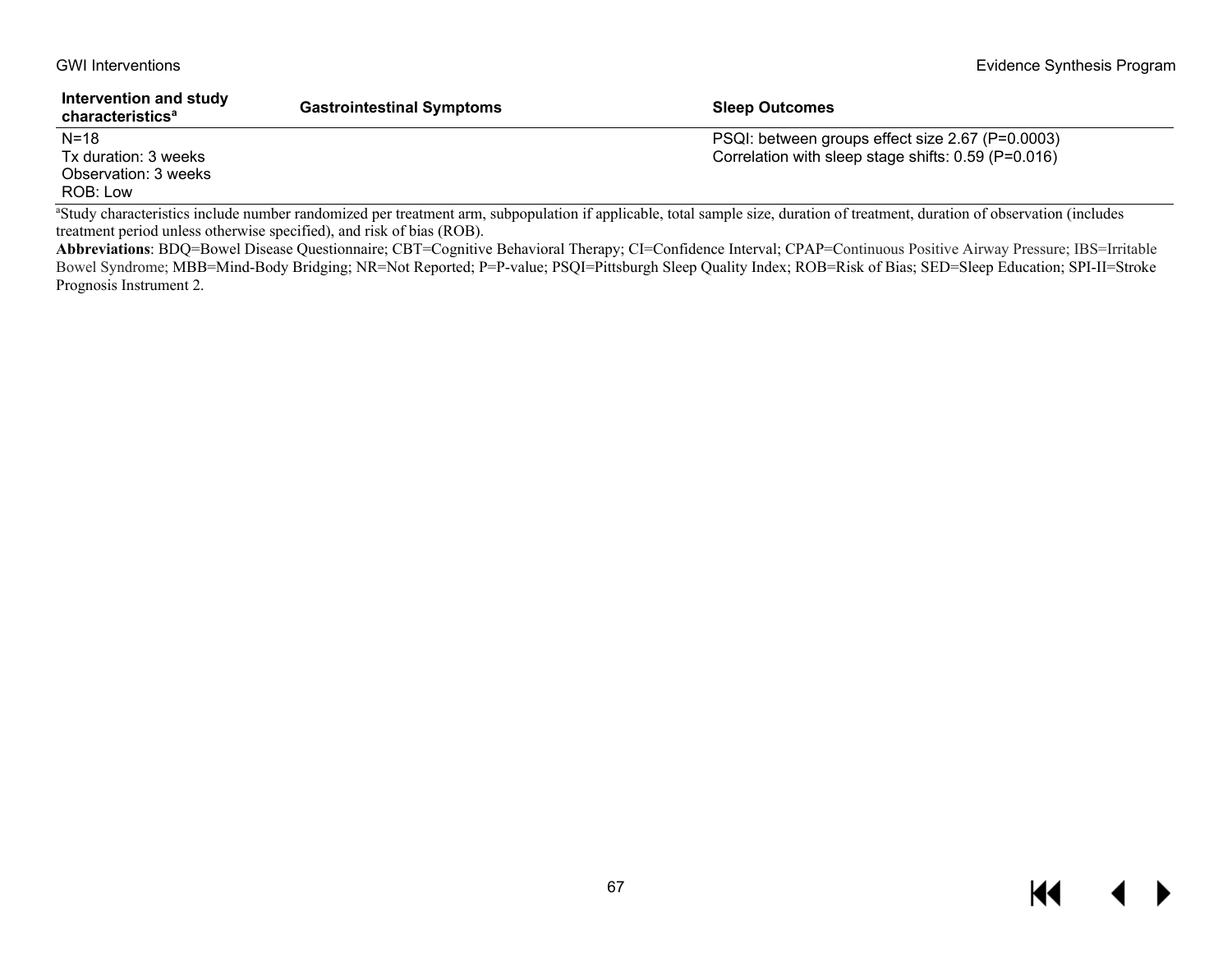$M \rightarrow$ 

| <b>Treatment (Sample size)</b>                                       | N participants | <b>Adverse events</b>                                                                                                                                                                                                     |
|----------------------------------------------------------------------|----------------|---------------------------------------------------------------------------------------------------------------------------------------------------------------------------------------------------------------------------|
| Acupuncture <sup>11</sup>                                            | 104            | 1 in biweekly treatment group reported pain on<br>needling;<br>1 in weekly treatment group reported suicidal<br>thoughts                                                                                                  |
| Carnosine <sup>5</sup>                                               | 34             | 1 asymptomatic elevation of alanine-serine<br>transaminase plus interval increase in CRP,<br>considered not related to study drug.                                                                                        |
| CBT, Exercise, CBT + Exercise <sup>7</sup>                           | 1092           | 112 serious AEs, mostly "hospitalizations<br>unrelated to the study":<br>23 CBT + exercise<br>27 exercise<br>30 CBT<br>32 TAU<br>3 AEs possibly related:<br>2 TAU (psychosis and angina)<br>1 back surgery (exercise arm) |
| CoQ10 <sup>6</sup>                                                   | 46             | 2 neurological events, both placebo.                                                                                                                                                                                      |
| CPAP <sup>12</sup>                                                   | 18             | ---                                                                                                                                                                                                                       |
| Detox regimen <sup>8</sup>                                           | 32             | Discomfort and nausea from sauna; flushing<br>and itching from niacin; pre-syncope; IBS;<br>hypokalemia                                                                                                                   |
| Doxycycline <sup>1</sup>                                             | 491            | Significantly more nausea and photosensitivity<br>with doxycycline vs placebo.<br>No significant difference in myalgia.                                                                                                   |
| Mifepristone <sup>2</sup>                                            | 36             | 1 on mifepristone developed a rash that<br>resolved after ceasing drug                                                                                                                                                    |
| Mindfulness-based stress<br>reduction <sup>9</sup>                   | 55             |                                                                                                                                                                                                                           |
| Naltrexone <sup>3</sup>                                              | 40             | 1 w/d due to dizziness with naltrexone.                                                                                                                                                                                   |
| Rifaximin <sup>4</sup>                                               | 50             | No differences                                                                                                                                                                                                            |
| Sleep focused mind-body<br>bridging vs sleep education <sup>10</sup> | 60             |                                                                                                                                                                                                                           |

## **Table 12. Adverse events in published intervention studies for Gulf War Illness**

Abbreviations: CBT=cognitive behavioral therapy; CPAP=continuous positive airway pressure; CoQ10= coenzyme Q10; TAU=treatment as usual.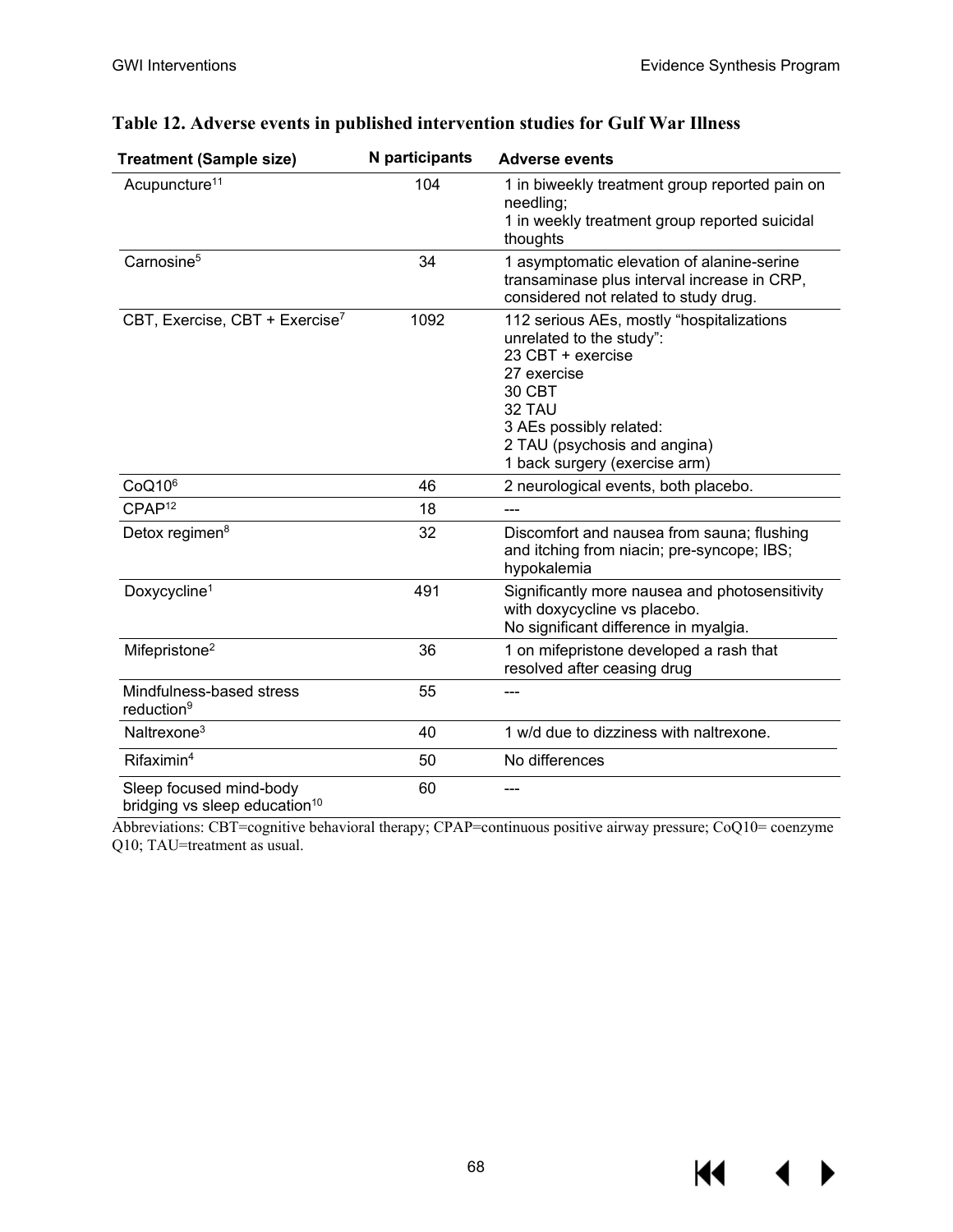# **Table 13. Details of ongoing and unpublished controlled trials of interventions/management strategies for Gulf War Illness**

| Intervention;<br><b>Registration;</b><br><b>Study Design;</b><br><b>Sponsors; Setting</b><br><b>Behavioral</b>                                 | <b>Study Title</b>                                                                             | Status;<br>completion<br>date                                       | <b>Purpose of study</b>                                                                                                                                                                                                                      | Participants;<br>Intervention(s)/<br>Comparator                                                                                                                                                                                                                    | <b>GWI case</b>                  | definition Outcome(s) and timing                                                                                                                                                                                                                                                                                                                                                        |
|------------------------------------------------------------------------------------------------------------------------------------------------|------------------------------------------------------------------------------------------------|---------------------------------------------------------------------|----------------------------------------------------------------------------------------------------------------------------------------------------------------------------------------------------------------------------------------------|--------------------------------------------------------------------------------------------------------------------------------------------------------------------------------------------------------------------------------------------------------------------|----------------------------------|-----------------------------------------------------------------------------------------------------------------------------------------------------------------------------------------------------------------------------------------------------------------------------------------------------------------------------------------------------------------------------------------|
| $CBT^{26}$<br>NCT02782780<br><b>RCT</b><br>VA ORD;<br>San Francisco<br><b>VAMC</b>                                                             | Cognitive<br>Behavioral<br>Therapy for<br>Insomnia for Gulf<br>War Illness                     | Recruiting<br>as of July<br>2019;<br>E: May 30,<br>2020             | "examine the efficacy of<br>telephone-delivered CBTi<br>for alleviating sleep and<br>non-sleep GWI<br>symptoms in a 2-arm<br>randomized controlled<br>trial"                                                                                 | 80 deployed GW Veterans<br>meeting Gulf War Registry<br>criteria, Kansas definition,<br>and Insomnia severity index<br>score of 14 or greater<br>8 weekly, individual sessions<br>of Cognitive Behavioral<br>Therapy for Insomnia (CBTi)<br>vs usual care/waitlist | Kansas                           | 1° Insomnia severity (ISI); sleep<br>quality (PSQI); GWI symptoms<br>(modified Kansas questionnaire);<br>sleep latency, minutes of wake<br>after sleep onset, sleep efficiency<br>(self-report sleep diary)<br>2°: fatigue (FSS); pain (BPI);<br>cognitive function (MASQ); anxiety<br>and depressive symptoms (HADS)<br>Time frame: baseline, 8 weeks,<br>and 6-month follow-up        |
| Cognitive<br>rehabilitation <sup>27</sup><br>NCT02161133<br><b>RCT</b><br>VA ORD; VAMCs<br>Bedford, MA; East<br>Orange, NJ;<br>Canandaigua, NY | Cognitive<br>Rehabilitation for<br><b>Gulf War Illness</b>                                     | Completed<br>Sept 2019.<br>No results;<br>А:<br>September<br>1,2019 | "to determine whether<br>Problem-Solving<br>Therapy, a patient<br>centered cognitive<br>rehabilitation therapy,<br>can reduce disability by<br>compensating for<br>problem-solving deficits"                                                 | 268 GW Veterans with GWI,<br>scores at least half a<br>standard deviation worse<br>than the mean on the<br>WHODAS 2.0<br>Cognitive rehab (problem-<br>solving therapy) vs<br><b>Health education</b>                                                               | Kansas                           | 1°: Disability (WHODAS 2.0)<br>2°: problem-solving inventory (self-<br>report), problem-solving ability<br>(Neuropsychological Battery<br>includes: Halstead Category Test,<br>Russell Revised Version; CPT-3,<br>Stroop Color and Word Test,<br>executive functioning (TMT parts A<br>and B), FIT, fatigue (FSS), and<br>pain (PDI and MPI composite<br>score)<br>Time frame: 12 weeks |
| MBSR <sup>28</sup><br>NCT03058952<br><b>RCT</b><br>VA ORD;<br>VAPSHCS, Seattle,<br><b>WA</b>                                                   | Evaluation of a<br>Mindfulness-<br><b>Based</b><br>Intervention for<br><b>Gulf War Illness</b> | Recruiting<br>as of July<br>2017; E:<br>April 30,<br>2021           | "to evaluate outcomes<br>of Mindfulness-Based<br>Stress Reduction and an<br>adapted version of the<br><b>Chronic Disease Self-</b><br>Management Program<br>(CDSMP)for Veterans<br>with Chronic<br><b>Multisymptom Illness</b><br>$(CMI).$ " | 308 Veterans with CMI (50%<br>will be GWV*)<br>MBSR vs adapted CDSMP                                                                                                                                                                                               | N/A (used<br>CMI as<br>criteria) | 1°: Pain (SF-MPQ-2); Fatigue<br>(MFI); concentration and memory<br>(CFQ); satisfaction with<br>intervention (CSQ-8)<br>2°: Depression (PHQ-9); PTSD<br>(PCL-C); SF-36; alcohol use<br>disorder (NIH PROMIS Alcohol<br>Use and Negative Consequences,<br>short form)                                                                                                                     |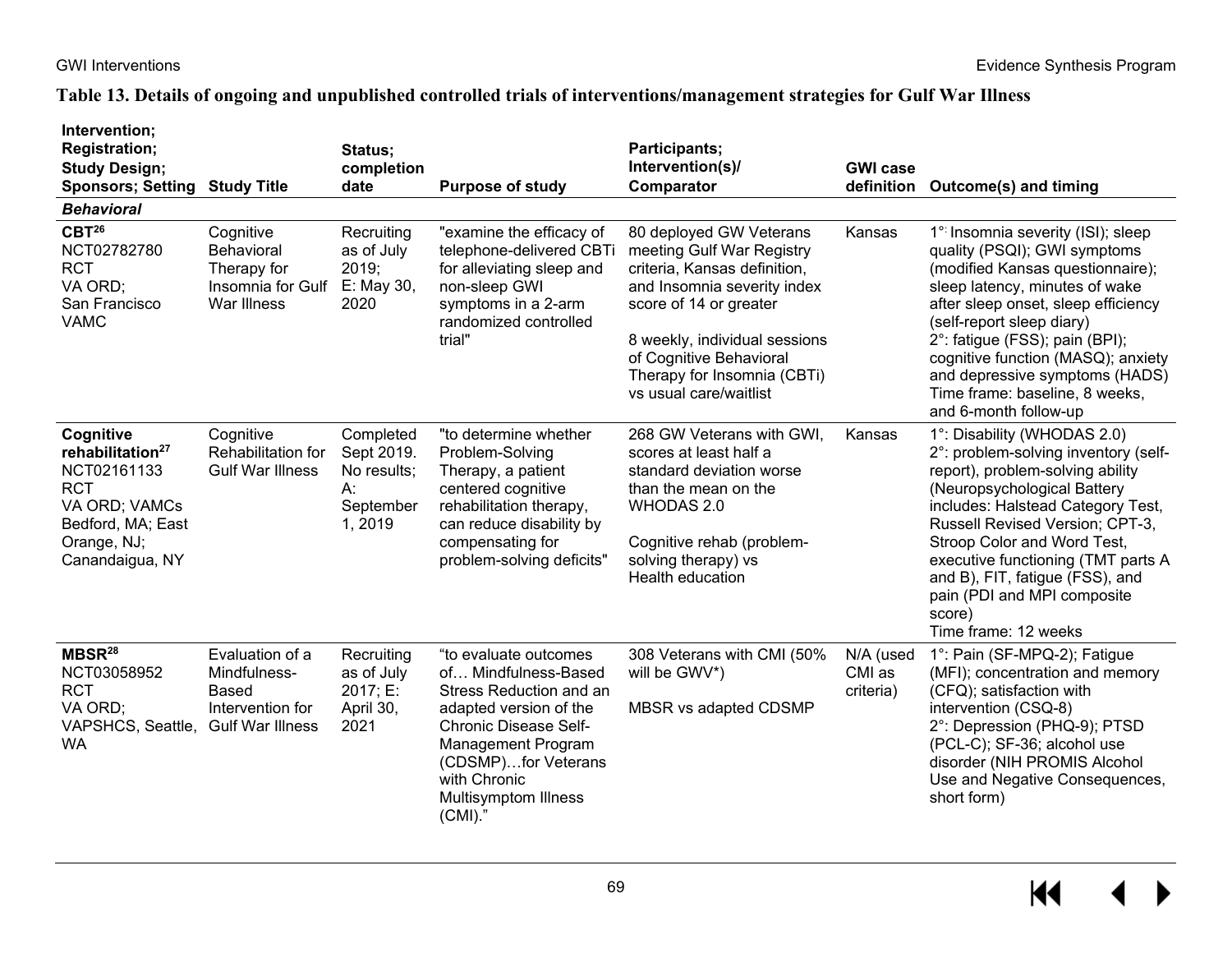| Intervention;<br><b>Registration;</b><br><b>Study Design;</b><br><b>Sponsors; Setting Study Title</b>                                                                                                                              |                                                                                                                            | Status;<br>completion<br>date                                              | <b>Purpose of study</b>                                                                                                                                                                                                                                                       | Participants;<br>Intervention(s)/<br>Comparator                                                                                                                                                                       | <b>GWI case</b>   | definition Outcome(s) and timing                                                                                                                                                                                                                                                                                                                                                                                                                                                               |
|------------------------------------------------------------------------------------------------------------------------------------------------------------------------------------------------------------------------------------|----------------------------------------------------------------------------------------------------------------------------|----------------------------------------------------------------------------|-------------------------------------------------------------------------------------------------------------------------------------------------------------------------------------------------------------------------------------------------------------------------------|-----------------------------------------------------------------------------------------------------------------------------------------------------------------------------------------------------------------------|-------------------|------------------------------------------------------------------------------------------------------------------------------------------------------------------------------------------------------------------------------------------------------------------------------------------------------------------------------------------------------------------------------------------------------------------------------------------------------------------------------------------------|
| <b>Central Nervous System (CNS) Stimulation</b>                                                                                                                                                                                    |                                                                                                                            |                                                                            |                                                                                                                                                                                                                                                                               |                                                                                                                                                                                                                       |                   |                                                                                                                                                                                                                                                                                                                                                                                                                                                                                                |
| rTMS <sup>23</sup><br>NCT01608321<br><b>RCT</b><br>VA ORD; VA Palo<br>Alto Health Care<br>System                                                                                                                                   | rTMS for the<br>Treatment of<br>Chronic Pain in<br><b>GW1 Veterans</b><br>(rTMS)                                           | Terminated<br>(Did not<br>meet<br>recruitment<br>goals as of<br>June 2015) | "to engage in a clinical<br>trial of rTMS in chronic<br>pain that occurs in the<br>context of multiple<br>medical symptoms in<br>GWI diagnosed patients<br>[with] symptoms of<br>chronic pain in the<br>musculoskeletal category<br>and at least two<br>additional symptoms." | 206 (initially estimated)<br>Chronic pain $>=$ 4 on the pain<br>severity scale of the BPI-SF<br>Active vs sham rTMS, 20<br>sessions                                                                                   | Kansas            | 1°: Change in pain (BPI-SF)<br>Time Frame: Baseline and 3-4<br>weeks                                                                                                                                                                                                                                                                                                                                                                                                                           |
| rTMS <sup>31</sup><br>NCT03030794<br><b>RCT</b><br><b>Veterans Medical</b><br>Research<br>Foundation, in<br>collaboration with<br>DoD; Naval<br><b>Medical Center and</b><br><b>Veterans Affairs</b><br>Hospital, San<br>Diego, CA | Alleviating<br>Headache and<br>Pain in GWI With<br>Neuronavigation<br><b>Guided rTMS</b>                                   | recruiting as<br>of Aug<br>2018;<br>E:<br>December<br>2018                 | "assess the effect of<br>repetitive transcranial<br>magnetic stimulation<br>(rTMS) on Gulf War<br>illness related headaches<br>and pain"                                                                                                                                      | 90 pts meeting CDC and<br>Kansas criteria with<br>Migraines and muscle pain<br>and joint pain<br>Repetitive transcranial<br>magnetic stimulation (rTMS),<br>11 visits over 2 months vs<br>Sham rTMS at same intervals | CDC and<br>Kansas | 1°: Self-reported headache and<br>pain (daily log); HA pain severity<br>(HIT-6); pain level; opioid<br>medication assessment;<br>headache, muscle, and joint pain<br>(VAS)<br>2°: Neurobehavioral symptoms<br>(NSI); Pain (SF-MPQ); widespread<br>pain (New Clinical Fibromyalgia<br>Diagnostic Criteria); FIQR; HVLT;<br>TMT A&B executive function;<br>depression (HAM-D); SF-36; sleep<br>quality (PSQI); insomnia fatigue<br>scale<br>Time Frame: 2 months for each<br>subject (11 visits) |
| rTMS <sup>32</sup><br>NCT04046536<br><b>RCT</b><br>VA ORD;<br>VA San Diego,<br>Palo Alto, and<br>Atlanta                                                                                                                           | rTMS in<br><b>Alleviating Pain</b><br>and Co-Morbid<br>Symptoms in<br><b>Gulf War</b><br><b>Veterans Illness</b><br>(GWVI) | Recruiting<br>as of Nov<br>2019<br>E:<br>September<br>30, 2024             | Assess "effectiveness of<br>using repetitive<br>transcranial magnetic<br>stimulation (rTMS) in<br>relieving pain and other<br>co-morbid symptoms of<br><b>Gulf War Illness"</b>                                                                                               | 80 GW Veterans meeting<br>CDC and Kansas, with<br>migraines, muscle and joint<br>pain, and depression<br>4 arms:<br>1. rTMS at the LDLPFC<br>2. rTMS at the LMC vs                                                    | CDC and<br>Kansas | 1°: Self-reported headache and<br>pain by daily log; SF-MPQ; HIT-6;<br>HAM-D; SF-36; BPI-SF; pain (New<br>Clinical Fibromyalgia Diagnostic<br>Criteria); FIQR; sleep quality<br>(PSQI); insomnia severity index;<br><b>Flinders Fatigue Scale</b><br>2°: PTSD symptoms (CAPS-5);<br>opioid-based pain medication<br>usage; supraspinal resting state                                                                                                                                           |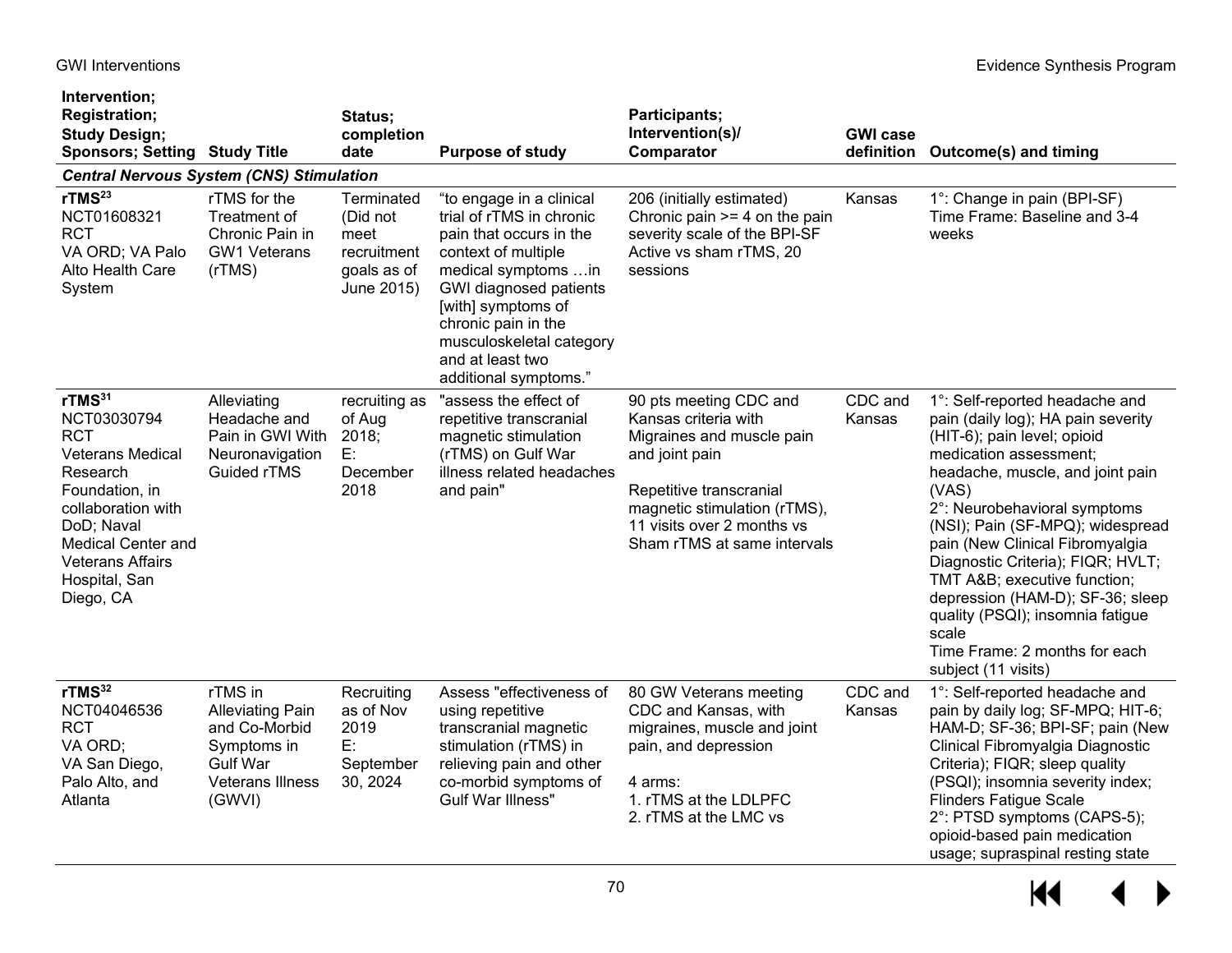# GWI Interventions **Evidence Synthesis Program**

| Intervention;<br><b>Registration;</b><br><b>Study Design;</b><br><b>Sponsors; Setting</b>                                                                | <b>Study Title</b>                                                                                                                                   | Status;<br>completion<br>date                             | <b>Purpose of study</b>                                                                                                                                                                                                                               | Participants;<br>Intervention(s)/<br>Comparator                                                                                                                                                                                       | <b>GWI case</b><br>definition | <b>Outcome(s) and timing</b>                                                                                                                                                                                                                                                                                                                                                                                                                      |
|----------------------------------------------------------------------------------------------------------------------------------------------------------|------------------------------------------------------------------------------------------------------------------------------------------------------|-----------------------------------------------------------|-------------------------------------------------------------------------------------------------------------------------------------------------------------------------------------------------------------------------------------------------------|---------------------------------------------------------------------------------------------------------------------------------------------------------------------------------------------------------------------------------------|-------------------------------|---------------------------------------------------------------------------------------------------------------------------------------------------------------------------------------------------------------------------------------------------------------------------------------------------------------------------------------------------------------------------------------------------------------------------------------------------|
|                                                                                                                                                          |                                                                                                                                                      |                                                           |                                                                                                                                                                                                                                                       | 3. Sham rTMS at the<br><b>LDLPFC</b><br>4. Sham rTMS at the LMC                                                                                                                                                                       |                               | functional connectivity (MRI)<br>Time Frame: Baseline, 1-week, 1-<br>month, 2-month, and 3-month                                                                                                                                                                                                                                                                                                                                                  |
| rTMS <sup>33</sup><br>NCT04182659<br><b>RCT</b><br><b>Veterans Medical</b><br>Research<br>Foundation &<br>DoD; VA Palo Alto,<br>San Diego, Atlanta       | Long Term<br>Efficacy of<br>Neuronavigation<br>Guided rTMS in<br><b>Alleviating Gulf</b><br>War Illness<br>Related<br>Headaches and<br>Pain Symptoms | Recruiting<br>as of Dec<br>2019; E:<br>Sept 2022          | Assess "the effectiveness<br>of repetitive transcranial<br>magnetic stimulation<br>(rTMS), non-invasive<br>treatment option, in<br>alleviating headaches,<br>muscle, and joint pain<br>symptoms of GWI."                                              | 150 GW Veterans with<br>migraines, under age 65, who<br>served at least 30 days in the<br>conflict<br><b>Transcranial Magnetic</b><br>Stimulation (rTMS) vs sham<br>rTMS at the left motor cortex<br>(LMC)                            | CDC&<br>Kansas                | 1°: pain (SF-MPQ; BPI-SF),<br>headaches (Self-report journal;<br>HIT-6), QoL (SF-36); fibromyalgia<br>(New Clinical Fibromyalgia<br>Diagnostic Criteria - Part 1;<br>Revised Fibromyalgia Impact<br>Questionnaire); neurobehavioral<br>(NSI); sleep (PSQI; Insomnia<br>Severity Index); fatigue (Flinders<br>Fatigue Scale).<br>2°: PTSD (CAPS-5); opioid-based<br>pain medication usage;<br>supraspinal resting state functional<br>connectivity |
| $(HD)$ tDCS $30$<br>NCT03542383<br><b>RCT</b><br>The University of<br>Texas at Dallas;<br>Callier Center for<br>Communication<br><b>Disorders</b>        | Treatment of<br>Memory<br>Disorders in Gulf<br>War Illness with<br><b>High Definition</b><br>Transcranial<br><b>Direct Cortical</b><br>Stimulation   | Recruiting<br>as of May<br>2018;<br>E: Sept 29,<br>2019   | "determine if delivery of<br>[High Definition<br>transcranial Direct<br><b>Current Stimulation] HD</b><br>tDCS over the<br>[PreSupplementary Motor<br>Area] preSMA will<br>improve performance in<br>GWI veterans with a<br>verbal retrieval deficit" | 120 deployed GW Veterans<br>HD tDCS: 10 20-minute<br>sessions of 1 mA anodal High<br><b>Definition Transcranial Direct</b><br>Current Stimulation to the<br>preSMA region over a 2-week<br>period vs sham HD tDCS at<br>same duration | <b>Not</b><br>specified       | 1° Verbal fluency (COWAT; timing<br>note: also applied at initial phone<br>screen), and Verbal learning and<br>memory (CVLT)<br>2°: Semantic memory (SORT);<br><b>Semantic Selection Task</b><br>Time Frame: Baseline, after Tx (2)<br>weeks), and 3- and 6-months<br>follow-up                                                                                                                                                                   |
| tDCS <sup>34</sup><br>NCT03547869<br><b>RCT</b><br>The University of<br>Texas at Dallas;<br>University of Texas<br>Southwestern<br><b>Medical Center</b> | Transcranial<br><b>Direct Current</b><br>Stimulation for<br>Pain Treatment<br>in Gulf War<br>Illness.                                                | Recruiting<br>as of July<br>2019;<br>E: March<br>12, 2021 | "investigate long-term<br>modulation of pain<br>pathways leading to a<br>suppression of pain<br>symptoms in Gulf War<br>Illness patients by<br>applying transcranial<br>direct current stimulation"                                                   | 120 GW Veterans<br>tDCS vs sham tDCS, 10<br>sessions                                                                                                                                                                                  | Not<br>specified              | 1° Pain (VAS)<br>2°: Brain activity (EEG)<br>Time frame: baseline, immediately<br>after tDCS, and 1, 4, 12, 24 weeks<br>after the last tDCS session                                                                                                                                                                                                                                                                                               |
| <b>VNS</b> 35<br>NCT02791893<br><b>RCT</b>                                                                                                               | Vagus Nerve<br>Stimulation:<br><b>Treatment for</b>                                                                                                  | Recruiting<br>as of Nov<br>2019;                          | "Besides their pain, the<br>researchers will also<br>assess the effect of                                                                                                                                                                             | 40 GWV with GWI,<br>widespread pain, has<br>migraine headaches                                                                                                                                                                        | Kansas                        | 1° Widespread pain (VAS);<br>2°: Overall improvement (patient<br>global improvement of change),                                                                                                                                                                                                                                                                                                                                                   |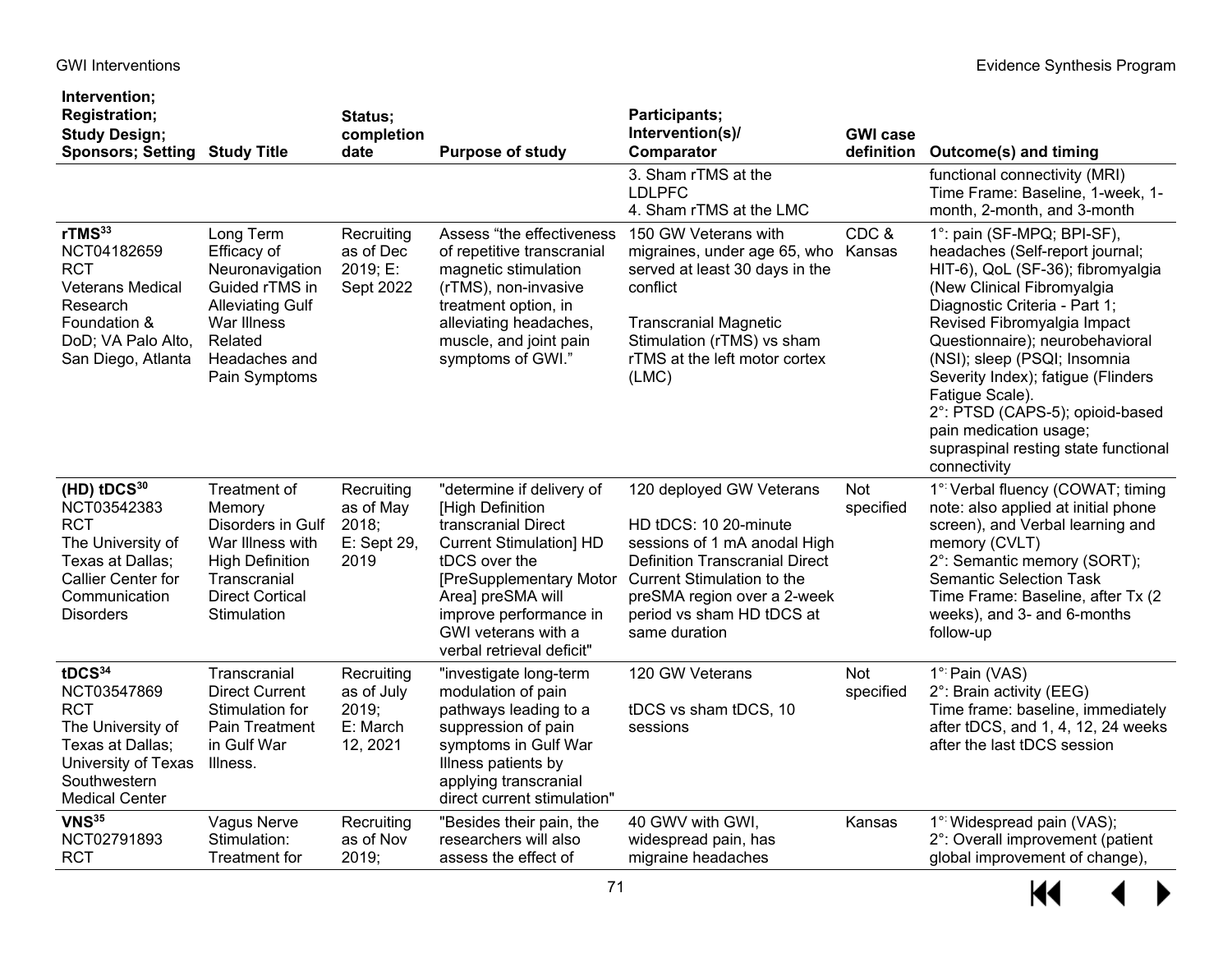# GWI Interventions **Evidence Synthesis Program**

| Intervention;<br><b>Registration;</b><br><b>Study Design;</b><br><b>Sponsors; Setting Study Title</b>               |                                                                                                           | Status;<br>completion<br>date                               | <b>Purpose of study</b>                                                                                                                                                                                                                 | Participants;<br>Intervention(s)/<br>Comparator                                                                                                                                                                                                                                                    | <b>GWI case</b>  | definition Outcome(s) and timing                                                                                                                                                                                                                                            |
|---------------------------------------------------------------------------------------------------------------------|-----------------------------------------------------------------------------------------------------------|-------------------------------------------------------------|-----------------------------------------------------------------------------------------------------------------------------------------------------------------------------------------------------------------------------------------|----------------------------------------------------------------------------------------------------------------------------------------------------------------------------------------------------------------------------------------------------------------------------------------------------|------------------|-----------------------------------------------------------------------------------------------------------------------------------------------------------------------------------------------------------------------------------------------------------------------------|
| Benjamin Natelson<br>VA East Orange,<br>NJ; Icahn School of Illness<br>Medicine at Mount<br>Sinai                   | <b>Gulf Veterans</b><br>with Gulf War                                                                     | E: March<br>2020                                            | vagus nerve stimulation<br>(VNS) in alleviating<br>migraine headache"                                                                                                                                                                   | VNS hand-held device (20<br>weeks total, 120 second<br>period 3x/day) vs placebo<br>(inactive device at same<br>frequency/duration)                                                                                                                                                                |                  | SF-36, number of migraine<br>headache days<br>Time frame: baseline, 10 and 20<br>weeks                                                                                                                                                                                      |
| <b>Complementary and integrative health</b>                                                                         |                                                                                                           |                                                             |                                                                                                                                                                                                                                         |                                                                                                                                                                                                                                                                                                    |                  |                                                                                                                                                                                                                                                                             |
| Acupressure <sup>36</sup><br>NCT02075489<br><b>NRCT</b><br>The Cleveland<br>Clinic                                  | Acupressure for<br>Pain<br>Management and No results;<br>Fatigue Relief in<br><b>Gulf War</b><br>Veterans | Completed<br>Oct 2017.<br>A: October<br>2017                | "determine the<br>effectiveness of<br>acupressure treatment in<br>symptomatic veterans in<br>fatigue relief and pain<br>management for Gulf<br>War Illness (GWI)"                                                                       | 7 GW Veterans with GWI,<br>severity and interference<br>scores of 5+ by BPI, score of<br>3+ by Piper Fatigue Scale<br>Acupressure treatment (40<br>minutes/day, 2days/week for<br>6 weeks) vs<br>Reiki (40 mins/day, 2<br>days/week for 6 weeks)                                                   | Not<br>specified | 1°: Fatigue (revised PFS)<br>2°: changes in corticomuscular<br>coherence (EEG and EMG surface<br>signals), SF-36<br>Timing: baseline and 6 weeks                                                                                                                            |
| <b>Meditation +</b><br>acupuncture <sup>37</sup><br>NCT02180243<br><b>RCT</b><br>VA ORD;<br>VAMC,<br>Washington, DC | <b>CAM</b> in Veterans<br>with Gulf War<br><b>Illnesses</b>                                               | Recruiting<br>as of Nov<br>2019;<br>E: October<br>1, 2021   | "to explore the<br>effectiveness Gulf War<br><b>Health Education</b><br>(GWHE) and iRest Yoga<br>Nidra (meditation)/<br>auricular (ear)<br>acupuncture for Veterans<br>with Gulf War Veterans'<br>Illnesses (GWVI)"                     | 172 GW Veterans with GWI<br>(ie fatigue, pain, cognitive<br>impairment)<br>iRest Yoga Nidra and<br>auricular acupuncture vs<br><b>Gulf War Health education</b>                                                                                                                                    | Not<br>specified | 1° Sleep quality (objective and<br>self-report sleep measures will be<br>taken)<br>Time frame: 1 year                                                                                                                                                                       |
| Tai Chi <sup>38</sup><br>NCT02661997<br><b>RCT</b><br>VA ORD;<br><b>VAMC Boston</b>                                 | Novel<br>Interventions for<br><b>GWVI</b>                                                                 | Recruiting<br>as of Aug 2,<br>2019;<br>E: March<br>31, 2021 | "examine the beneficial<br>effects of two novel<br>treatments for Gulf War<br>Veteran's Illness (Tai Chi<br>and Wellness<br>intervention) and to<br>establish the efficacy of<br>these mind-body<br>approaches to symptom<br>reduction" | 120 GW veterans with joint<br>pain or stiffness over 6<br>months and meeting CDC<br>CMI criteria<br>Tai Chi: 60 minutes, twice a<br>week for 12 weeks +<br>30min/day home practice vs<br>Wellness Intervention: same<br>dose/duration + VA Whole<br>Health video and brief<br>mindfulness practice | CDC              | 1° Change in pain (BPI-SF)<br>2°: Fatigue (MFI-20); PROMIS<br>Global Health Scale; 50-foot walk<br>test; Short Physical Performance<br>Battery; executive functioning<br>(TMT); verbal learning (HVLT-R)<br>Other outcomes: various<br>Time frame: baseline and 12<br>weeks |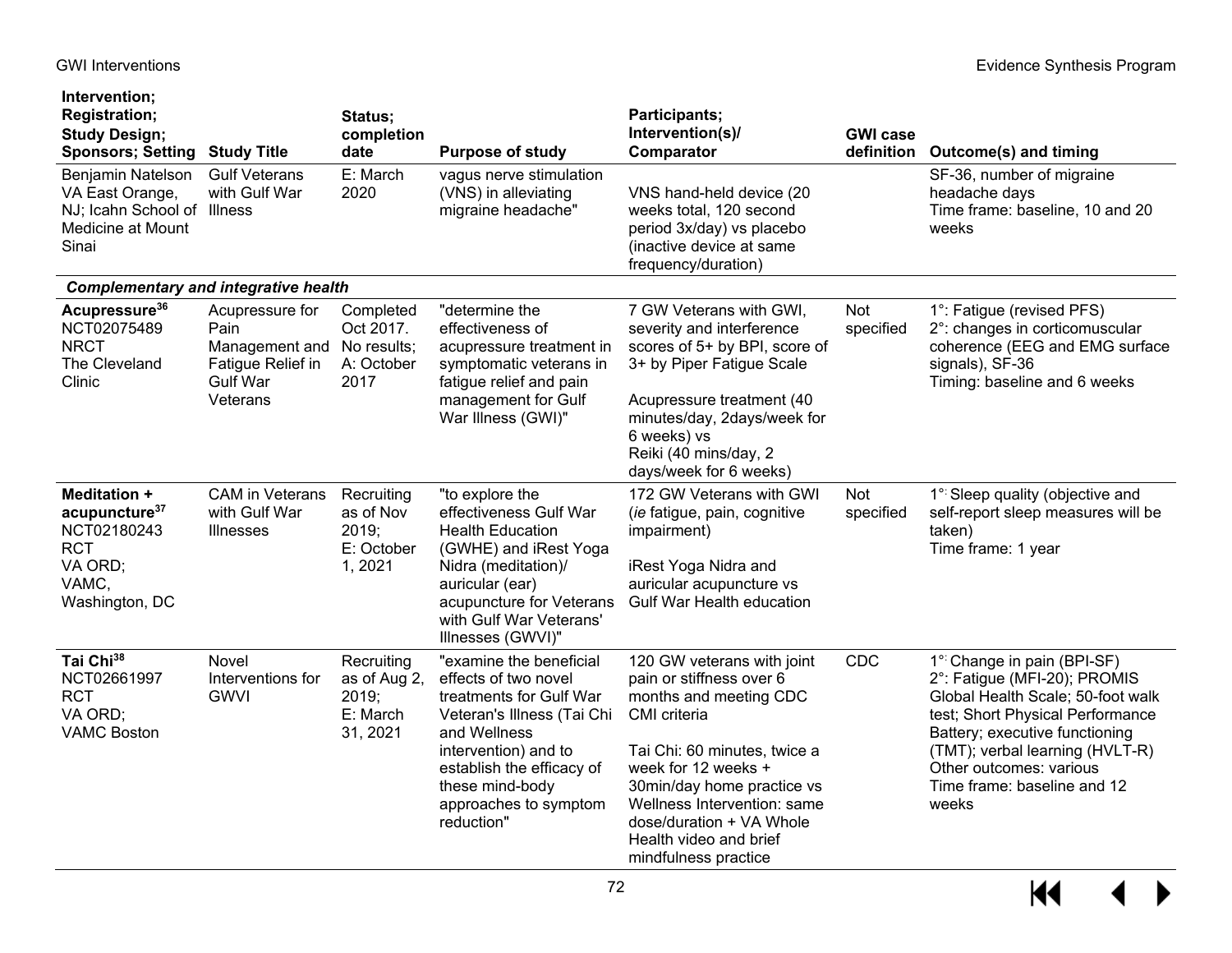| Intervention;<br><b>Registration;</b><br><b>Study Design;</b><br><b>Sponsors; Setting Study Title</b>                      |                                                                                  | Status;<br>completion<br>date                                                  | <b>Purpose of study</b>                                                                                                                                                       | Participants;<br>Intervention(s)/<br>Comparator                                                                                                                                                                                                                                                                                                           | <b>GWI case</b><br>definition | <b>Outcome(s) and timing</b>                                                                                                                                                                                                                                      |
|----------------------------------------------------------------------------------------------------------------------------|----------------------------------------------------------------------------------|--------------------------------------------------------------------------------|-------------------------------------------------------------------------------------------------------------------------------------------------------------------------------|-----------------------------------------------------------------------------------------------------------------------------------------------------------------------------------------------------------------------------------------------------------------------------------------------------------------------------------------------------------|-------------------------------|-------------------------------------------------------------------------------------------------------------------------------------------------------------------------------------------------------------------------------------------------------------------|
| Yoga <sup>39</sup><br>NCT02378025<br><b>RCT</b><br>Palo Alto Veterans<br>Institute for<br>Research, DoD<br>VAMC, Palo Alto | <b>Treating Chronic</b><br>Pain in Gulf War<br><b>Illness</b>                    | Completed;<br>A: March<br>2018<br>Results<br>shown in<br>Table 14              | "The purpose of this<br>study is to determine<br>whether yoga is effective<br>for the treatment of<br>chronic pain in Gulf War<br>Illness"                                    | 75 Veterans (served 1990-91<br>regardless of deployment)<br>with chronic pain<br>Yoga (10 weeks) vs<br>CBT (10 weeks)                                                                                                                                                                                                                                     | CDC                           | 1° Pain (BPI-SF)<br>Time frame: Weeks 0, 2, 4, 8, 10,<br>18, 26, and 34<br>2°: SF-36, Fatigue (6-minute walk<br>test), Changes in medication.<br>Time frame: Weeks 0, 10, and 34                                                                                  |
| <b>Diet</b>                                                                                                                |                                                                                  |                                                                                |                                                                                                                                                                               |                                                                                                                                                                                                                                                                                                                                                           |                               |                                                                                                                                                                                                                                                                   |
| <b>Low-FODMAP</b><br>$diet^{25,40}$<br>NCT02881944<br><b>RCT</b><br>Ashok Tuteja<br><b>VAMC Salt Lake</b><br>City, UT      | Effect of Diet on<br><b>Gulf War Illness</b>                                     | Completed<br>E:<br>September<br>2018<br><b>Results</b><br>shown in<br>Table 14 | "compare a low FODMAP<br>diet to a high FODMAP<br>diet for effect on<br>Veterans with IBS and<br>symptoms of Gulf War<br>Illness"                                             | 68 GW Veterans with IBS<br>and 2 or more of the non-<br>intestinal symptom groups<br>(chronic-once a week or more<br>often-fatigue, insomnia, joint<br>pains, general stiffness, and<br>headache, neurological and<br>mood, respirator and skin<br>symptoms) for $> 6$ months<br>Low-FODMAP diet vs high-<br>FODMAP (typical healthy)<br>diet for 3 weeks | <b>Not</b><br>specified       | 1° Bowel symptom score (self-<br>reported)<br>2°: IBS-QoL score (self-reported)<br>Time frame: baseline and 3 weeks                                                                                                                                               |
| Low-glutamate<br>diet $41,42$<br>NCT03342482<br><b>Crossover RCT</b><br>American<br>University,<br>Washington, DC          | Glutamate<br>Neuro-<br>Excitotoxicity in<br>GWI                                  | Recruiting<br>as of July 4,<br>2019;<br>E: August<br>31, 2020                  | "test the effectiveness of<br>a low-glutamate diet in<br>GWI patients, as a way to<br>mediate symptom<br>occurrence by reducing<br>excess glutamatergic<br>neurotransmission" | 40 Veterans deployed during<br><b>GW with GWI</b><br>Phase 1: Low-glutamate diet<br>vs waitlist (1 month)<br>Phase 2: MSG challenge (3<br>consecutive days) vs placebo<br>(2 weeks: one 3-day<br>challenge per week, then<br>crossover)                                                                                                                   | Kansas<br>and CDC             | 1°: Change in Brain Glutamate<br>Levels (MRS) at baseline and 1<br>month<br>2°: Symptom change, and<br>Cognitive function (computerized<br>battery)<br>Other: Change in brain excitation<br>(EEG)<br>Timing (2° and other): baseline, 1<br>month, and weeks 5 & 6 |
| <b>Exercise</b>                                                                                                            |                                                                                  |                                                                                |                                                                                                                                                                               |                                                                                                                                                                                                                                                                                                                                                           |                               |                                                                                                                                                                                                                                                                   |
| <b>Exercise</b><br>training $43$<br>NCT01350492<br><b>RCT</b>                                                              | Impact of<br><b>Exercise Training</b><br>on Pain and<br><b>Brain Function in</b> | Completed.<br>No results<br>posted as of<br>April 5,<br>2019:                  | "test the influence of<br>weight training on<br>physical symptoms,<br>physical activity and brain<br>structure and function in                                                | 77 Gulf War Veterans with<br>chronic musculoskeletal pain<br>Resistance exercise training<br>(16 weeks) vs                                                                                                                                                                                                                                                | Not<br>specified              | 1° Symptoms (self-report and<br>EHR)<br>2°: Physical activity<br>(accelerometer and self-report),                                                                                                                                                                 |

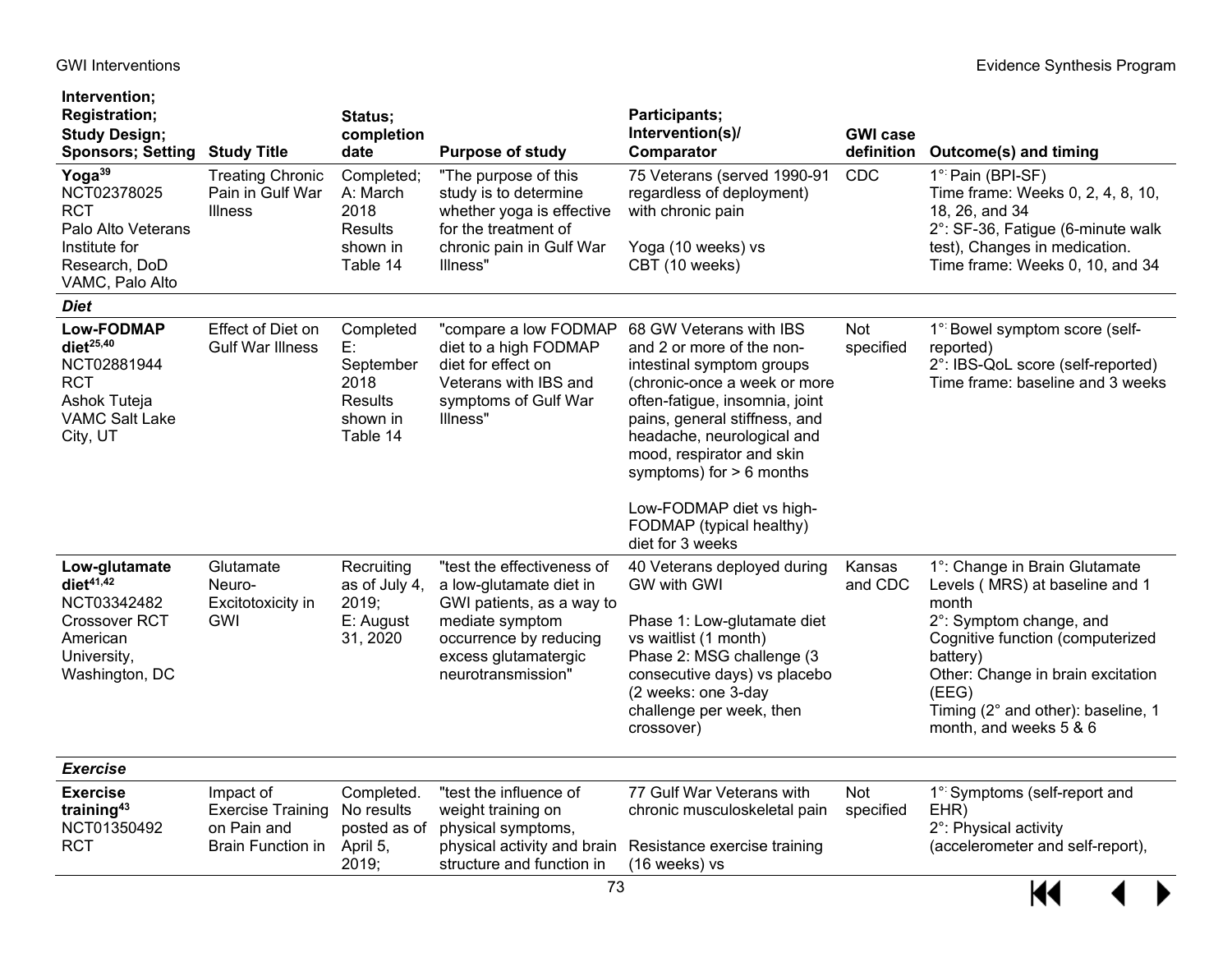| Intervention;<br><b>Registration;</b><br><b>Study Design;</b><br><b>Sponsors; Setting</b>                                                                                      | <b>Study Title</b>                                                                                                                                                                                     | Status;<br>completion<br>date                                      | <b>Purpose of study</b>                                                                                                                 | Participants;<br>Intervention(s)/<br>Comparator                                                                                                                                                             | <b>GWI</b> case<br>definition | <b>Outcome(s) and timing</b>                                                                                                                                                          |
|--------------------------------------------------------------------------------------------------------------------------------------------------------------------------------|--------------------------------------------------------------------------------------------------------------------------------------------------------------------------------------------------------|--------------------------------------------------------------------|-----------------------------------------------------------------------------------------------------------------------------------------|-------------------------------------------------------------------------------------------------------------------------------------------------------------------------------------------------------------|-------------------------------|---------------------------------------------------------------------------------------------------------------------------------------------------------------------------------------|
| VA ORD; VAMC<br>Madison, WI                                                                                                                                                    | <b>Gulf War</b><br>Veterans                                                                                                                                                                            | A:<br>December<br>31, 2018                                         | <b>Gulf War Veterans with</b><br>chronic widespread<br>muscle pain"                                                                     | Waitlist                                                                                                                                                                                                    |                               | brain structure and function (6 MRI<br>scans over course of study)<br>Time frame: baseline, during<br>exercise phase, and 6- and 12-<br>months post-exercise                          |
| <b>Medications</b>                                                                                                                                                             |                                                                                                                                                                                                        |                                                                    |                                                                                                                                         |                                                                                                                                                                                                             |                               |                                                                                                                                                                                       |
| D-cycloserine <sup>44</sup><br>NCT02983734<br><b>RCT</b><br><b>Boston University</b><br><b>Charles River</b><br>Campus                                                         | D-cycloserine: A<br><b>Novel Treatment</b><br>for Gulf War<br>Illness (GWDCS)                                                                                                                          | Recruiting<br>Jan 2019;<br>September<br>2019                       | "investigate the efficacy<br>of d-cycloserine (DCS)<br>treatment for Gulf War<br>Illness (GWI)"                                         | 56 GW Veterans meets GWI<br>criteria with cognitive<br>symptom domain<br>D-cycloserine 100mg/day for<br>4 weeks vs placebo                                                                                  | Not<br>specified              | 1 <sup>°:</sup> Neuropsychological Test<br><b>Battery</b><br>2°: Symptom Questionnaires<br>Time frame: 8 weeks per subject                                                            |
| Etanercept+<br>mifepristone <sup>45</sup><br>NCT04254627<br>Phase I<br>Nova Southeastern<br>University, RTI<br>International,<br>Rochester General<br>Hospital                 | <b>Tumor Necrosis</b><br>Factor (TNF) and<br>Glucocorticoid<br>Antagonist for<br><b>Gulf War Illness</b><br>$(GWI)$ -<br><b>Associated Multi-</b><br>symptom<br><b>Disease</b><br>Homeostasis<br>Reset | Not yet<br>recruiting as<br>of Mar<br>2020; E:<br><b>July 2021</b> | "assess the safety and<br>mechanistic efficacy of a<br>sequential etanercept-<br>mifepristone intervention<br>for Gulf War Illness"     | 20 males, 45-70 yrs, with<br>trauma, meeting CDC &<br>Kansas criteria for GWI<br>Etanercept 50 mg weekly<br>injection for 12 weeks,<br>followed by 1 week of<br>mifepristone at either 300 or<br>600 mg/day | CDC&<br>Kansas                | 1 <sup>°:</sup> Safety                                                                                                                                                                |
| <b>Duloxetine vs</b><br>pregabalin <sup>24</sup><br>NCT01846182<br>RCT<br>VA ORD; Central<br><b>Texas Health Care</b><br>System and<br><b>Central Texas</b><br>VAMC (Waco, TX) | RCT of<br>Duloxetine &<br>Pregabalin for<br>the treatment of<br><b>Gulf War Illness</b><br>in Veterans                                                                                                 | Terminated<br>Jan 2020                                             | "Test the efficacy of<br>Duloxetine and<br>Pregabalin for treating<br>Gulf War Veterans who<br>suffer from GWI"                         | 162 English-speaking GW<br>Veterans with pain and GWI<br>3 arms: 60mg duloxetine<br>(taken daily in AM) vs 300mg<br>pregabalin (taken daily in PM)<br>vs placebo (taken daily AM &<br>PM), for 20 weeks     | Kansas                        | 1° Pain (10-point VAS; PCS of SF-<br>36)<br>2°: Side effects (checklist)<br>Time frame: every 2 weeks up to<br>34 weeks                                                               |
| <b>Intranasal</b><br>insulin <sup>46</sup><br>NCT01802944<br>RCT<br><b>Bronx Veterans</b><br><b>Medical Research</b>                                                           | Intranasal<br>Insulin: A Novel<br>Treatment for<br><b>Gulf War</b><br>Multisymptom<br><b>Illness</b>                                                                                                   | of Oct 2017;<br>E:<br>December<br>2017                             | Unknown as Examine whether<br>intranasal insulin<br>improves cognitive<br>function and other CMI<br>symptoms in GW<br>Veterans with CMI | 114 GW veterans with CMI,<br>must include cognitive<br>domain (Kansas)                                                                                                                                      | Kansas                        | 1° Memory functioning (CVLT),<br>and attention functioning (Stroop<br>Color-Word Interference Task).<br>Secondary: Physical health (PCS<br>of the SF-12V), mood (POMS<br>vigor scale) |

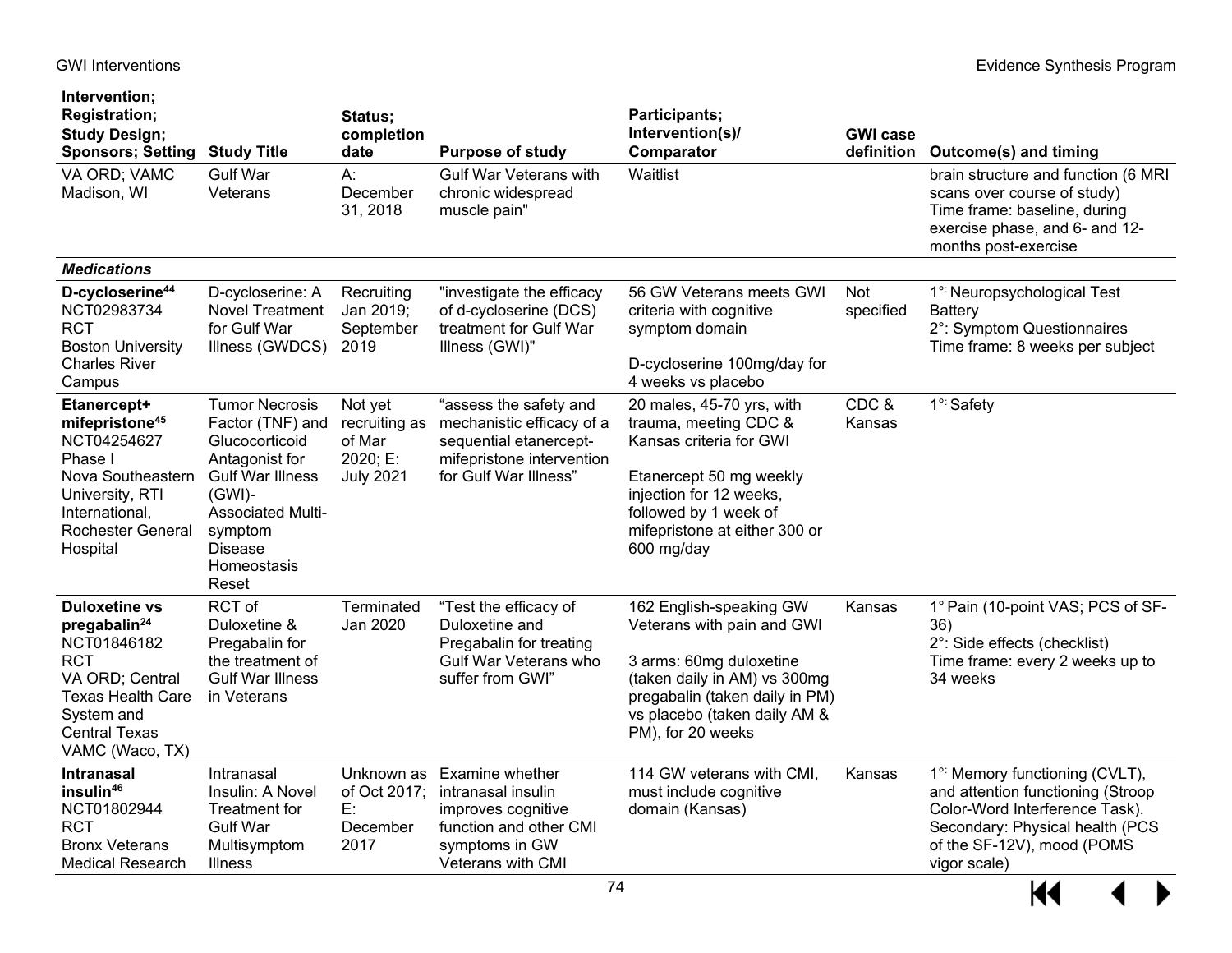| Intervention;<br><b>Registration;</b><br><b>Study Design;</b><br><b>Sponsors; Setting Study Title</b>  |                                                                                                          | Status;<br>completion<br>date                          | <b>Purpose of study</b>                                                                                                                                                                                                                                                                                                  | Participants;<br>Intervention(s)/<br>Comparator                                                                                                                                                                                                          | <b>GWI case</b><br>definition | <b>Outcome(s) and timing</b>                                                                                                                                                                                    |
|--------------------------------------------------------------------------------------------------------|----------------------------------------------------------------------------------------------------------|--------------------------------------------------------|--------------------------------------------------------------------------------------------------------------------------------------------------------------------------------------------------------------------------------------------------------------------------------------------------------------------------|----------------------------------------------------------------------------------------------------------------------------------------------------------------------------------------------------------------------------------------------------------|-------------------------------|-----------------------------------------------------------------------------------------------------------------------------------------------------------------------------------------------------------------|
| Foundation, Inc.;<br><b>Bronx and Boston</b><br><b>VAMCs</b>                                           |                                                                                                          |                                                        |                                                                                                                                                                                                                                                                                                                          | 2 dose groups: 10 IU BID and<br>20 IU BID intranasal insulin<br>vs placebo                                                                                                                                                                               |                               | Time frame: baseline, 8 weeks,<br>and 1-month follow-up                                                                                                                                                         |
| Prednisone <sup>47</sup><br>NCT02506192<br><b>RCT</b><br>Minneapolis<br>VAMC; DoD is a<br>collaborator | <b>Gulf War Illness</b><br>Inflammation<br><b>Reduction Trial</b>                                        | Recruiting<br>as of Aug<br>2019;<br>E: October<br>2020 | "determine if treatment<br>with an anti-inflammatory<br>drug (delayed-release<br>prednisone) improves the<br>health-related quality of<br>life (HRQoL) of veterans<br>with Gulf War Illness<br>$(GWI)$ "                                                                                                                 | 100 GW vets deployed to<br>Kuwaiti Theater of Operation,<br>and scores moderate-severe<br>on at least 3 out of 6 domains<br>from the Kansas GWI case<br>definition<br>Delayed-Release Prednisone<br>oral tablets (2x5mg) daily for<br>8 weeks vs placebo | Kansas                        | 1° SF-36 PCS.<br>Time frame: 0, 8, and 16 weeks<br>2°: Pain (MPQ); Fatigue (MFI);<br>Cognitive symptoms (CFQ); SF-36<br>MCS; blood biomarkers (MAP and<br>CBC)                                                  |
| Pregnenolone <sup>48</sup><br>NCT01956279<br><b>RCT</b><br>VA ORD; VA<br>Durham, NC                    | Complementary<br>Neurosteroid<br>Intervention in<br><b>Gulf War</b><br>Illnesses (GWVI)                  | Completed<br>Oct 2018;<br>A: October<br>10, 2018       | "investigate the use of<br>adjunctive pregnenolone<br>for" fatigue,<br>musculoskeletal pain,<br>and cognitive decline                                                                                                                                                                                                    | 170 GW deployed Veterans<br>Pregnenolone: 250 mg BID<br>for 28 days after titration<br>phase (titration starting at<br>50mg BID increasing by<br>100mg every 2 wks) vs<br>placebo                                                                        | modified<br><b>CDC</b>        | 1°: SF-36 Physical component<br>2°: Pain (BPI); executive<br>functioning (Tower of London from<br>BAC-A); Fatigue (MFSI);<br>psychiatric symptoms (SCL-90R)<br>Time frame: baseline (2 weeks), 6<br>and10 weeks |
| Rituximab <sup>49</sup><br>GW160123<br><b>RCT</b><br>DoD; Nova<br>Southeastern<br>University           | The Use of B-<br><b>Cell Depletion</b><br>Therapy (BCDT)<br>in Gulf War<br>Illness: A Phase<br>1/2 Study | NR;<br><b>NR</b>                                       | "to evaluate the efficacy<br>and safety of rituximab,<br>validate the presence of<br>central nervous system<br>autoantibodies and<br>decrease their presence<br>with B-cell depleting<br>therapy such as<br>rituximab, and reset<br>underlying mechanisms<br>of disease to improve<br>symptoms and reset<br>homeostasis. | <b>NR</b><br>Rituximab (2 infusions with 2<br>weeks' interval (500 mg/m2,<br>max. 1000 mg)) vs<br>Placebo: Saline infusion                                                                                                                               | Not<br>specified              | 1°: SF-36 (PCS and vitality), and<br>levels of autoantibodies against<br>neuronal glial proteins<br>Time frame: 6 weeks, and 3, 6,<br>and 9 months after initial<br>administration of rituximab or<br>placebo   |

*Nutritional supplements*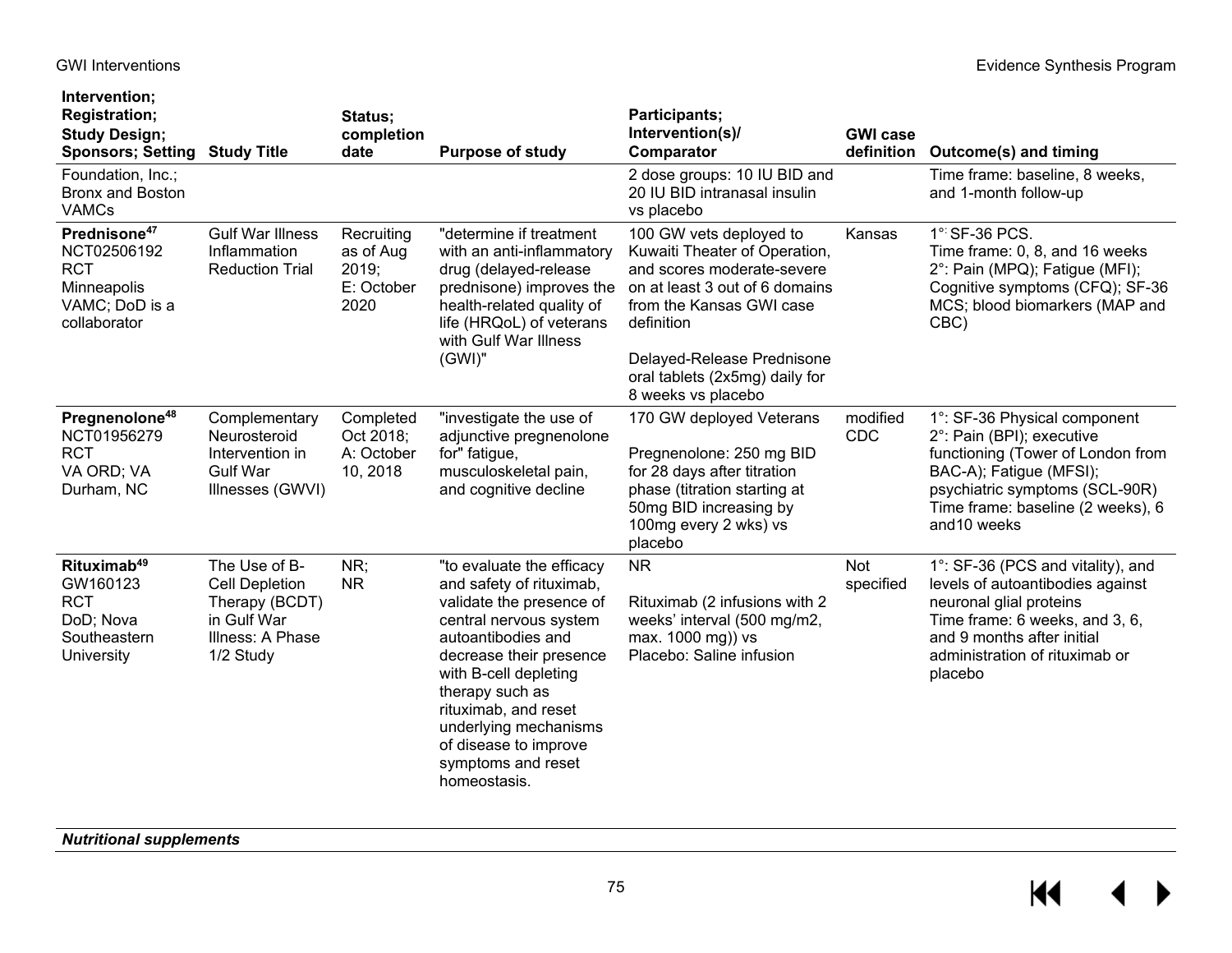California, San

Diego

| Intervention;<br><b>Registration;</b><br><b>Study Design;</b><br><b>Sponsors; Setting</b>                                                                                           | <b>Study Title</b>                                                                                                        | Status;<br>completion<br>date                                             | <b>Purpose of study</b>                                                                                                                                                                                     | Participants;<br>Intervention(s)/<br>Comparator                                                                                                                                                                                                                                                                           | <b>GWI case</b><br>definition | Outcome(s) and timing                                                                                                                                                                                                                                                                                                                                                                                                                                                                               |
|-------------------------------------------------------------------------------------------------------------------------------------------------------------------------------------|---------------------------------------------------------------------------------------------------------------------------|---------------------------------------------------------------------------|-------------------------------------------------------------------------------------------------------------------------------------------------------------------------------------------------------------|---------------------------------------------------------------------------------------------------------------------------------------------------------------------------------------------------------------------------------------------------------------------------------------------------------------------------|-------------------------------|-----------------------------------------------------------------------------------------------------------------------------------------------------------------------------------------------------------------------------------------------------------------------------------------------------------------------------------------------------------------------------------------------------------------------------------------------------------------------------------------------------|
| <b>Botanical</b><br><b>Microglia</b><br>Modulators <sup>51</sup><br>NCT02909686<br><b>Crossover RCT</b><br>University of<br>Alabama at<br>Birmingham;<br>CDMRP is a<br>collaborator | Effects of<br><b>Botanical</b><br>Microglia<br>Modulators in<br><b>Gulf War Illness</b>                                   | Active as of<br>Oct 2019;<br>E: Sept<br>2020                              | test if any botanical<br>agents that "suppress<br>microglia function in a<br>way that is anti-<br>inflammatory and<br>neuroprotectivesuppre<br>ss symptoms in GWI"                                          | 64 male GW Veterans with<br>GWI<br>Botanical compounds daily<br>values: Boswellia serrata<br>400-800mg, curcumin 1000-<br>2000mg, Epimedium 1000-<br>2000mg, fisetin 200-800mg,<br>luteolin 200-400mg, nettle<br>435-1305mg, Pycnogenol<br>200-400mg, reishi mushroom<br>1600-3200mg, resveratrol<br>200-600mg vs placebo | Kansas                        | 1° GWI severity (self-report scale:<br>0-100 2x/day)<br>2°: self-reported pain, fatigue,<br>cognitive symptoms, mood,<br>dermatological symptoms,<br>respiratory symptoms, and GI<br>symptoms<br>Time frame: the last 2 weeks of<br>each treatment, compared to<br>average severity during the last 2<br>weeks of placebo; baseline                                                                                                                                                                 |
| <b>Concord grape</b><br>juice <sup>52</sup><br>NCT02915237<br><b>RCT</b><br>Icahn School of<br>Medicine at Mount<br>Sinai in<br>collaboration with<br>DoD; VA East<br>Orange, NJ    | Development of<br>a Polyphenol-rich<br>Dietary<br>Preparation for<br>Treating<br>Veterans with<br><b>Gulf War Illness</b> | Completed<br>Mar 2019.<br>No results<br>posted;<br>A: January<br>17, 2019 | "the goal is to test<br>whether daily<br>consumption of<br>commercially available<br>Concord grape juice is<br>effective for treating<br>cognitive deficits and<br>chronic fatigue in<br>Veterans with GWI" | 36 GW Veterans with GWI<br>Concord grape juice (low 4oz<br>dose, moderate 8oz dose,<br>and high 16oz dose) vs<br>placebo beverage                                                                                                                                                                                         | Kansas                        | 1° Safety and tolerability to<br>treatment (BSI and PHQ-15),<br>cognitive functioning (CVLT-II),<br>chronic fatigue (CFQ11)<br>2°: Auditory attention (WAIS-IV -<br>digit span subtest), attention (CPT-<br>3), graphomotor speed and<br>executive functioning (TMT),<br>intelligence level (WAIS-IV block<br>design subtest), color and word<br>test (Stroop test), Halstead<br>Category Test, learning and<br>memory (BVMT-R), auditory<br>memory and attention (WAIS-IV)<br>Time frame: 6 months |
| <b>Mitochondrial</b><br>cocktail <sup>53</sup><br>NCT02804828/<br>GW140146<br>Controlled trial (not<br>clear if<br>randomized)<br>University of                                     | Mitochondrial<br><b>Cocktail for Gulf</b><br>War Illness                                                                  | Not yet<br>recruiting as<br>of Dec<br>2018;<br>E: Sept<br>2019            | "assess the benefit of a<br>mitochondrial cocktail<br>plus individualized<br>correction of citric acid<br>cycle (CAC)<br>intermediates and amino<br>acid (AA) abnormalities<br>as part of a                 | Meet CDC and Kansas GWI<br>criteria<br>Individualized mitochondrial<br>cocktail & Arctic cod liver oil<br>capsules vs placebo                                                                                                                                                                                             | CDC and<br>Kansas             | 1 <sup>°</sup> Predictive GWI biomarkers (α-<br>ketoglutarate, fumarate, malate,<br>citrate, and isocitrate)<br>Time Frame: baseline, 6, and 12<br>months                                                                                                                                                                                                                                                                                                                                           |

mitochondrial/ oxidative

stress treatment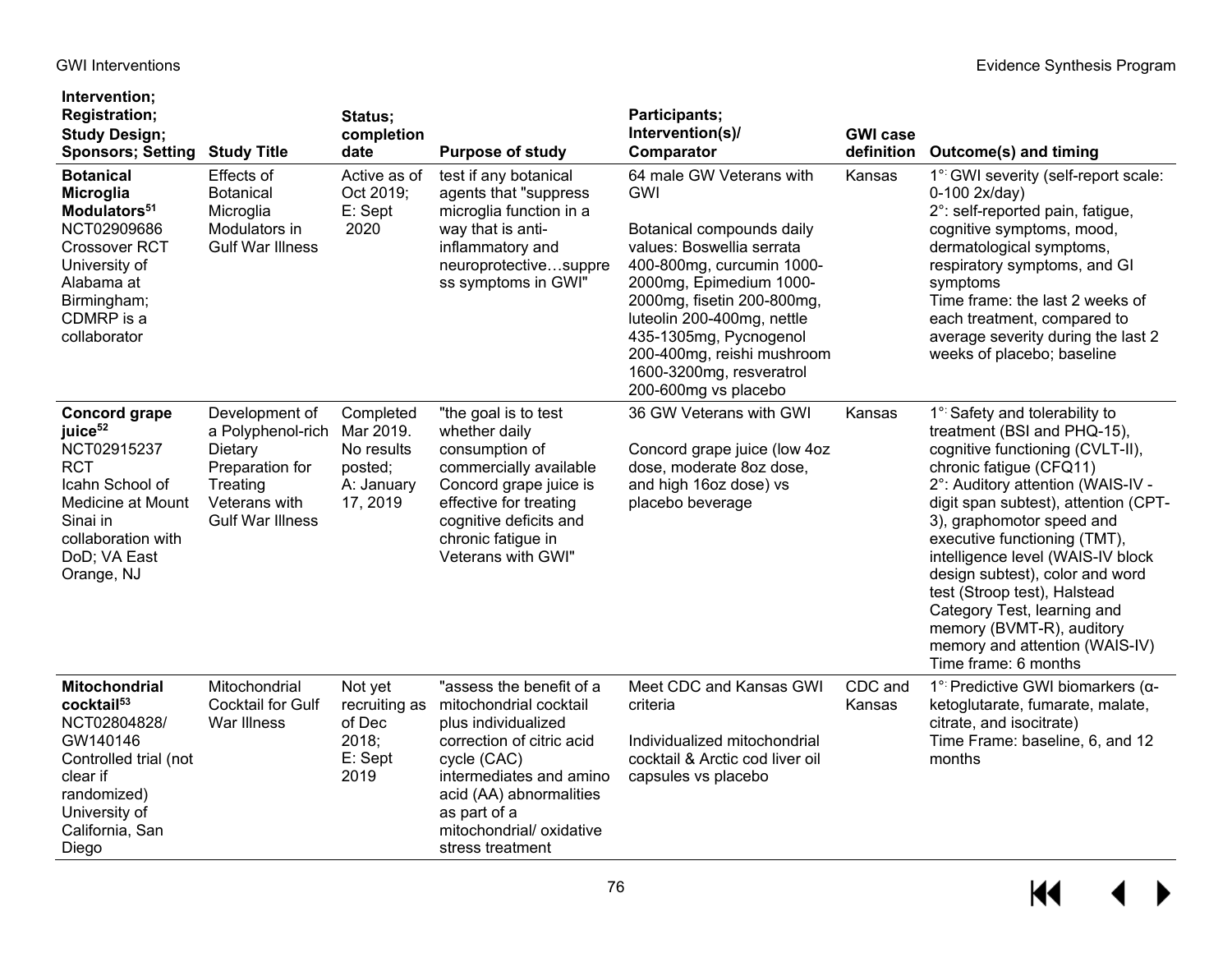| Intervention;<br><b>Registration;</b><br><b>Study Design;</b><br><b>Sponsors; Setting Study Title</b>                                                                                |                                                                                                  | Status;<br>completion<br>date                              | <b>Purpose of study</b>                                                                                                                                                                                   | Participants;<br>Intervention(s)/<br>Comparator                                                                                                                                                                         | <b>GWI case</b>   | definition Outcome(s) and timing                                                                                                                                                                                                                                                                                                                                                                                                      |
|--------------------------------------------------------------------------------------------------------------------------------------------------------------------------------------|--------------------------------------------------------------------------------------------------|------------------------------------------------------------|-----------------------------------------------------------------------------------------------------------------------------------------------------------------------------------------------------------|-------------------------------------------------------------------------------------------------------------------------------------------------------------------------------------------------------------------------|-------------------|---------------------------------------------------------------------------------------------------------------------------------------------------------------------------------------------------------------------------------------------------------------------------------------------------------------------------------------------------------------------------------------------------------------------------------------|
|                                                                                                                                                                                      |                                                                                                  |                                                            | approach in Gulf War<br>Illness (GWI)."                                                                                                                                                                   |                                                                                                                                                                                                                         |                   |                                                                                                                                                                                                                                                                                                                                                                                                                                       |
| Resveratrol <sup>54</sup><br>NCT03665740<br>RCT<br>VISN 17 CoE,<br>Waco, Texas                                                                                                       | Multimodal<br>Investigation of<br>the<br>Neuroprotective<br>Effects of<br>Resveratrol<br>(MINER) | Recruiting<br>as of Sept<br>2018;<br>E: August<br>31, 2022 | Examine whether<br>"resveratrol treatment will<br>improve memory issues,<br>difficulties with thinking<br>and mood problems in<br>Veterans with GWI"                                                      | 68 veterans deployed in GW<br>meeting criteria Kansas and<br>CDC criteria for GWI<br>2000mg Resveratrol for 6<br>weeks (following titration from<br>500mg in 500mg increments<br>every 6 weeks) vs identical<br>placebo | Kansas<br>and CDC | 1° Cognitive function (CVLT-II),<br>mood (BDI-II), and daily<br>functioning (WHODAS 2.0)<br>2°: hippocampus scans (MRI and<br>DTI)<br>Time frame: baseline and 26<br>weeks                                                                                                                                                                                                                                                            |
| Ubiquinol <sup>55</sup><br>NCT02865460<br><b>RCT</b><br>VA Office of<br>Research and<br>Development;<br>VA Miami, Boston,<br>Minneapolis, and<br><b>Bronx Health Care</b><br>Systems | CoQ10 in Gulf<br>War Illness                                                                     | Recruiting<br>as of Oct<br>2019;<br>E: Sept 30,<br>2020    | "determine if treatment<br>with ubiquinol improves<br>the physical function of<br>men and women<br>Veterans suffering from<br>GWI"                                                                        | 200 GWV who were in good<br>health prior to 1990. currently<br>with moderate-severe GWI<br>Ubiquinol: 2x200mg for 2<br>months; 1x200mg for 4<br>months vs placebo                                                       | Kansas            | 1°: SF-36 every 4 wks to 28 wks<br>2°: Fatigue (MFI), GWI symptoms,<br>pain (BPI), Sleep (PSQI), anxiety<br>(HAM-A), physical activity (FitBit),<br>trauma (DTS), cognitive symptoms<br>(CPT-3), recall and memory<br>(CVLT-II), visual memory (BVMT),<br>GWI associated blood biomarkers<br>(CBC), depression (HAM-D),<br>circadian rhythm (cortisol levels<br>through saliva), thyroid status<br>(HPT axis levels), HPG axis levels |
| <b>Visbiome vs</b><br><b>VSL#356</b><br>NCT03078530<br>RCT<br>Ashok Tuteja; DoD<br><b>VAMC Salt Lake</b><br>City, UT                                                                 | Probiotic<br>(Visbiome) for<br><b>Gulf War Illness</b>                                           | Recruiting<br>as of Dec<br>2017:<br>E: May 31,<br>2018     | "determine whether<br>Visbiome will improve<br>intestinal symptoms of<br>IBS and non-intestinal<br>symptoms (fatigue, joint<br>pain, insomnia, general<br>stiffness and headache)<br>associated with IBS" | 60 GW Veterans with IBS<br>and 2 or more non-intestinal<br>symptoms $> 6$ months<br>Three arms: Visbiome vs<br>VSL#3 vs placebo                                                                                         | Not<br>specified  | 1° IBS-related symptoms (BSS at<br>8 weeks)<br>2°: chronic fatigue (1-5 scale;<br>Baseline to 4 and 8 weeks)                                                                                                                                                                                                                                                                                                                          |
| <b>Other</b>                                                                                                                                                                         |                                                                                                  |                                                            |                                                                                                                                                                                                           |                                                                                                                                                                                                                         |                   |                                                                                                                                                                                                                                                                                                                                                                                                                                       |
| <b>Electrical</b><br>stimulation<br>(stochastic<br>noise $5^{57,70}$<br>Proposal:<br>GW130093                                                                                        | Use of a Portable<br>Stimulator to<br><b>Treat GWI</b>                                           | Completed;<br>poster<br>e Nov 2018.                        | "We hypothesize that<br>stimulation of the<br>presented at vestibular system with<br>Neuroscienc electrical stochastic noise<br>via surface electrodes will<br>produce immediate and                      | 60 GW Veterans with GWI<br>and vestibular loss<br>Stochastic noise electrical<br>stimulation vs sham electrical                                                                                                         | Not<br>specified  | 1° Ocular torsion; sway; balance;<br>dizziness                                                                                                                                                                                                                                                                                                                                                                                        |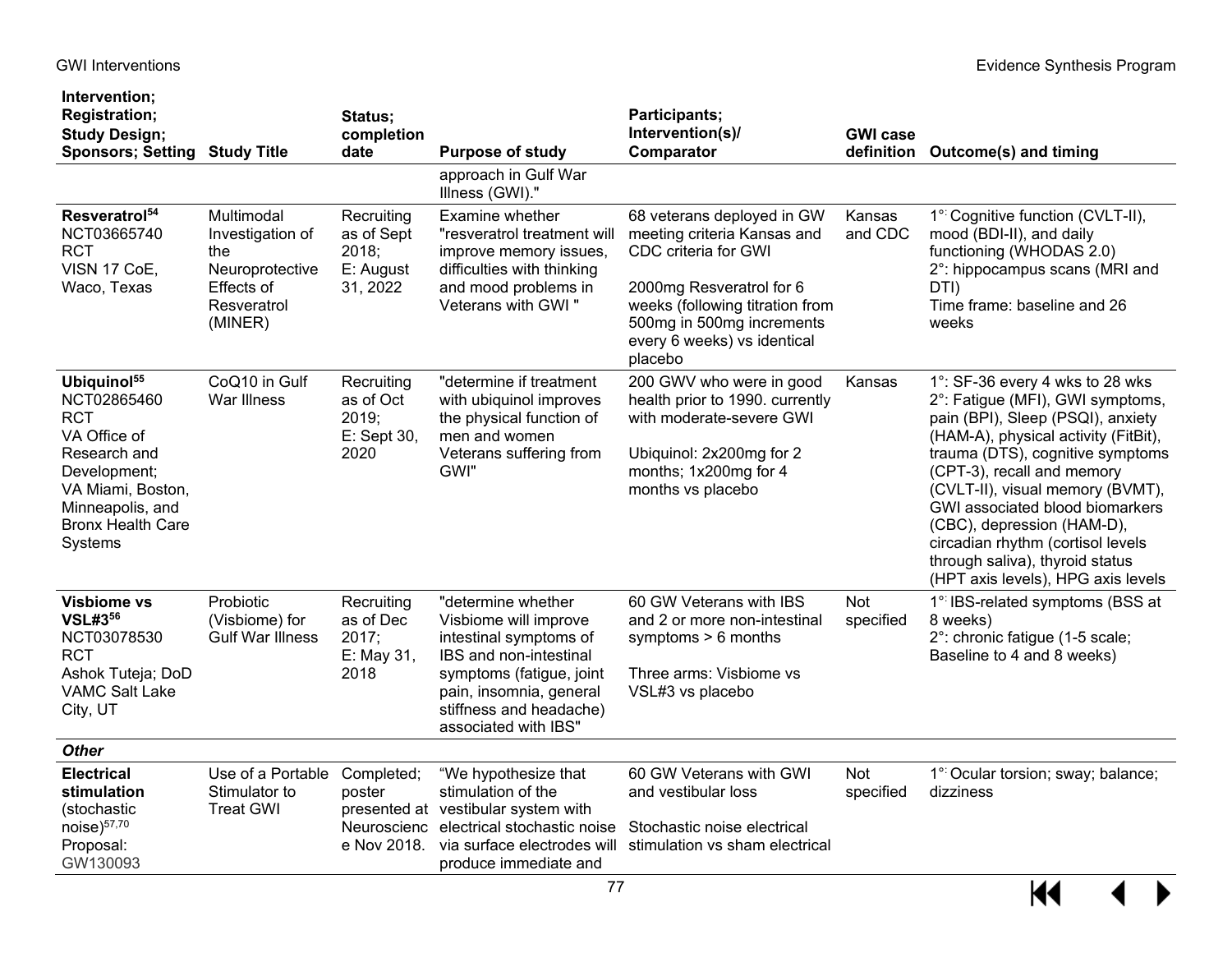**Intervention;** 

| intervention;<br><b>Registration;</b><br><b>Study Design;</b><br><b>Sponsors; Setting Study Title</b><br>DoD CDMRP;                       |                                                                                                                                                                                                                   | Status;<br>completion<br>date<br>Results                                                               | <b>Purpose of study</b><br>long-term improvements                                                                                                                                                  | Participants;<br>Intervention(s)/<br>Comparator<br>stimulation bilaterally through                                                                                                                                                                     | <b>GWI case</b><br>definition | Outcome(s) and timing                                                                                                                                                                                                                                                       |
|-------------------------------------------------------------------------------------------------------------------------------------------|-------------------------------------------------------------------------------------------------------------------------------------------------------------------------------------------------------------------|--------------------------------------------------------------------------------------------------------|----------------------------------------------------------------------------------------------------------------------------------------------------------------------------------------------------|--------------------------------------------------------------------------------------------------------------------------------------------------------------------------------------------------------------------------------------------------------|-------------------------------|-----------------------------------------------------------------------------------------------------------------------------------------------------------------------------------------------------------------------------------------------------------------------------|
| Rutgers, Newark,<br>ΝJ                                                                                                                    |                                                                                                                                                                                                                   | shown in<br>Table 14                                                                                   | in vestibular function and<br>balance."                                                                                                                                                            | ear clips for 12 weeks                                                                                                                                                                                                                                 |                               |                                                                                                                                                                                                                                                                             |
| LED therapy $58$<br>NCT01782378<br><b>Crossover RCT</b><br>VA ORD; VA San<br>Francisco and<br><b>Boston</b>                               | <b>Scalp Application</b><br>of Red and Near-<br>Infrared Light,<br>From Light-<br><b>Emitting Diodes</b><br>(LED) to Improve<br>Thinking and<br>Memory in<br>Veterans with<br><b>Gulf War</b><br><b>Illnesses</b> | Active - not<br>recruiting.<br>Mar 2019.<br><b>Results</b><br>submitted;<br>E:<br>December<br>31, 2019 | "learn if an experimental<br>[LED] treatment can help<br>thinking ability, and<br>memory in Veterans with<br><b>Gulf War Veterans</b><br>Illnesses (GWVI)"                                         | 160 GW Veterans meeting<br>CDC and Kansas criteria, and<br>with neuropsychological<br>symptoms<br><b>Real LED Treatment Series</b><br>First vs Sham LED Treatment<br>Series First. 15 sessions with<br>helmet (real or sham) and<br>intranasal devices | CDC and<br>Kansas             | 1 <sup>o</sup> : Attention/Executive Function<br>(Stroop Test)<br>2°: Additional Attention/Executive<br>Function (WAIS-IV and D-KEF);<br>learning and memory (CVLT-II);<br>Mood (BDI); SF-36 physical; blood<br>tests: mitochondrial function,<br>inflammation, coagulation |
| <b>Nasal Irrigation</b><br>(Xylitol vs<br>saline) <sup>59,60</sup><br>NCT01700725<br><b>RCT</b><br>University of<br>Wisconsin,<br>Madison | Effectiveness of<br>nasal irrigation<br>for chronic<br>rhinosinusitis and<br>fatigue in<br>patients with Gulf<br>War illness:<br>protocol for a<br>randomized<br>controlled trial                                 | Completed;<br>A: May<br>2017<br>Results<br>shown in<br>Table 15                                        | "to determine whether<br>nasal irrigation with<br>Xylitol or saline are<br>effective in the treatment<br>of chronic rhinosinusitis<br>and fatigue symptoms<br>associated with Gulf War<br>Illness" | 40 deployed GW Veterans<br>with GWI and chronic<br>rhinosinusitis (CRS)<br>Three arms: Nasal Irrigation<br>(NI) with saline vs NI with<br>xylitol vs usual care                                                                                        | modified<br>Kansas            | 1° QoL (SNOT-20)<br>2°: Fatigue (MFI); HRQoL (SF-36);<br>cost-effectiveness ratio; treatment<br>satisfaction (7-point Likert)<br>Other: laboratory stress- and<br>illness-related biomarkers                                                                                |

\*Only analyses of this subpopulation alone would be included for purposes of answering our key questions

Abbreviations: A=Actual; BAC-A=Brief Assessment Checklist for Adolescents; BID=bis in die; BPI=Brief Pain Inventory; BPI-SF=Brief Pain Inventory-Short Form; BSI=Brief Symptom Inventory; BSS=Bowel Symptom Scale; BVMT-R=Brief Visuospatial Memory Test-Revised; CAPS-5=Clinician-Administered PTSD Scale for DSM-5; CBC=Complete Blood Count; CBTi=Cognitive Behavioral Therapy for Insomnia; CDC=Centers for Disease Control and Prevention; CDMRP=Congressionally Directed Medical Research Programs; CDSMP=Chronic Disease Self-Management Program; CFQ11=Chalder Fatigue Scale; CMI=Chronic Multisymptom Illness; CoE=Center of Excellence for Research on Returning War Veterans; CoQ10=Coenzyme Q<sub>10</sub>; COWAT=Controlled Oral Word Association Test; CPT-3=Conner's Continuous Performance Test - 3rd Edition; CRS=chronic rhinosinusitis; CVLT-II=California Verbal Learning Test Second Edition; DCS=d-cycloserine; D-KEF=Delis-Kaplan Executive Function System; DTI=Diffusion Tensor Imaging; DTS=Davidson Trauma Scale; E=Estimated; EHR=Electronic Health Record; EEG=Electroencephalogram; EMG=Electromyography; ERP=Event Related Potential; FIQR=Revised Fibromyalgia Impact Questionnaire; FIT=Rey 15-Item Test; FODMAP=Fermentable Oligo-, Di-, Mono-saccharides And Polyols; FSS=Fatigue Severity Scale; GI=Gastrointestinal; GW=Gulf War; GWHE=Gulf War Health Education; GWI=Gulf War Illness; GWV=Gulf War Veteran; GWVI=Gulf War Veterans Illness; HA=Headache; HADS=Hospital Anxiety and Depression Scale; HAM-A=Hamilton Anxiety Rating Scale; HAM-D=Hamilton Depression Rating Scale; HD-tDCS=High Definition transcranial Direct Current Stimulation; HIT-6=Headache Impact Test; HPG=Hypothalamic-Pituitary-Gonadal; HPT=Hypothalamic–Pituitary–Thyroid; HRQoL=Health-related Quality of Life; HVLT-R=Hopkins Verbal Learning Test – Revised; IBS=Irritable Bowel Syndrome; ISI=Insomnia Severity Index; LDLPFC=Left Dorsolateral Prefrontal Cortex; LED=Light Emitting Diode; LMC=Left Motor Cortex; MAP=Mean Arterial Pressure; MASQ=Mood and Anxiety Symptoms Questionnaire; MBSR=Mindfulness-based Stress Reduction; MCS=Mental Component Summary; MFI-20=Multidimensional Fatigue Inventory-20; MFSI=Multidimensional Fatigue Symptom

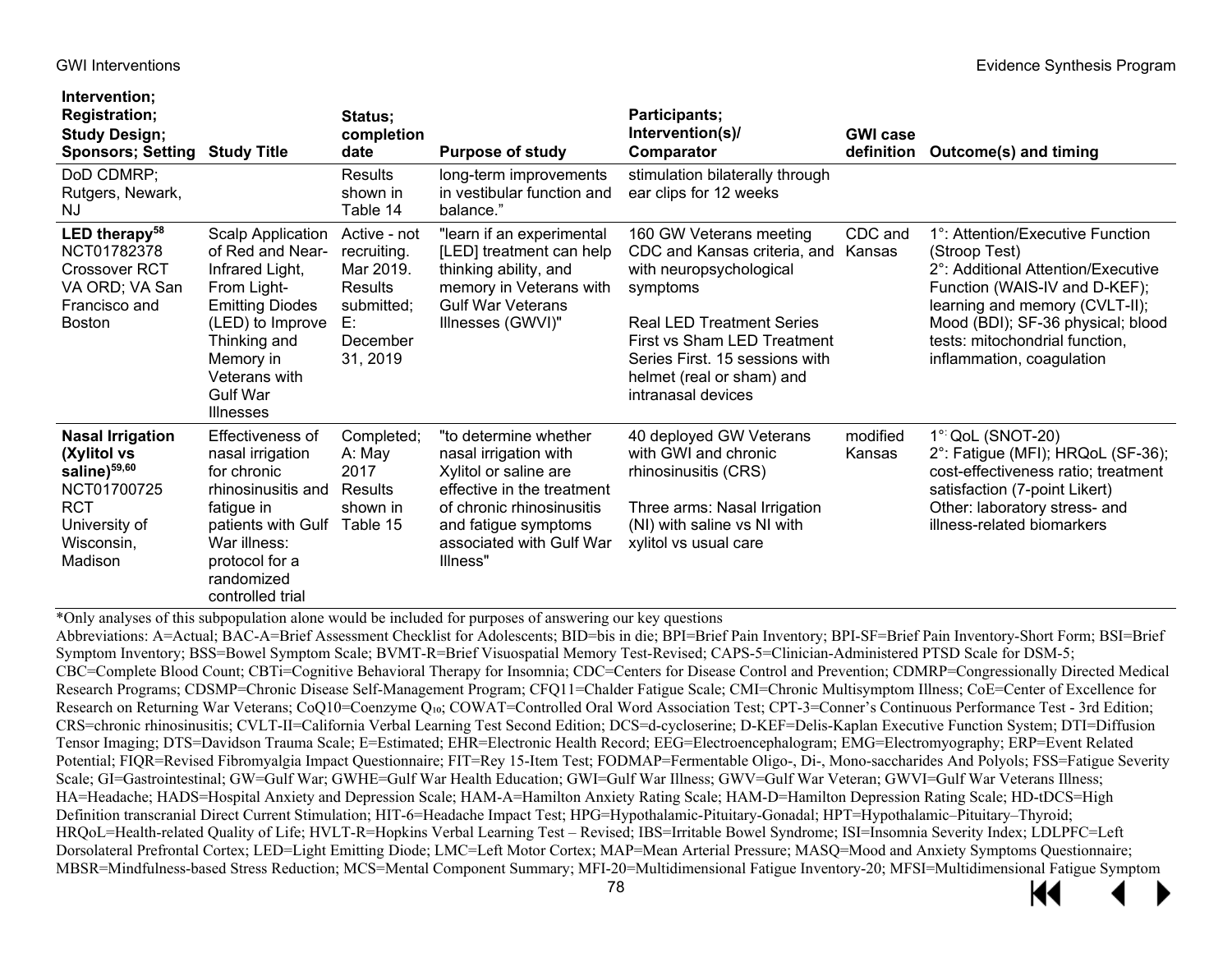Inventory; MPI=Multidimensional Pain Inventory; MPQ=McGill Pain Questionnaire; MRI=Magnetic Resonance Imaging; MRS=Magnetic Resonance Spectroscopy; MSG=Monosodium Glutamate; NI=Nasal Irrigation; NIH=National Institutes of Health; NR=Not Reported; nRCT=non-Randomized Controlled Trial; NSI=Neurobehavioral Symptom Inventory; ORD=Office of Research and Development; PCS=Physical Component Summary; PDI=Pain Disability Index; PFS=Piper Fatigue Scale; PHQ-9=Patient Health Questionnaire 9-item; PHQ-15 Patient Health Questionnaire 15-item; PI=Principal Investigator; preSMA=PreSupplementary Motor Area; PROMIS=Patient Reported Outcomes Measurement Information System; PSQI=Pittsburgh Sleep Quality Index; PTSD=Posttraumatic Stress Disorder; QoL=Quality of Life; rTMS=Repetitive Transcranial Magnetic Stimulation; SCL-90R=Symptom Checklist-90-Revised; SF-12V=Standard Form 12-Veteran Version; SF-36=36-Item Short Form Health Survey; SF-MPQ=Short-Form McGill Pain Questionnaire; SNOT-20: Sinonasal Outcome Test-20; SORT=Semantic Object Retrieval Test; tDCS=Transcranial Direct Current Stimulation; TMT=Trail Making Test; VAMC=Veterans Affairs Medical Center; VAPSHCS=Veterans Affairs Puget Sound Health Care System; VAS=Visual Analog Scale; VNS=Vagus Nerve Stimulation; VSL=Very Safe Lactobacilli; WAIS-IV=Wechsler Adult Intelligence Scale-Fourth Edition; WHODAS=World Health Organization Disability Assessment Schedule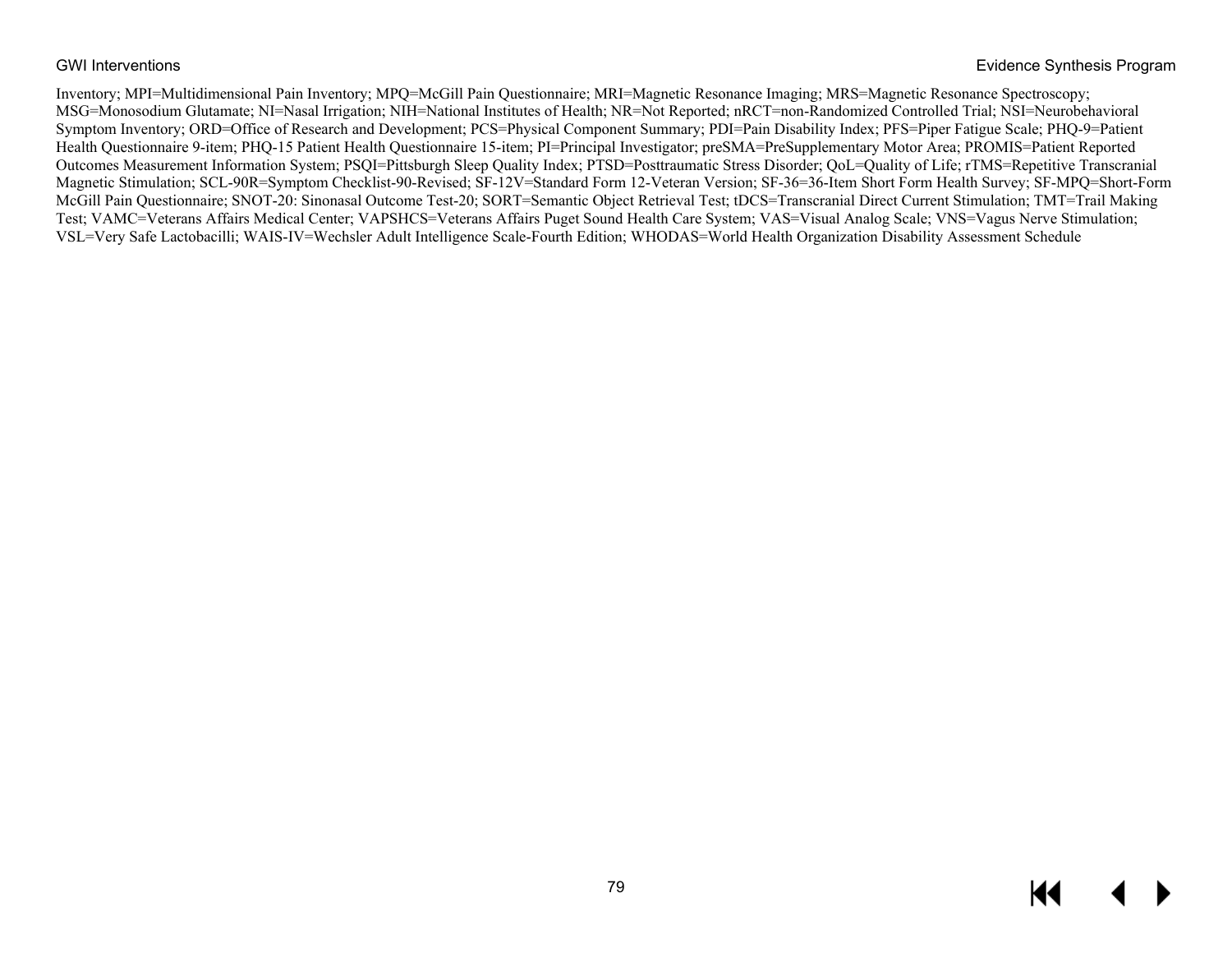### **Table 14. Details of single-arm studies of interventions/management strategies for Gulf War Illness**

| Intervention:<br><b>Study Design;</b><br><b>Sponsors; Setting</b>                                                                                                                                                                      | <b>Study Title</b>                                                                                                                                                                                                                       | <b>Purpose of study</b>                                                                                                                                                                                                                                                                              | Participants; Intervention(s)                                                                                                                                                                                                                                                                                                                                                                                                                                                                                                                                                 | <b>GWI case</b><br>definition(s) | Outcome(s) and timing                                                                                                                                                                                                                                                                                                                               |
|----------------------------------------------------------------------------------------------------------------------------------------------------------------------------------------------------------------------------------------|------------------------------------------------------------------------------------------------------------------------------------------------------------------------------------------------------------------------------------------|------------------------------------------------------------------------------------------------------------------------------------------------------------------------------------------------------------------------------------------------------------------------------------------------------|-------------------------------------------------------------------------------------------------------------------------------------------------------------------------------------------------------------------------------------------------------------------------------------------------------------------------------------------------------------------------------------------------------------------------------------------------------------------------------------------------------------------------------------------------------------------------------|----------------------------------|-----------------------------------------------------------------------------------------------------------------------------------------------------------------------------------------------------------------------------------------------------------------------------------------------------------------------------------------------------|
|                                                                                                                                                                                                                                        |                                                                                                                                                                                                                                          |                                                                                                                                                                                                                                                                                                      |                                                                                                                                                                                                                                                                                                                                                                                                                                                                                                                                                                               |                                  |                                                                                                                                                                                                                                                                                                                                                     |
| <b>Specialized Care</b><br>Program <sup>29</sup><br>Single-arm pilot<br>intervention<br>Sponsors not<br>specified:<br>Acknowledgements<br>included - US Army<br><b>Lieutenant General</b><br>Ronald R. Blanck<br>Setting not specified | Rehabilitative care<br>of war-related<br>health concerns                                                                                                                                                                                 | "to present SCP data<br>comparing longitudinal<br>health outcomes with<br>baseline health status<br>among a series of Gulf<br>War veterans with<br>persistent symptoms"                                                                                                                              | 109 veterans<br>Specialized Care Program (SCP): 3-<br>week intensive outpatient group<br>program. Medical assessment;<br>collaboration with providers and other<br>GW veterans to develop "symptom-<br>management plan - an individualized<br>combination of regular primary medical<br>care, exercise, self-care, and other<br>active coping strategies"                                                                                                                                                                                                                     | Not specified                    | SF-36; Physical symptoms<br>(PRIME-MD patient<br>questionnaire), quality of life,<br>physical health concern (Whitely<br>Index), and psychosocial distress<br>(Somatization, Depression, and<br>Anxiety scales of the BSI)<br>contrasted across time and<br>demographic groups<br>Time frame: SCP entry, exit, and<br>at 1 and 3 months after exit. |
| Nutrient formula +<br>methylphenidate <sup>50</sup><br>DoD grant to K-PAX<br>Pharmaceuticals;<br>VA Palo Alto Health<br>Care System, Palo<br>Alto, CA<br>$\mathbf{D}$ $\alpha$ $\mathbf{D}$ $\alpha$                                   | <b>Treatment for Gulf</b><br>War Illness (GWI)<br>with KPAX002<br>(methylphenidate<br>hydrochloride +<br><b>GWI</b> nutrient<br>formula) in subjects<br>meeting the<br>Kansas case<br>definition: A<br>prospective, open-<br>label trial | "tested the safety,<br>tolerability, and<br>efficacy of KPAX002--<br>a combination of<br>methylphenidate<br>hydrochloride plus a<br>micronutrient formula<br>designed to support<br>mitochondrial<br>function—as a<br>treatment for Gulf War<br>Illness (GWI)"<br>$C1C$ $C1$ $11'$ $17'$ $11'$ $11'$ | 15 Veterans with GWI<br>GWI Nutrient Formula (4 tablets twice<br>daily) and methylphenidate<br>hydrochloride (5mg twice daily for<br>Week 1 and 10mg twice daily for Week<br>$2 - 12$<br>$\overline{d}$ $\overline{c}$ $\overline{u}$ $\overline{c}$ $\overline{u}$ $\overline{u}$ $\overline{c}$ $\overline{u}$ $\overline{u}$ $\overline{c}$ $\overline{u}$ $\overline{u}$ $\overline{u}$ $\overline{u}$ $\overline{u}$ $\overline{u}$ $\overline{u}$ $\overline{u}$ $\overline{u}$ $\overline{u}$ $\overline{u}$ $\overline{u}$ $\overline{u}$ $\overline{u}$ $\overline{$ | Kansas<br>min(T, m, n')          | 1 <sup>o</sup> : Symptoms (GWI SAT; quant<br>scores 0-87)<br>2°: symptomatology and disability<br>potential (CIS; scores 20-40);<br>fatigue, cognitive symptoms, pain,<br>and sleep problems (0-100 VAS)<br>Time frame: baseline to Week 12<br>$\alpha$ m i $\beta$<br>$C = 1$                                                                      |

**Abbreviations:** BSI=Brief Symptom Inventory; CIS=Checklist Individual Strength; GW=Gulf War; GWI=Gulf War Illness; PRIME-MD=Primary Care Evaluation of Mental Disorders; SAT=Symptoms Assessment Tool; SCP=Specialized Care Program; SF-36=36-Item Short Form Health Survey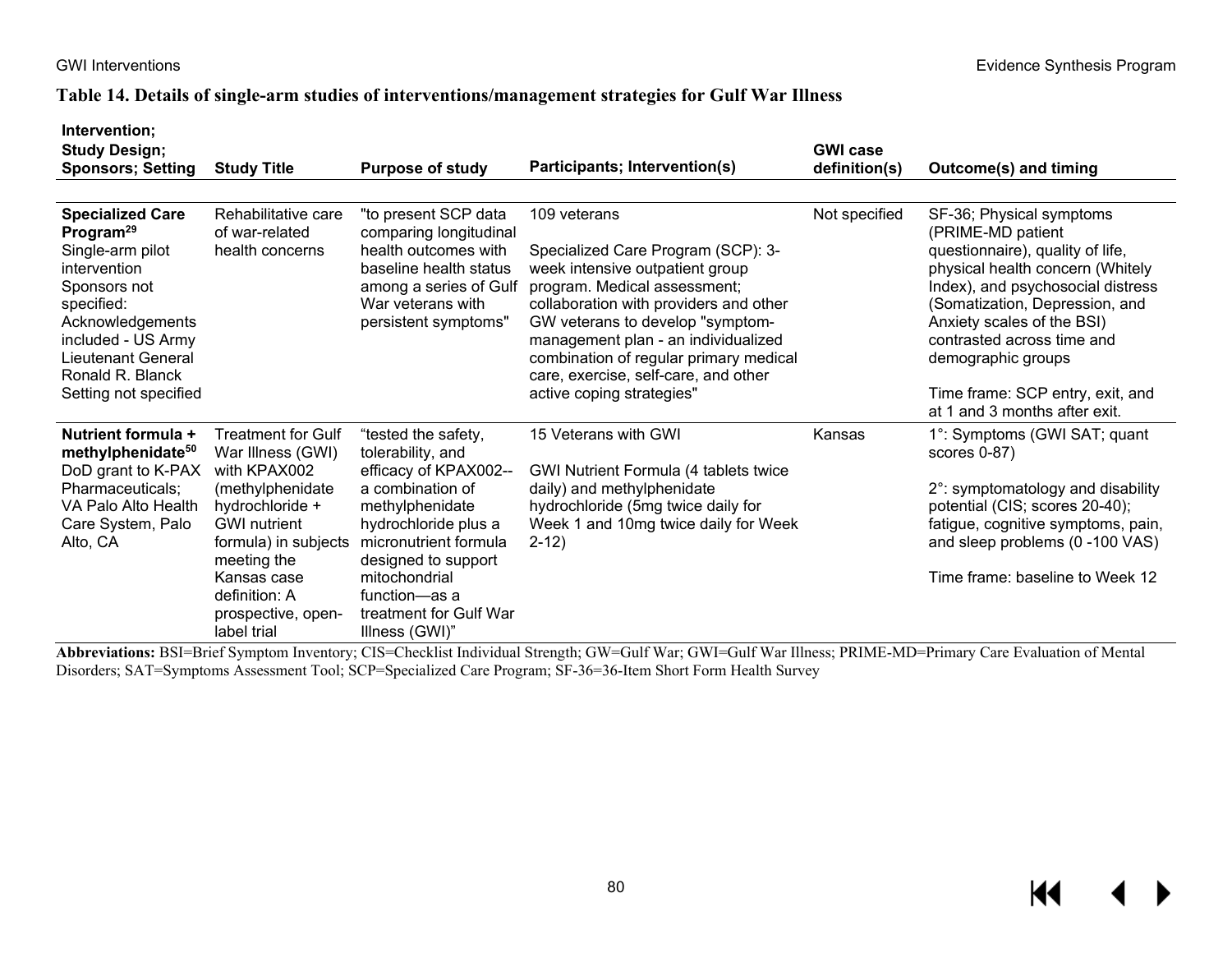|                                          | Electrical stimulation <sup>57,70</sup>                                        | Low-glutamate diet <sup>25,41</sup> | Xylitol nasal irrigation <sup>59</sup>                                                                                                                                                                                | Yoga $39,62$                                                                                                                                                                                                                                                                                             |
|------------------------------------------|--------------------------------------------------------------------------------|-------------------------------------|-----------------------------------------------------------------------------------------------------------------------------------------------------------------------------------------------------------------------|----------------------------------------------------------------------------------------------------------------------------------------------------------------------------------------------------------------------------------------------------------------------------------------------------------|
|                                          |                                                                                |                                     | <b>Descriptive characteristics</b>                                                                                                                                                                                    |                                                                                                                                                                                                                                                                                                          |
| N total                                  | $N=60$                                                                         | $N = 17*$                           | $N=40$                                                                                                                                                                                                                | N=68 (treated)                                                                                                                                                                                                                                                                                           |
| N per arm                                | Electrical stimulation<br>(stochastic noise) vs<br>Sham electrical stimulation | Low- vs high-glutamate<br>diet      | Saline vs xylitol vs usual<br>care: 14 vs 14 vs 12                                                                                                                                                                    | Yoga vs CBT: 37 vs 31                                                                                                                                                                                                                                                                                    |
| Duration of treatment<br>and observation | Tx and Obs: 12 weeks                                                           | Tx and Obs: 1 month                 | Tx: 8 weeks<br>Obs: 26 weeks                                                                                                                                                                                          | Tx: 10 weeks<br>Obs: 6 months                                                                                                                                                                                                                                                                            |
| Demographics                             | <b>NR</b>                                                                      | 12% Female<br>Age: 50 (4)           | 20% Female<br>Age: 53.8 (SD 7.8)<br>Race: 77.5% non-Hispanic<br>White; 10% White Hispanic;<br>5% AA/Black; 2.5% Asian;<br>2.5% Pacific<br>Islander/Hawaiian; 2.5%<br>multiple races Educ: 7.5%<br>high school or less | <b>NR</b>                                                                                                                                                                                                                                                                                                |
|                                          |                                                                                |                                     | Findings (change from baseline), Treatment vs Comparator                                                                                                                                                              |                                                                                                                                                                                                                                                                                                          |
| Pain                                     |                                                                                |                                     | ---                                                                                                                                                                                                                   | <b>BPI-SF pain (within group</b><br>mean $\pm$ SD)<br>End-of-treatment<br><b>Yoga:</b> pre- $5.44 \pm 2.00$ vs<br>post- $4.00 \pm 2.08$ ; P < 0.001<br><b>CBT</b> : pre- $5.09 \pm 1.62$ vs<br>post- $4.95 \pm 2.35$ ; P > 0.05<br>6-month f/u pain:<br>Yoga: $4.70 \pm 2.17$ ; P=0.02<br><b>CBT: NR</b> |
| Fatigue                                  |                                                                                |                                     | MFI score (mean (SD)):<br>Week 8:<br>Xylitol 0.6 (2.4) vs saline 0.9<br>$(2.3)$ vs control $0.5$ $(2.5)$<br>Week 26: Xylitol 1.9 (2.8) vs<br>saline -1.4 $(2.4)$ vs control<br>10.4(3.0)                              | $---$                                                                                                                                                                                                                                                                                                    |

## **Table 15. Available results of unpublished randomized controlled trials of interventions for Gulf War Illness**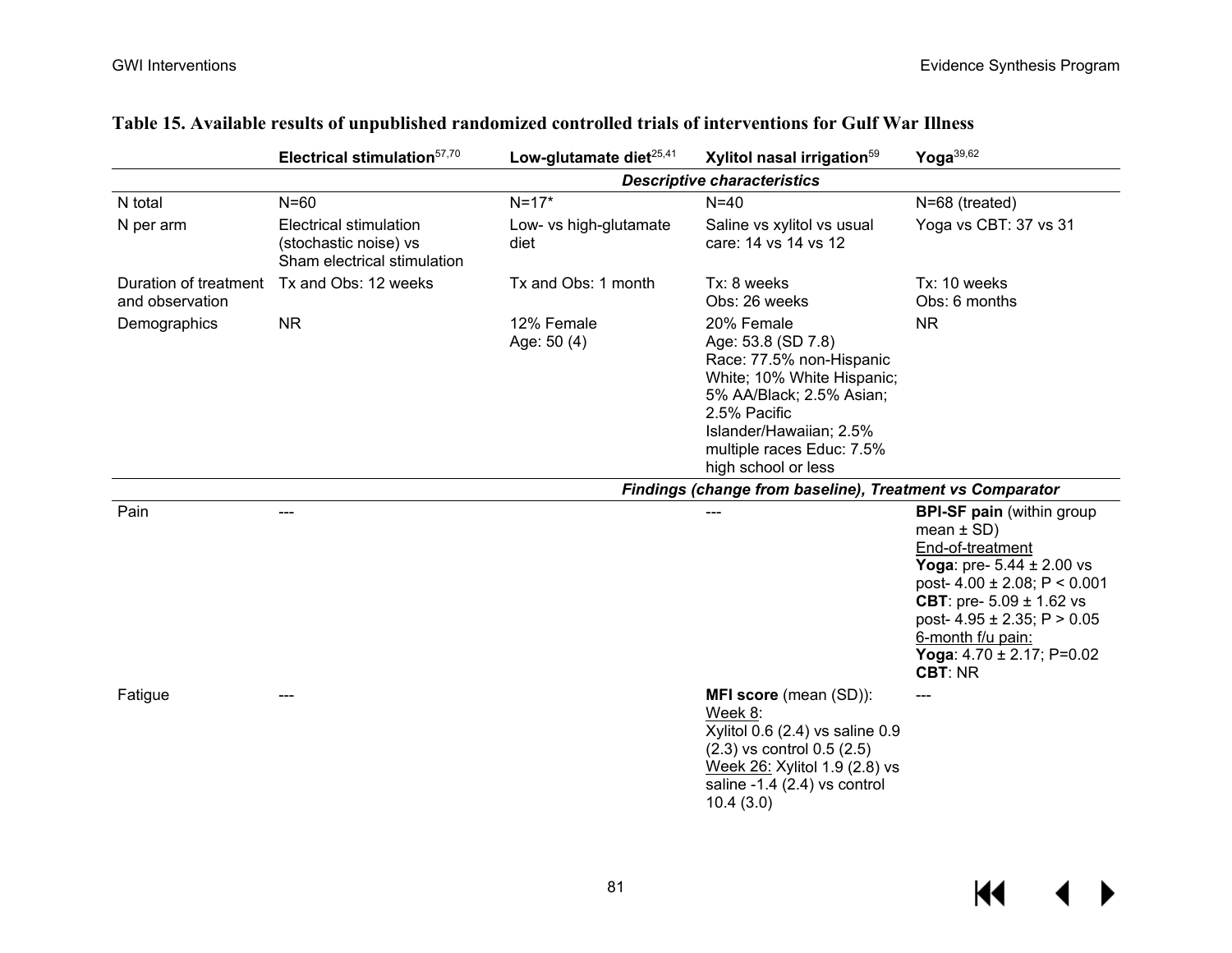| <b>Mental Health</b> | ---                                                                                                                                                                                 | <b>Anxiety (GAD-7)</b> (median<br>$(IQR)$ : reduced from 9<br>$(13)$ to 5 $(10)$ ; P=0.01* | $---$                                                                                                                                                                                                    | --- |
|----------------------|-------------------------------------------------------------------------------------------------------------------------------------------------------------------------------------|--------------------------------------------------------------------------------------------|----------------------------------------------------------------------------------------------------------------------------------------------------------------------------------------------------------|-----|
| <b>PTSD</b>          | ---                                                                                                                                                                                 | <b>PCL-C score</b> (median<br>$(IQR)$ : reduced from of 58<br>(33) to 43 (28); P=0.04*     | ---                                                                                                                                                                                                      | --- |
| Respiratory          | ---                                                                                                                                                                                 |                                                                                            | <b>SNOT-20 score</b> (mean<br>(SD)): Week 8:<br>Xylitol -16.9 (4.9) vs saline -<br>8.8 (5.0) vs control -3.4 (5.3)<br>Week 26:<br>Xylitol -18.9 (4.9) vs saline -<br>16.9 (5.3) vs control -3.5<br>(5.6) |     |
| Vestibular function  | <b>Ocular torsion (OT): improved</b><br>in 53% of pts; mean increases<br>of 25% (range 1-81)<br>Sway: improved in 100% of<br>participants; reduced by mean<br>of 42% (Range 21-63). |                                                                                            |                                                                                                                                                                                                          |     |
| Adverse events       | <b>NR</b>                                                                                                                                                                           | <b>NR</b>                                                                                  | No AEs or SAEs                                                                                                                                                                                           | NR. |

\* Preliminary results, study ongoing

Abbreviations: AA=African American; BPI-SF=Brief Pain Inventory-Short Form; CBT=Cognitive Behavioral Therapy; GAD-7=Generalized Anxiety Disorder 7-item; IQR=Interquartile Range; MFI=Multidimensional Fatigue Inventory; NI=Nasal Irrigation; NR=Not Reported; Obs=Observation; PCL-C=PTSD Checklist – Civilian version; PTSD=Posttraumatic Stress Disorder; SAT=Symptoms Assessment Tool; SD=Standard Deviation; SNOT-20: Sinonasal Outcome Test-20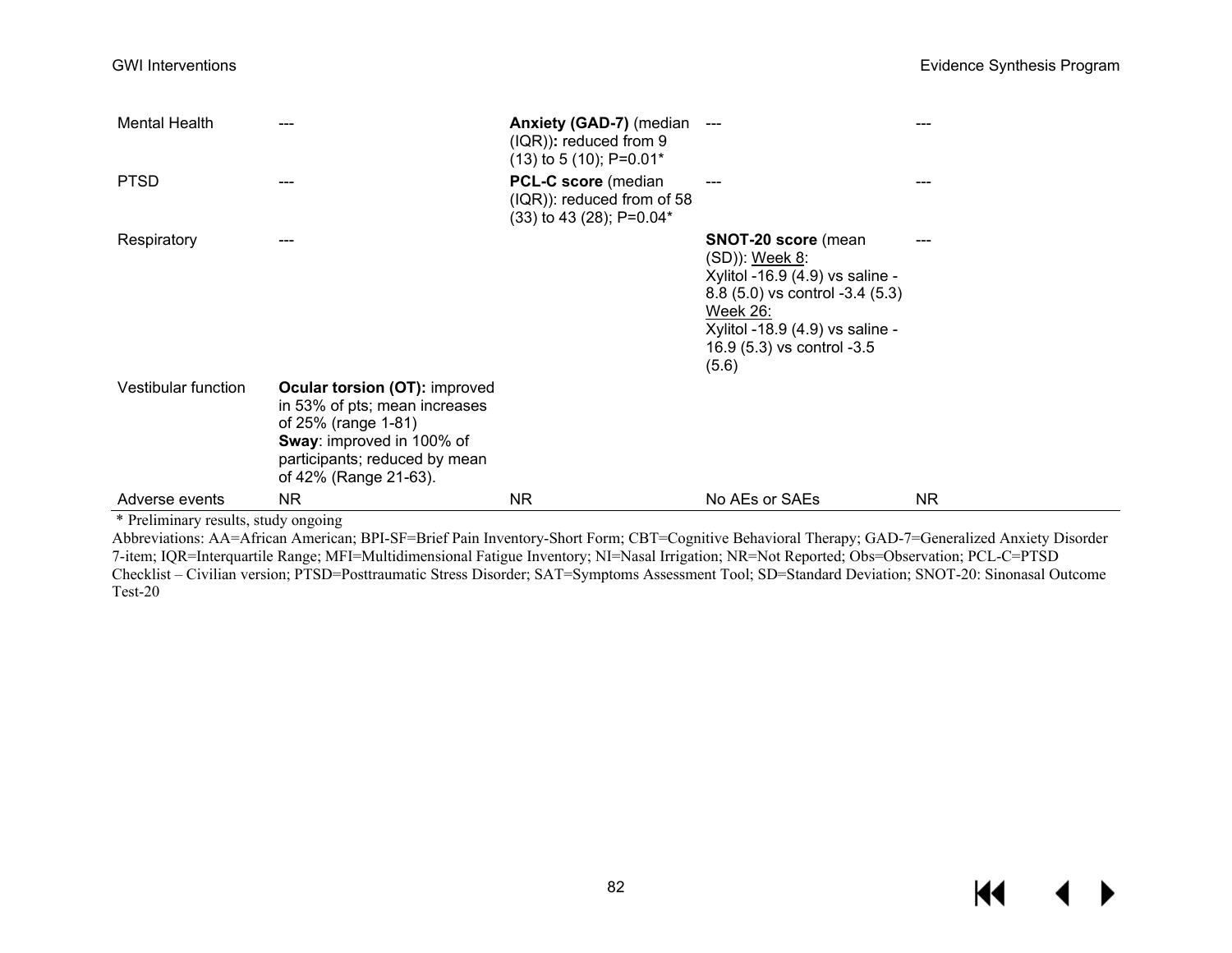| Intervention                                    | Specialized Care Program <sup>29</sup><br>(Multicomponent group program) <sup>a</sup>                                                                                                                                                                                                                                                                                                                                                                                | KPAX002 <sup>50</sup> (Nutrient formula<br>plus methylphenidate)                                                 |
|-------------------------------------------------|----------------------------------------------------------------------------------------------------------------------------------------------------------------------------------------------------------------------------------------------------------------------------------------------------------------------------------------------------------------------------------------------------------------------------------------------------------------------|------------------------------------------------------------------------------------------------------------------|
| <b>Descriptive characteristics</b>              |                                                                                                                                                                                                                                                                                                                                                                                                                                                                      |                                                                                                                  |
| <b>Total N</b>                                  | $N = 109$                                                                                                                                                                                                                                                                                                                                                                                                                                                            | $N = 15$                                                                                                         |
| Duration of treatment<br>and total observation  | Tx: 3 weeks<br>Obs: 1 & 3 months                                                                                                                                                                                                                                                                                                                                                                                                                                     | Tx and Obs: 12 weeks                                                                                             |
| Demographics                                    | 18.3% Female<br>Age: 56% younger than 40 years of age<br>Race: 50.5% White; 30.3% Black; 19.3%<br><b>Others</b>                                                                                                                                                                                                                                                                                                                                                      | 12% Female<br>Age: 53.0 (6.15)<br>Race: 12% AA/Black, 6%<br>Hispanic, 6% Native American,<br>71% white, 6% other |
| <b>Findings (mean difference from baseline)</b> |                                                                                                                                                                                                                                                                                                                                                                                                                                                                      |                                                                                                                  |
| <b>Physical Health</b><br>Overall               | SF-36 PCS<br>End-of-treatment (N=93): 1.08 (P=NS)<br>1-mo f/u (N=48): 0.96 (P=NS)<br>3-mo f/u (N=37): 1.49 (P=NS)<br>No. of physical symptoms<br>End-of-treatment (N=102): -2.54 (P < 0.01)<br>1-mo f/u (N=51): -0.80 (0.01 < $P$ < 0.05)<br>3-mo f/u (N=37): -1.14 (0.01 < $P$ < 0.05)                                                                                                                                                                              |                                                                                                                  |
| Fatigue                                         |                                                                                                                                                                                                                                                                                                                                                                                                                                                                      | CIS: -14 ( $\pm$ 19.59) 95% CI, -22.3<br>to $-5.7$ ; P < 0.001<br>VAS: -1.3 ( $\pm$ 2.41); P=0.019               |
| <b>GWI Symptoms</b><br>Overall                  |                                                                                                                                                                                                                                                                                                                                                                                                                                                                      | SAT: -8.8 (±12.54); 95% CI<br>$-13.2$ to $-4.5$ ; P < 0.001                                                      |
| <b>Mental Health Overall</b>                    | SF-36 MCS<br>End-of-treatment (N=93): $5.17$ (P < 0.01)<br>1-mo f/u (N=48): -0.69 (P=NS)<br>3-mo f/u (N=37): 0.70 (P= NS)<br><b>Physical Health Concern (Whitely Index</b><br>score): End-of-treatment (N=97): -0.65 (0.01<br>< P < 0.05<br>1-mo f/u (N=49): -0.78 (P=NS)<br>3-mo f/u (N=37): -1.41 (P < 0.01)                                                                                                                                                       |                                                                                                                  |
| Psychosocial distress                           | <b>Somatization score (BSI)</b><br>End-of-treatment (N=97): -4.75 (P < $0.01$ )<br>1-mo f/u (N=49): -2.77 (P=NS)<br>3-mo f/u (N=37): -7.74 (0.01 < $P$ < 0.05)<br><b>Depression score (BSI)</b><br>End-of-treatment (N=97): -3.05 (0.01 < $P$ <<br>0.05)<br>1-mo f/u (N=49): 1.96 (P=NS)<br>3-mof/u (N=37): 1.38 (P=NS)<br><b>Anxiety Score (BSI)</b><br>End-of-treatment (N=97): -3.52 (P < 0.01)<br>1-mo f/u (N=49): -1.19 (P=NS)<br>3-mo f/u (N=37): -2.90 (P=NS) |                                                                                                                  |
| Other                                           |                                                                                                                                                                                                                                                                                                                                                                                                                                                                      | <b>Sleep VAS: -1.4 (±2.47);</b><br>P=0.026 Pain VAS: -1 (±2.62);<br>P=0.054 Cognitive                            |

## **Table 16. Results of single-arm studies of interventions/management strategies for Gulf War Illness**

 $M \cdot 1$  $\blacktriangleright$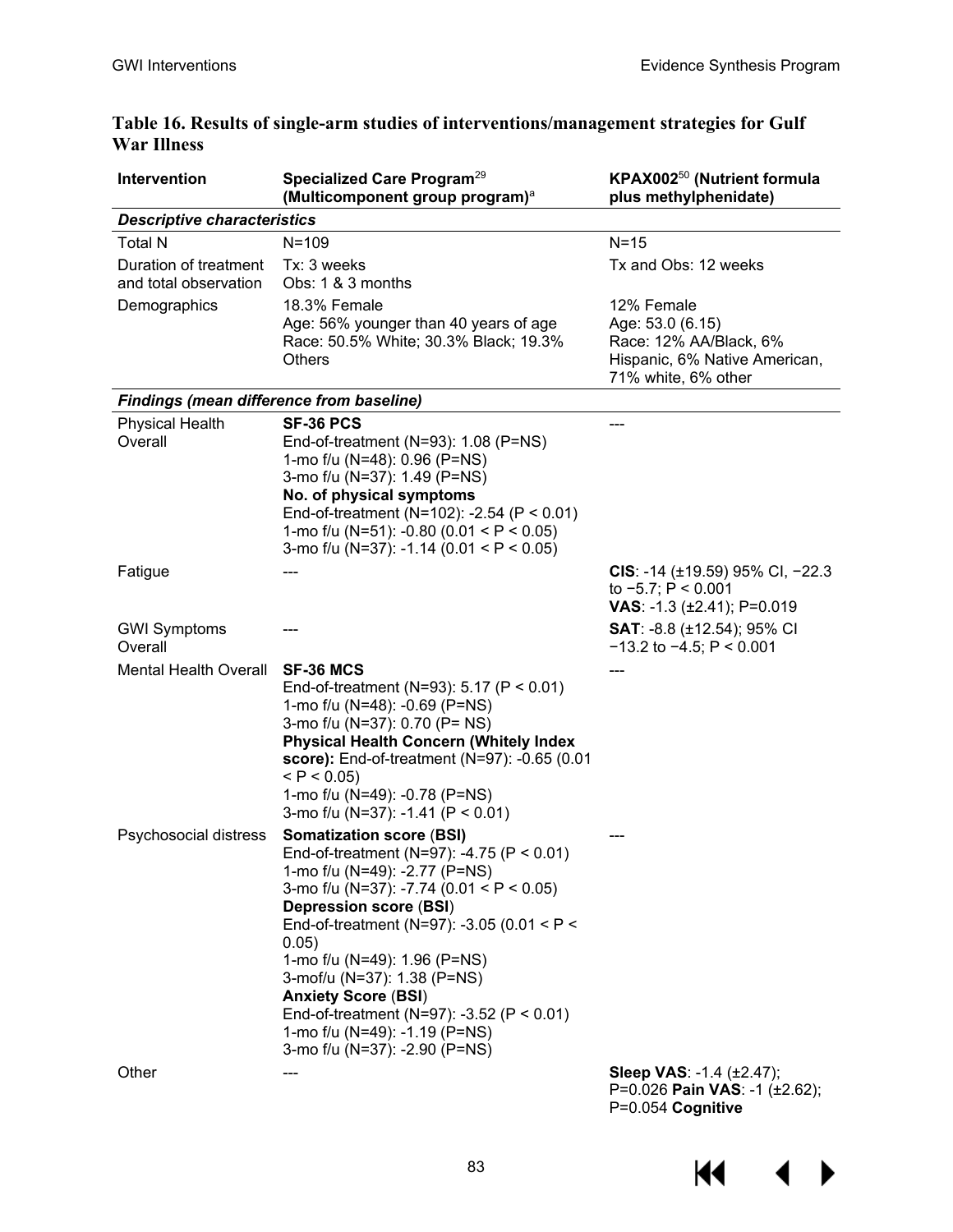| <b>Intervention</b>                    | Specialized Care Program <sup>29</sup><br>(Multicomponent group program) <sup>a</sup> | KPAX002 <sup>50</sup> (Nutrient formula<br>plus methylphenidate) |
|----------------------------------------|---------------------------------------------------------------------------------------|------------------------------------------------------------------|
|                                        |                                                                                       | disturbance VAS: $-1.5$ ( $\pm 2.45$ );<br>$P = 0.006$           |
| Severe AEs/ dropouts ---<br>due to AEs |                                                                                       | No SAEs; 2 dropouts due to<br>AEs                                |

<sup>a</sup>An intensive outpatient program that included medical assessment and collaboration with providers and other GW Veterans in the development of an individualized symptom management plan combining primary medical care with exercise, self-care, and other active coping strategies.

**Abbreviations:** AA=African American; AE=Adverse Event; BSI=Brief Symptom Inventory; CIS=Checklist Individual Strength; F/U=Follow-up; MCS=Mental Component Summary; NS=Not Significant; P=P-value; PCS=Physical Component Summary; SAE=Severe Adverse Event; SAT=Symptoms Assessment Tool; SCP=Specialized Care Program; SF-36=36-Item Short Form Health Survey; Tx=Treatment; VAS=Visual Analog Scale

KI

▶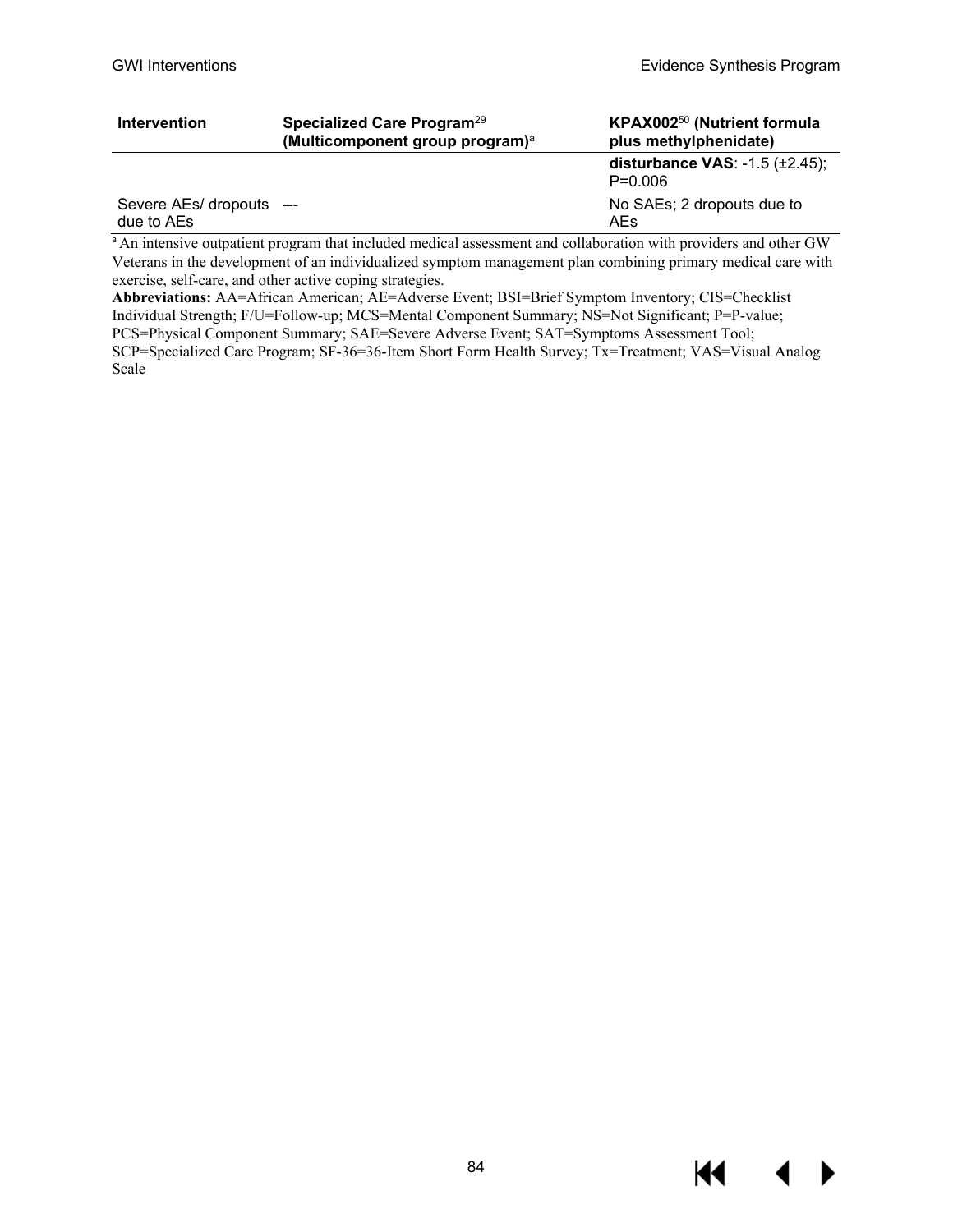**KK** 

▶

# **APPENDIX E. PEER REVIEW COMMENTS/AUTHOR RESPONSES**

| #                                                                                                                                            | <b>Reviewer Comment</b>                                                                                                                                                                                                                                                                                                                                                                                                                                                                                                                                                                                                                                                                                                                   | <b>ESP response</b>                                                                                                                                                                                                                                                                                                                                                                                                  |  |  |
|----------------------------------------------------------------------------------------------------------------------------------------------|-------------------------------------------------------------------------------------------------------------------------------------------------------------------------------------------------------------------------------------------------------------------------------------------------------------------------------------------------------------------------------------------------------------------------------------------------------------------------------------------------------------------------------------------------------------------------------------------------------------------------------------------------------------------------------------------------------------------------------------------|----------------------------------------------------------------------------------------------------------------------------------------------------------------------------------------------------------------------------------------------------------------------------------------------------------------------------------------------------------------------------------------------------------------------|--|--|
|                                                                                                                                              | Are the objectives, scope, and methods for this review clearly described?                                                                                                                                                                                                                                                                                                                                                                                                                                                                                                                                                                                                                                                                 |                                                                                                                                                                                                                                                                                                                                                                                                                      |  |  |
| 1                                                                                                                                            | Yes                                                                                                                                                                                                                                                                                                                                                                                                                                                                                                                                                                                                                                                                                                                                       |                                                                                                                                                                                                                                                                                                                                                                                                                      |  |  |
| 2                                                                                                                                            | No - yes they are in sufficient detail                                                                                                                                                                                                                                                                                                                                                                                                                                                                                                                                                                                                                                                                                                    |                                                                                                                                                                                                                                                                                                                                                                                                                      |  |  |
| 3                                                                                                                                            | Yes                                                                                                                                                                                                                                                                                                                                                                                                                                                                                                                                                                                                                                                                                                                                       |                                                                                                                                                                                                                                                                                                                                                                                                                      |  |  |
| 4                                                                                                                                            | Yes                                                                                                                                                                                                                                                                                                                                                                                                                                                                                                                                                                                                                                                                                                                                       |                                                                                                                                                                                                                                                                                                                                                                                                                      |  |  |
| 5                                                                                                                                            | Yes                                                                                                                                                                                                                                                                                                                                                                                                                                                                                                                                                                                                                                                                                                                                       |                                                                                                                                                                                                                                                                                                                                                                                                                      |  |  |
| 6                                                                                                                                            | Yes                                                                                                                                                                                                                                                                                                                                                                                                                                                                                                                                                                                                                                                                                                                                       |                                                                                                                                                                                                                                                                                                                                                                                                                      |  |  |
| 8                                                                                                                                            | Yes                                                                                                                                                                                                                                                                                                                                                                                                                                                                                                                                                                                                                                                                                                                                       |                                                                                                                                                                                                                                                                                                                                                                                                                      |  |  |
|                                                                                                                                              | Is there any indication of bias in our synthesis of the evidence?                                                                                                                                                                                                                                                                                                                                                                                                                                                                                                                                                                                                                                                                         |                                                                                                                                                                                                                                                                                                                                                                                                                      |  |  |
| 1                                                                                                                                            | No                                                                                                                                                                                                                                                                                                                                                                                                                                                                                                                                                                                                                                                                                                                                        |                                                                                                                                                                                                                                                                                                                                                                                                                      |  |  |
| $\overline{2}$                                                                                                                               | No                                                                                                                                                                                                                                                                                                                                                                                                                                                                                                                                                                                                                                                                                                                                        |                                                                                                                                                                                                                                                                                                                                                                                                                      |  |  |
| 3                                                                                                                                            | No                                                                                                                                                                                                                                                                                                                                                                                                                                                                                                                                                                                                                                                                                                                                        |                                                                                                                                                                                                                                                                                                                                                                                                                      |  |  |
| 4                                                                                                                                            | No                                                                                                                                                                                                                                                                                                                                                                                                                                                                                                                                                                                                                                                                                                                                        |                                                                                                                                                                                                                                                                                                                                                                                                                      |  |  |
| 5                                                                                                                                            | Yes - the review seems to be done fairly, and in an<br>unbiased way                                                                                                                                                                                                                                                                                                                                                                                                                                                                                                                                                                                                                                                                       |                                                                                                                                                                                                                                                                                                                                                                                                                      |  |  |
| 6                                                                                                                                            | No                                                                                                                                                                                                                                                                                                                                                                                                                                                                                                                                                                                                                                                                                                                                        |                                                                                                                                                                                                                                                                                                                                                                                                                      |  |  |
| 8                                                                                                                                            | No                                                                                                                                                                                                                                                                                                                                                                                                                                                                                                                                                                                                                                                                                                                                        |                                                                                                                                                                                                                                                                                                                                                                                                                      |  |  |
|                                                                                                                                              | Are there any published or unpublished studies that we may have overlooked?                                                                                                                                                                                                                                                                                                                                                                                                                                                                                                                                                                                                                                                               |                                                                                                                                                                                                                                                                                                                                                                                                                      |  |  |
| $\mathbf 1$                                                                                                                                  | No                                                                                                                                                                                                                                                                                                                                                                                                                                                                                                                                                                                                                                                                                                                                        |                                                                                                                                                                                                                                                                                                                                                                                                                      |  |  |
| 2                                                                                                                                            | No                                                                                                                                                                                                                                                                                                                                                                                                                                                                                                                                                                                                                                                                                                                                        |                                                                                                                                                                                                                                                                                                                                                                                                                      |  |  |
| 3                                                                                                                                            | No                                                                                                                                                                                                                                                                                                                                                                                                                                                                                                                                                                                                                                                                                                                                        |                                                                                                                                                                                                                                                                                                                                                                                                                      |  |  |
| 4                                                                                                                                            | No                                                                                                                                                                                                                                                                                                                                                                                                                                                                                                                                                                                                                                                                                                                                        |                                                                                                                                                                                                                                                                                                                                                                                                                      |  |  |
| 5                                                                                                                                            | No                                                                                                                                                                                                                                                                                                                                                                                                                                                                                                                                                                                                                                                                                                                                        |                                                                                                                                                                                                                                                                                                                                                                                                                      |  |  |
| 6                                                                                                                                            | No                                                                                                                                                                                                                                                                                                                                                                                                                                                                                                                                                                                                                                                                                                                                        |                                                                                                                                                                                                                                                                                                                                                                                                                      |  |  |
| 8                                                                                                                                            | Yes - Maybe, please see comments in attached review.                                                                                                                                                                                                                                                                                                                                                                                                                                                                                                                                                                                                                                                                                      |                                                                                                                                                                                                                                                                                                                                                                                                                      |  |  |
| Additional suggestions or comments can be provided below. If applicable, please indicate the page and<br>line numbers from the draft report. |                                                                                                                                                                                                                                                                                                                                                                                                                                                                                                                                                                                                                                                                                                                                           |                                                                                                                                                                                                                                                                                                                                                                                                                      |  |  |
| $\mathbf 1$                                                                                                                                  | This systematic review of interventions for Gulf War<br>Illness (GWI) was reasonably well done and is timely<br>given the ongoing interest and need for improved<br>management of GWI. I have no concerns or critique of<br>the actual systematic review itself (procedures and<br>write-up) but do have two major concerns, one<br>methodological and the other is more philosophical.<br>First, philosophically I think this review is probably<br>premature. Mainly, because a clinical definition of what<br>GWI remains elusive and there is no consensus or<br>diagnostic definition. As a consequence, this review is<br>really nothing more than a review some treatments for<br>diseases that may (or may not) be part of a more | We agree that there are many challenges<br>inherent in the study of an illness that is<br>poorly defined. We do cite some of these<br>limitations in the discussion section. Our<br>hope and goal was to identify treatments<br>that might be promising and worthy of<br>further inquiry as well as identify<br>treatments that may be ineffective or<br>harmful. We have modified our aim to<br>clarify this point. |  |  |
|                                                                                                                                              | "global" disease/disorder that we refer to as GWI. Until                                                                                                                                                                                                                                                                                                                                                                                                                                                                                                                                                                                                                                                                                  |                                                                                                                                                                                                                                                                                                                                                                                                                      |  |  |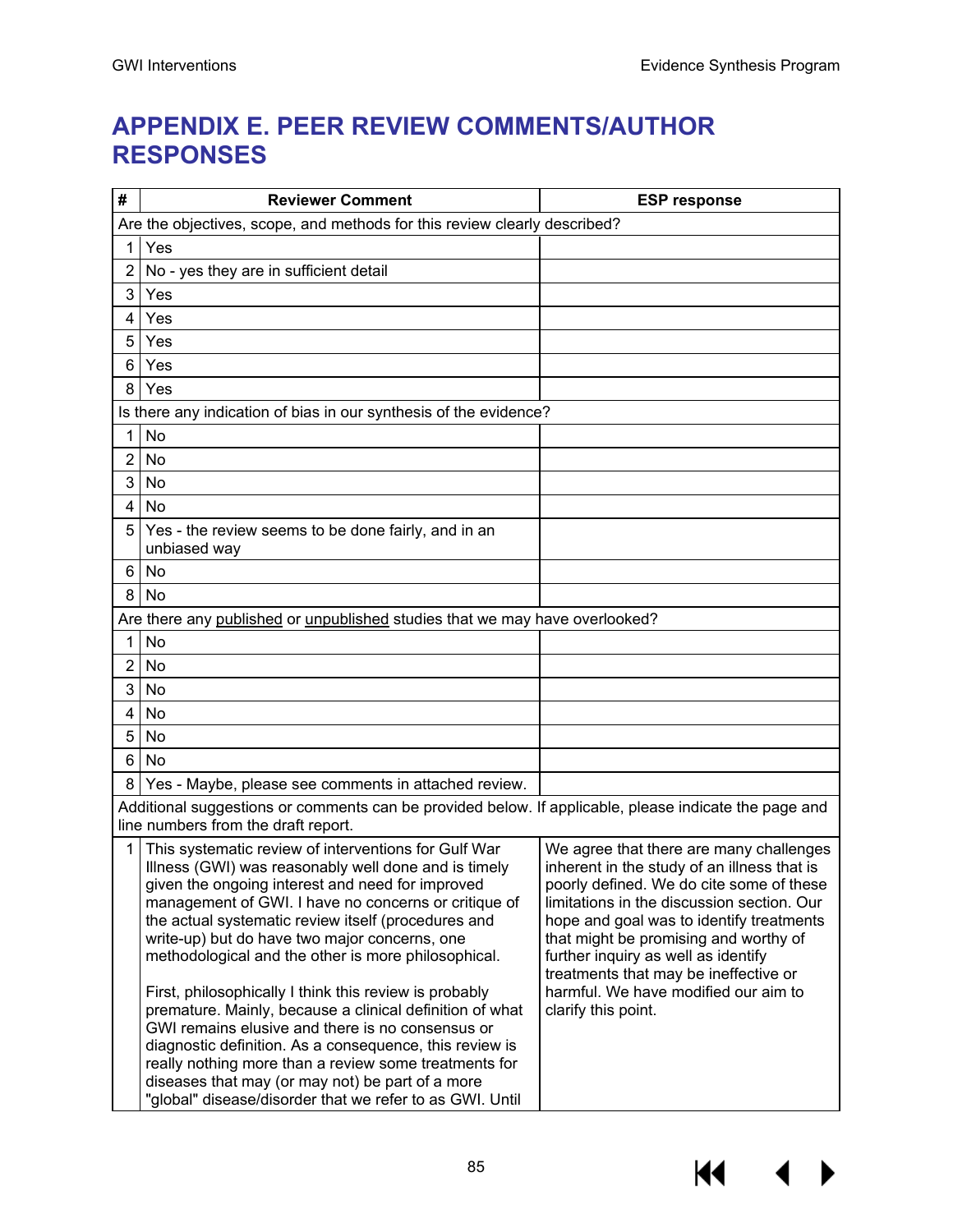$M \rightarrow$ 

| #              | <b>Reviewer Comment</b>                                                                                                                                                                                                                                                                                                                                                                                                                                                                                                                                                                                                                                                                                                                                                                                                                                                                                                                                                                                                                                                                                                                                                                                                                                                                                                                                                                                                                                                                                                         | <b>ESP response</b>                                                                                                                                                                                                                                                                                                                                                                                                                                                                                                                                                                                                                                                                     |
|----------------|---------------------------------------------------------------------------------------------------------------------------------------------------------------------------------------------------------------------------------------------------------------------------------------------------------------------------------------------------------------------------------------------------------------------------------------------------------------------------------------------------------------------------------------------------------------------------------------------------------------------------------------------------------------------------------------------------------------------------------------------------------------------------------------------------------------------------------------------------------------------------------------------------------------------------------------------------------------------------------------------------------------------------------------------------------------------------------------------------------------------------------------------------------------------------------------------------------------------------------------------------------------------------------------------------------------------------------------------------------------------------------------------------------------------------------------------------------------------------------------------------------------------------------|-----------------------------------------------------------------------------------------------------------------------------------------------------------------------------------------------------------------------------------------------------------------------------------------------------------------------------------------------------------------------------------------------------------------------------------------------------------------------------------------------------------------------------------------------------------------------------------------------------------------------------------------------------------------------------------------|
|                | such time that we get to consensus agreement on<br>exactly what GWI is and what<br>diseases/disorders/symptoms define GWI we doing<br>nothing more than "guessing" about managing GWI by<br>using treatments for specific diseases/disorders that we<br>"believe" are part of GWI and may have shown efficacy<br>in the past, and hoping that they work similarly in those<br>we define as GWI by the CDC/Kansas definition.                                                                                                                                                                                                                                                                                                                                                                                                                                                                                                                                                                                                                                                                                                                                                                                                                                                                                                                                                                                                                                                                                                    |                                                                                                                                                                                                                                                                                                                                                                                                                                                                                                                                                                                                                                                                                         |
| 1 <sup>1</sup> | Which brings me to my second major concern. In the<br>Executive Summary (pg. 1) and in the "Study Section"<br>(pg. 10) you state that: "We excluded studies that<br>compared interventions in Veterans with versus those<br>without GWI.". I believe that exclusion of these types of<br>studies is a catastrophic limitation to this report for<br>several reasons. One, relates to the concern raised<br>above in that, since we do not have a clinical<br>definition/criteria to define/diagnose GWI (other than<br>CDC & Kansas criteria) we really do not know what we<br>are dealing with. Thus, the treatments evaluated are not<br>treatments for GWI, but rather for specific other<br>diseases/disorders that may, or may not, be part of the<br>GWI. It would have been inherently interesting and<br>informative to have included studies that compared GWI<br>versus no GWI. If for example, those designated as<br>GWI (by CDC/Kansas) failed to show a favorable<br>response to CBT or CPAP compared to those without<br>GWI would suggest that simply using existing<br>treatments/interventions for the symptom domains of<br>GWI is not effective and that at present we have a great<br>deal of work yet to do to develop<br>treatments/interventions in and for GWI. By not<br>including the non-GWI comparative studies we have<br>limited information as to whether the<br>treatments/interventions evaluated in this review work<br>as well for the target disorder/symptom domain in those<br>with GWI. | All of the studies compared treatment and<br>placebo in a cohort of Veterans who were<br>identified to have GWI. We did not<br>exclude any studies for including a<br>population other than GWI (and we were<br>open to the possibility of including such<br>as study had they met all of our other<br>inclusion criteria e.g., also included a<br>control group with GWI). We have revised<br>the Study Selection section to be clear<br>that we would have included studies that<br>compare the same intervention in GWI<br>and another illness as long as that study<br>also had a control treatment had we<br>found any.                                                            |
| 1              | Since one of the purposes of this type of review is to<br>summarize a literature with aim of providing some<br>clinical guidance regarding best practice. That aim was<br>not achieved, in part due to the wide variability in the<br>science, lack of a consensus clinical definition of GWI,<br>and exclusion of studies that employed non-GWI<br>comparison group. Until such time that a clinical<br>diagnostic criteria is ratified, the within and between<br>groups variability will never afford the stability necessary<br>to generate meaningful information from systematic<br>reviews.                                                                                                                                                                                                                                                                                                                                                                                                                                                                                                                                                                                                                                                                                                                                                                                                                                                                                                                              | We agree that there are many challenges<br>inherent in the study (and evidence<br>synthesis) of an illness that is poorly<br>defined. We do cite some of these<br>limitations in the discussion section. We<br>clarify that our aim was not to<br>characterize literature in the spirit of<br>developing treatment guidelines, rather<br>we sought to identify treatments that<br>might be promising and worthy of further<br>inquiry as well as to identify treatments<br>that may be ineffective or harmful. This<br>would help streamline future resources to<br>build an evidence base to develop clinical<br>guidelines. The use of the report would<br>be up to the stakeholders. |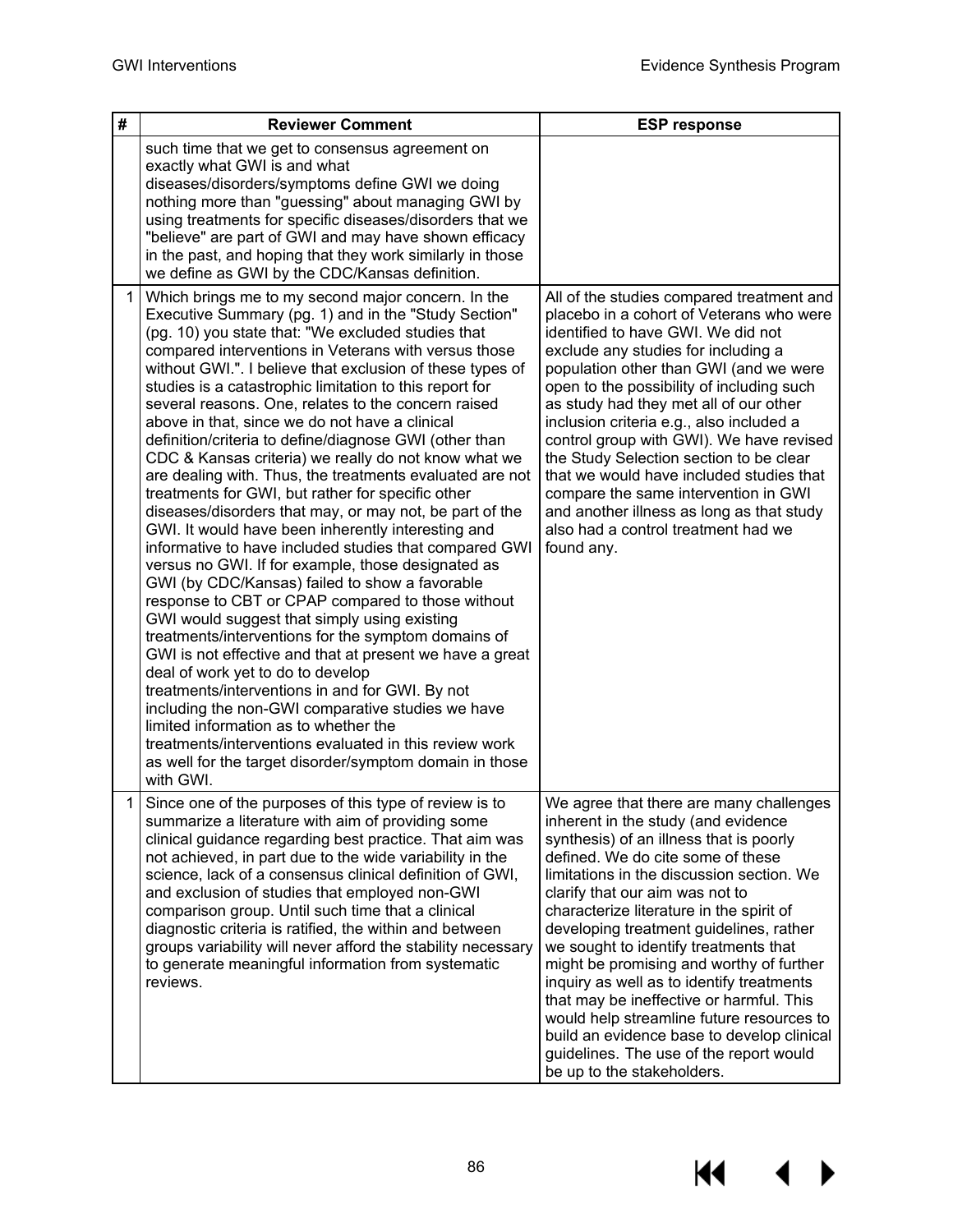$M \rightarrow$ 

| #              | <b>Reviewer Comment</b>                                                                                                                                                                                                                                                                                                                                                                                                                                                                                                                                                                                                                                                                                                                                                                                                                                                                                                                         | <b>ESP response</b>                                                                                                                                                                                                                                                                                                                                                                                                                                                                                                                                                                                                |
|----------------|-------------------------------------------------------------------------------------------------------------------------------------------------------------------------------------------------------------------------------------------------------------------------------------------------------------------------------------------------------------------------------------------------------------------------------------------------------------------------------------------------------------------------------------------------------------------------------------------------------------------------------------------------------------------------------------------------------------------------------------------------------------------------------------------------------------------------------------------------------------------------------------------------------------------------------------------------|--------------------------------------------------------------------------------------------------------------------------------------------------------------------------------------------------------------------------------------------------------------------------------------------------------------------------------------------------------------------------------------------------------------------------------------------------------------------------------------------------------------------------------------------------------------------------------------------------------------------|
| 1              | Research with an emphasis on defining GWI is<br>paramount. Fortunately, there are two such studies,<br>currently in their first year, underway. One is using a<br>comprehensive chart review process to better<br>understand the clinical manifestations in those with<br>presumed GWI and the other is employing a "machine<br>learning" approach mining VHA healthcare data to try<br>and identify clusters of healthcare data that may<br>correlate with clinical classifications of GWI.                                                                                                                                                                                                                                                                                                                                                                                                                                                    | Thank you for this information. We have<br>now specifically referenced these<br>ongoing studies in the discussion section.                                                                                                                                                                                                                                                                                                                                                                                                                                                                                         |
| $\mathbf 1$    | This systematic review was done with rigor and is well<br>written however, for the reasons noted above, I believe<br>it is premature and offers clinicians little with regard to<br>management of their patients with believed to be<br>suffering with GWI.                                                                                                                                                                                                                                                                                                                                                                                                                                                                                                                                                                                                                                                                                     | Thank you, we have clarified in our Aims<br>that our goal was not to develop clinical<br>guidelines rather to review current<br>evidence to (1) identify treatments that<br>might be promising and worthy of further<br>inquiry and (2) identify treatments that<br>may be ineffective or harmful.                                                                                                                                                                                                                                                                                                                 |
| 2 <sub>1</sub> | This is extremely well done and will prove very valuable.<br>I have no concerns. While there may be other studies<br>out there, they are not of major importance or relevance.                                                                                                                                                                                                                                                                                                                                                                                                                                                                                                                                                                                                                                                                                                                                                                  | Noted, thank you.                                                                                                                                                                                                                                                                                                                                                                                                                                                                                                                                                                                                  |
| 3 <sup>1</sup> | Thank you for the opportunity to review this evidence<br>based synthesis. I read this over a few times and had<br>very few comments. This was excellently done, easy to<br>read and clear. Thank you.<br>I had one main comment. I think the reviewers should<br>include information on adherence. Adherence to these<br>treatments were generally low. I know that this wasn't a<br>primary purpose of the study - but it would be easy to<br>include it in the tables and I think it would be<br>informative. If a Veteran won't use the treatment, this is<br>important to know.                                                                                                                                                                                                                                                                                                                                                             | We agree this is important, especially<br>when considering feasibility of patient<br>engagement in psychosocial and<br>exercise interventions that are time<br>intensive. We have now added<br>information about adherence for all<br>studies that reported it.                                                                                                                                                                                                                                                                                                                                                    |
| 3              | Minor comment: First table – what does PTSD mean in<br>the label for the table under mindfulness?                                                                                                                                                                                                                                                                                                                                                                                                                                                                                                                                                                                                                                                                                                                                                                                                                                               | This was originally to display a<br>subpopulation that was examined in the<br>study, we have removed it to reduce<br>confusion.                                                                                                                                                                                                                                                                                                                                                                                                                                                                                    |
| 4              | I think that this is an excellent review. Well done.                                                                                                                                                                                                                                                                                                                                                                                                                                                                                                                                                                                                                                                                                                                                                                                                                                                                                            | Thank you.                                                                                                                                                                                                                                                                                                                                                                                                                                                                                                                                                                                                         |
|                | Page 25: I would comment on the Study of Amin et al.<br>on the use of CPAP in GWI and sleep disordered<br>breathing. DOI 10.1007/s11325-010-0406-8.(12)<br>This study of GWI and sleep disordered breathing<br>(SDB) appears to confirm the effectiveness of nasal<br>CPAP in treating the symptoms of SDB and obstructive<br>sleep apnea. According to the AASM criteria, as listed in<br>the International Classification of Sleep Disorders:<br>Diagnostic and Coding Manual, Second Edition. At least<br>1 of the following criteria must apply for obstructive<br>sleep apnea (OSA) to be diagnosed:<br>• The patient reports daytime sleepiness, unrefreshing<br>sleep, fatigue, insomnia, and/or unintentional sleep<br>episodes during wakefulness. The patient awakens with<br>breath holding, gasping, or choking. The patient's bed<br>partner reports loud snoring, breathing interruptions, or<br>both during the patient's sleep. | This is a valid point. CPAP is an<br>evidence-based treatment used to treat<br>sleep apnea. The patients in the study all<br>had sleep-disordered breathing in<br>addition to GWI. We think this<br>intervention is important to include<br>because the study found improvement in<br>broader range of GWI symptoms (not just<br>sleep outcomes) with CPAP treatment. It<br>therefore may be worthwhile for clinicians<br>to determine whether Veterans with GWI<br>have sleep-disordered breathing and use<br>a CPAP to address both sleep disordered<br>breathing as well as a broader range of<br>GWI symptoms. |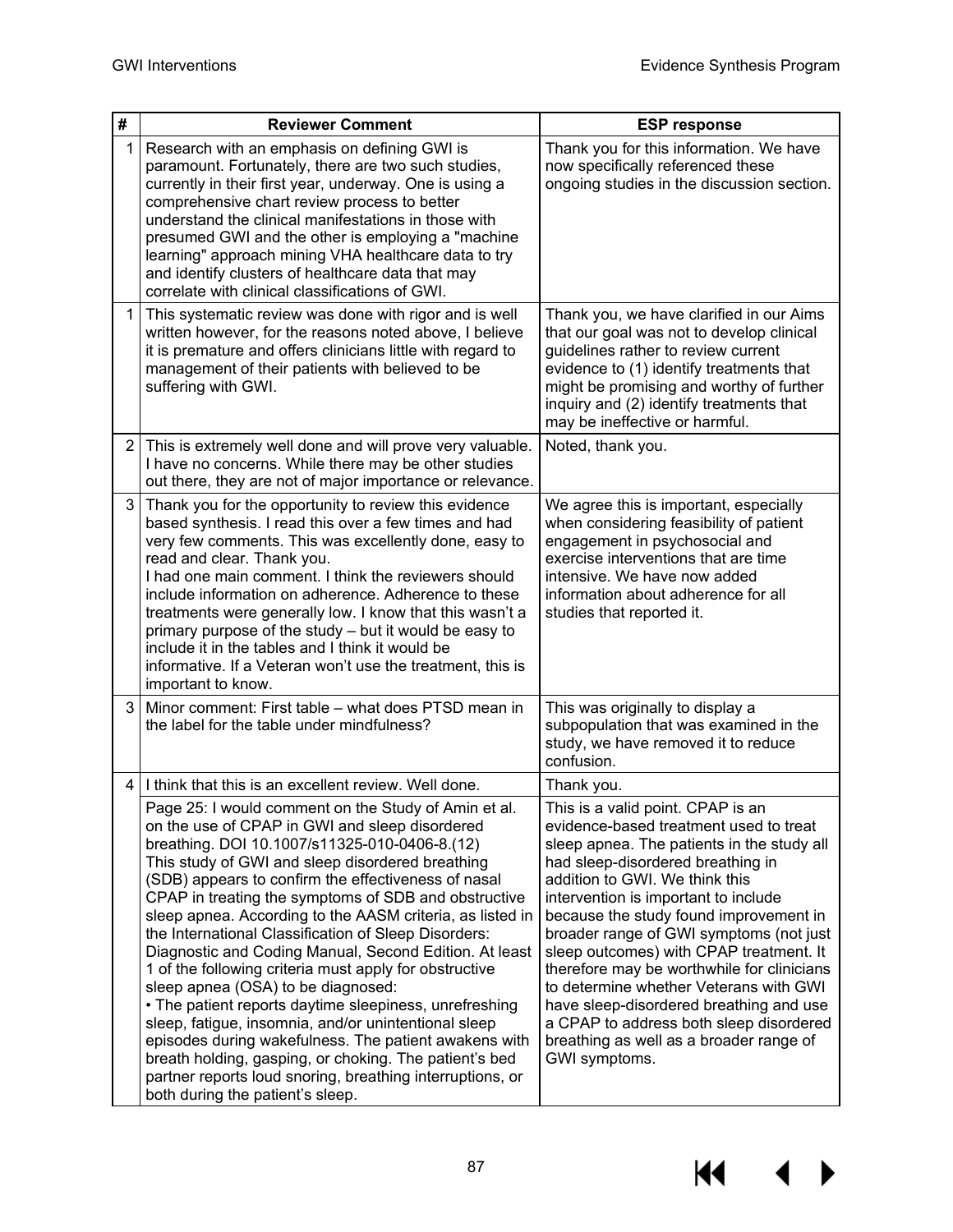$\blacktriangleleft$ 

 $\blacktriangleright$ 

**KK** 

| # | <b>Reviewer Comment</b>                                                                                                                                                                                                                                                                                                                                                                                                                                                                                                                                                                                                                                                                                                                                                                                                                                                                                                                                                                                                                                                                                                                                                               | <b>ESP response</b>                                                                                                                                                                                                                                                                                                                                                                                                                                                                                                                                                                                                                                                                                                                                                                                                                                                                                                                                                              |
|---|---------------------------------------------------------------------------------------------------------------------------------------------------------------------------------------------------------------------------------------------------------------------------------------------------------------------------------------------------------------------------------------------------------------------------------------------------------------------------------------------------------------------------------------------------------------------------------------------------------------------------------------------------------------------------------------------------------------------------------------------------------------------------------------------------------------------------------------------------------------------------------------------------------------------------------------------------------------------------------------------------------------------------------------------------------------------------------------------------------------------------------------------------------------------------------------|----------------------------------------------------------------------------------------------------------------------------------------------------------------------------------------------------------------------------------------------------------------------------------------------------------------------------------------------------------------------------------------------------------------------------------------------------------------------------------------------------------------------------------------------------------------------------------------------------------------------------------------------------------------------------------------------------------------------------------------------------------------------------------------------------------------------------------------------------------------------------------------------------------------------------------------------------------------------------------|
|   | • Polysomnography (PSG) shows more than 5<br>scoreable respiratory events (eg, apneas, hypopneas,<br>RERAs) per hour of sleep and/or evidence of respiratory<br>effort during all or a portion of each respiratory event.<br>• PSG shows more than 15 scorable respiratory events<br>(eg, apneas, hypopneas, RERAs) per hour of sleep<br>and/or evidence of respiratory effort during all or a<br>portion of each respiratory event.<br>• Another current sleep disorder, medical or neurologic<br>disorder, medication use, or substance use does not<br>better account for the patient's condition.<br>Many of the GW Veterans included in this study fit the<br>OSA criteria; it is not a surprise that symptoms improved<br>with CPAP.<br>I don't think this study adds valuable knowledge about<br>treatment of GWI. This study uses an evidence-based<br>intervention, CPAP, to treat SDB/OSA. The patients in<br>this study had symptoms that were readily attributed to<br>a diagnosable condition other than to GWI, that is OSA.<br>I think your review should provide this information in<br>your discussion of the study results. It is a source of<br>bias in the study. |                                                                                                                                                                                                                                                                                                                                                                                                                                                                                                                                                                                                                                                                                                                                                                                                                                                                                                                                                                                  |
| 5 | Overall I found the Evidence Synthesis Program to be a<br>very well organized review of a complex literature. I<br>think it will be a valuable resource for those working in<br>the field of Gulf War Illness. Specific comments follow;                                                                                                                                                                                                                                                                                                                                                                                                                                                                                                                                                                                                                                                                                                                                                                                                                                                                                                                                              | Thank you. See responses below.                                                                                                                                                                                                                                                                                                                                                                                                                                                                                                                                                                                                                                                                                                                                                                                                                                                                                                                                                  |
|   | p. 23 line 11: typo "delivered a in 8 weekly" should<br>read "delivered in 8 weekly"                                                                                                                                                                                                                                                                                                                                                                                                                                                                                                                                                                                                                                                                                                                                                                                                                                                                                                                                                                                                                                                                                                  | Corrected.                                                                                                                                                                                                                                                                                                                                                                                                                                                                                                                                                                                                                                                                                                                                                                                                                                                                                                                                                                       |
|   | p.23, line 41 states that participants used self-reported<br>outcomes without blinding of participants. Since blinding<br>of participants is not possible in psychological and<br>exercise interventions, I suggest clarifying the statement<br>to say this.                                                                                                                                                                                                                                                                                                                                                                                                                                                                                                                                                                                                                                                                                                                                                                                                                                                                                                                          | The role and necessity of patient blinding<br>in studies of these types of interventions<br>has been debated. There are techniques<br>even for complex nonpharmacologic<br>interventions to blind patients to some<br>degree. Some argue that lack of patient<br>blinding in trials of non-pharmacologic<br>therapies may considerably exaggerate<br>treatment effects; in which case, it would<br>be difficult to determine whether and to<br>what extent positive treatment effects -<br>especially for the findings with only low<br>level confidence - were due to an<br>independent effect of treatment,<br>expectancy as a mechanism of change,<br>placebo effect, or a combination of these<br>factors. On the other hand, others have<br>argued that blinding is not only<br>challenging but also potentially<br>counterproductive as expectancy for<br>change is thought to be an integral part of<br>the intervention itself. We have added<br>this to the discussion. |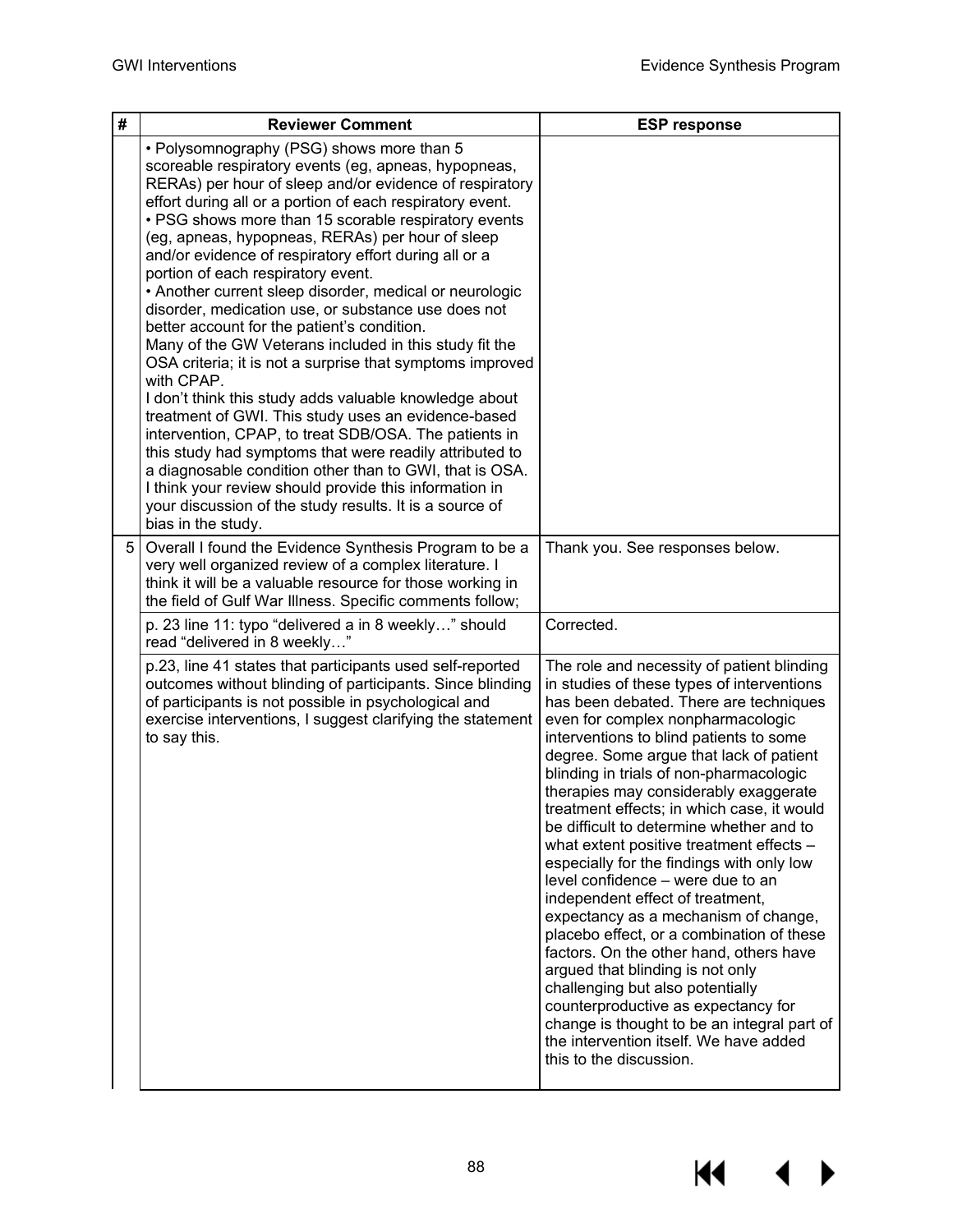$\blacklozenge$ 

▶

**K4** 

| # | <b>Reviewer Comment</b>                                                                                                                                                                                                                                                                                                                                                                                                                                                                                                                                                                                                                                                                                                                                                                                                                                                                                                                                                                                                                                                                                                                                                                                                                                                                                                                                                                                                                                                                                                                                                                                                                                                                                                                        | <b>ESP response</b>                                                                                                                                                                                                                                |
|---|------------------------------------------------------------------------------------------------------------------------------------------------------------------------------------------------------------------------------------------------------------------------------------------------------------------------------------------------------------------------------------------------------------------------------------------------------------------------------------------------------------------------------------------------------------------------------------------------------------------------------------------------------------------------------------------------------------------------------------------------------------------------------------------------------------------------------------------------------------------------------------------------------------------------------------------------------------------------------------------------------------------------------------------------------------------------------------------------------------------------------------------------------------------------------------------------------------------------------------------------------------------------------------------------------------------------------------------------------------------------------------------------------------------------------------------------------------------------------------------------------------------------------------------------------------------------------------------------------------------------------------------------------------------------------------------------------------------------------------------------|----------------------------------------------------------------------------------------------------------------------------------------------------------------------------------------------------------------------------------------------------|
|   | p. 29, line 35 describes the study done by my group (I<br>am the P.I.). The manuscript giving details of the study<br>and the results is still under peer review, and is<br>described in the Evidence Synthesis Program using ref<br>#37 (clinicaltrials.gov identifier) and ref #58 (an<br>abstract). The information from these references is<br>incomplete. I don't know if the manuscripts will be<br>excepted for puplication before the Evidence Synthesis<br>Program is published, here is the reference for the<br>manuscript currently under review.<br>Bayley, P. J., Cho, R. Schulz-Heik, R. J., Mathersul, D.<br>C., Collery L., Shankar, K. Ashford, J. W. Jennings, J.<br>Tang, J. Wong, M. Avery, T. J. Stanton, M. Meyer, H.<br>Friedman, M. Kim, S. Jo, B. Younger, J. Mathews B.,<br>Majmundar M. & Mahoney L. Yoga is effective in<br>treating symptoms of gulf war illness: a randomized<br>clinical trial (in review).<br>I do not want to list all the results in the paper before it is<br>published, but you may want to cite it (e.g., p.29, in the<br>paragraph starting on line 35). For accuracy, I suggest<br>making the following edits to the existing text;<br>i. The comparator group in the study is more accurately<br>described as CBT. I recommend changing Table 7 the<br>comparator group from a "pain management wellness<br>group" to "CBT". Similarly, p.29, line 35 should refer to a<br>"CBT" group rather than a "CBT-based pain<br>management wellness group for pain". Similarly, p. 69<br>line 24-25 "pain management wellness group" should be<br>changed to "CBT"<br>ii. the study used the CDC GWI case definition, so I<br>suggest changing p.68, line 56 from "not specified" to<br>"CDC" | We have made these changes as<br>suggested.                                                                                                                                                                                                        |
|   | p. 33, line 45 refers to publication #4 as "a narrative<br>review of GWI research". It doesn't look like a review<br>to me, and the abstract calls it "a double-blind, placebo-<br>controlled study".                                                                                                                                                                                                                                                                                                                                                                                                                                                                                                                                                                                                                                                                                                                                                                                                                                                                                                                                                                                                                                                                                                                                                                                                                                                                                                                                                                                                                                                                                                                                          | Thank you, that citation was incorrect.<br>We have replaced it with the correct<br>citation: Chester JE, Rowneki M, Van<br>Doren W, Helmer DA. Progression of<br>intervention-focused research for Gulf<br>War illness. Mil Med Res. 2019;6(1):31. |
|   | The Summary Table (p.36-37) describes the results<br>from a large RCT by Donta et al (2003). The table<br>shows the results for the CBT (line 54) and CBT +<br>Exercise (line 56) interventions, coded to show evidence<br>of benefit for pain. I am not sure this is accurate. Donta<br>et al stated that "only 1 of the 4 measures of pain<br>(affective) showed significant treatment differences for<br>CBT alone and CBT plus exercise compared with usual<br>care" As a result, Donta et al state several times that<br>"neither treatment had a significant impact on pain"<br>(Abstract, Comment). In my opinion, it would be more<br>accurate to recode the findings for pain in this study to<br>be either Mixed/Unclear (which would then match how<br>they are reported in Table 5), or even No Benefit.                                                                                                                                                                                                                                                                                                                                                                                                                                                                                                                                                                                                                                                                                                                                                                                                                                                                                                                           | Thank you for pointing out this<br>discrepancy between tables. We meant<br>for it to be mixed/unclear findings for CBT<br>and CBT+Exercise for pain and have<br>updated the summary table to reflect this.                                         |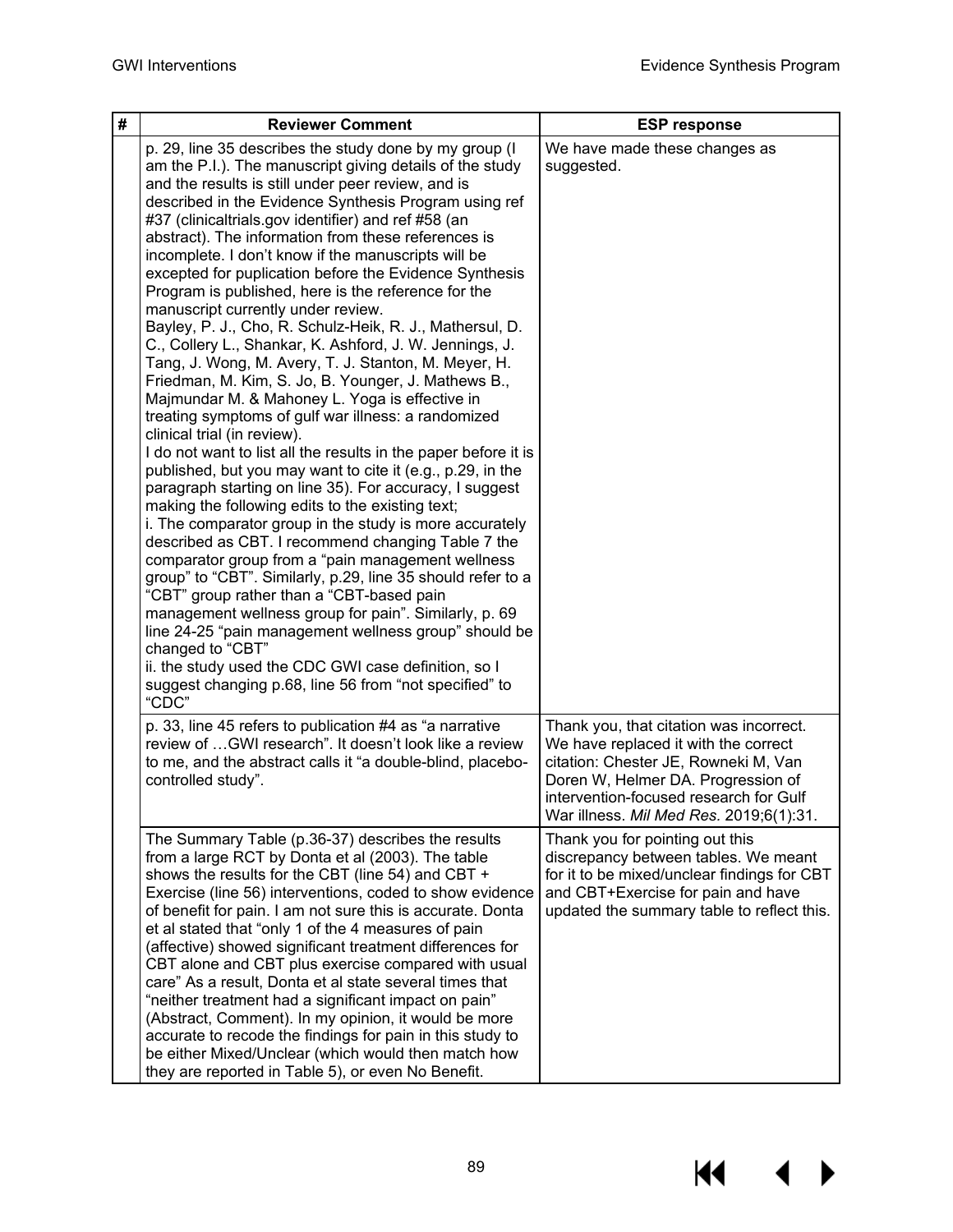$\overline{\mathbf{A}}$ 

▶

**K4** 

| # | <b>Reviewer Comment</b>                                                                                                                                                                                                                                                                                                                                                                                     | <b>ESP response</b>                                                                                                                                                                                                                                                                                                                                                                                         |
|---|-------------------------------------------------------------------------------------------------------------------------------------------------------------------------------------------------------------------------------------------------------------------------------------------------------------------------------------------------------------------------------------------------------------|-------------------------------------------------------------------------------------------------------------------------------------------------------------------------------------------------------------------------------------------------------------------------------------------------------------------------------------------------------------------------------------------------------------|
| 8 | Overall, this manuscript provides a comprehensive<br>National overview of published and currently active Gulf<br>War studies with focus on treatments and therapeutics.<br>Inclusion of Risk of Bias (ROB), Strength of Evidence<br>(SOE), and discussion of studies focused on GWI vs.<br>symptoms of GWI are strengths of this review.                                                                    | Noted, thank you.                                                                                                                                                                                                                                                                                                                                                                                           |
|   | This manuscript will no doubt provide important Gulf<br>War field-forward objectives and guidance for<br>investigators and funding agencies.                                                                                                                                                                                                                                                                |                                                                                                                                                                                                                                                                                                                                                                                                             |
|   | Could the authors include a paragraph or discussion of<br>a Standard Operation Procedure (SOP) or an outline of<br>how clinical trials should be experimentally and<br>methodologically assembled for subsequent good<br>synthesis review? This could be a nice value added to<br>this manuscript as VA often contracts with NASEM and<br>inclusion of studies are important for overall<br>interpretation. | This is a very important point, but it is<br>beyond the scope of this report. We have<br>asked the ESP Coordinating Center to<br>examine this issue and have had follow<br>up correspondence about a plan to help<br>develop some guidance about this. We<br>also include in our discussion very broad<br>points about future research needs and<br>approaches, but these are by no means<br>comprehensive. |
|   | Could the authors include a discussion of literature not<br>included in the ESP that maybe a promising treatment<br>on the horizon if the experimental approach were solid.                                                                                                                                                                                                                                 | Unfortunately, for the systematic review,<br>we are only able to include literature<br>captured by our search and that meets<br>our inclusion criteria. Key Question 3<br>does capture ongoing studies of<br>treatments, but anything beyond that is<br>outside the scope of this review.                                                                                                                   |
|   | Executive Summary (pg1)<br>We excluded studies that compared interventions in<br>Veterans with versus without GWI why? Were there<br>treated and untreated numbers in each group? If so,<br>wouldn't that include GWI Veterans with and without<br>treatment?                                                                                                                                               | We have clarified that this exclusion<br>would only be in the case where both<br>treated and untreated groups contained<br>GWI and non-GWI participants, and there<br>was no separate analysis. However, no<br>studies were excluded for this reason.                                                                                                                                                       |
|   | Executive Summary (pg1): Were there any nRCTs in<br>the literature and considered or not for evidence<br>synthesis?                                                                                                                                                                                                                                                                                         | The study design was allowed, but none<br>met our inclusion criteria, with the<br>exception of one ongoing study on<br>acupressure (see Table 13).                                                                                                                                                                                                                                                          |
|   | Executive Summary (pg1)<br>MBSR, MBB, and CPAP results: "improved" outcomes<br>including fatigue, depression, PTSD, pain cognitive, and<br>sleep. How was improved defined? Was this a<br>qualitative conclusion by the authors or was it based on<br>objective quantitative measures?                                                                                                                      | We are trying to be brief in the Executive<br>Summary, but we have added a footnote<br>referring readers to the full report for how<br>improvement was defined in the relevant<br>studies.                                                                                                                                                                                                                  |
|   | Abbreviations Table (pg4) Please add:<br>$\cdot$ AE = Adverse Effect<br>$\cdot$ PICOTS = ?<br>•SOE = Strength of Evidence                                                                                                                                                                                                                                                                                   | We have made the suggested changes.                                                                                                                                                                                                                                                                                                                                                                         |
|   | Evidence Report (pg8)<br>Introduction:<br>•Add symptoms within 6-month deployment were<br>applicable                                                                                                                                                                                                                                                                                                        | We have added this in the introduction.                                                                                                                                                                                                                                                                                                                                                                     |